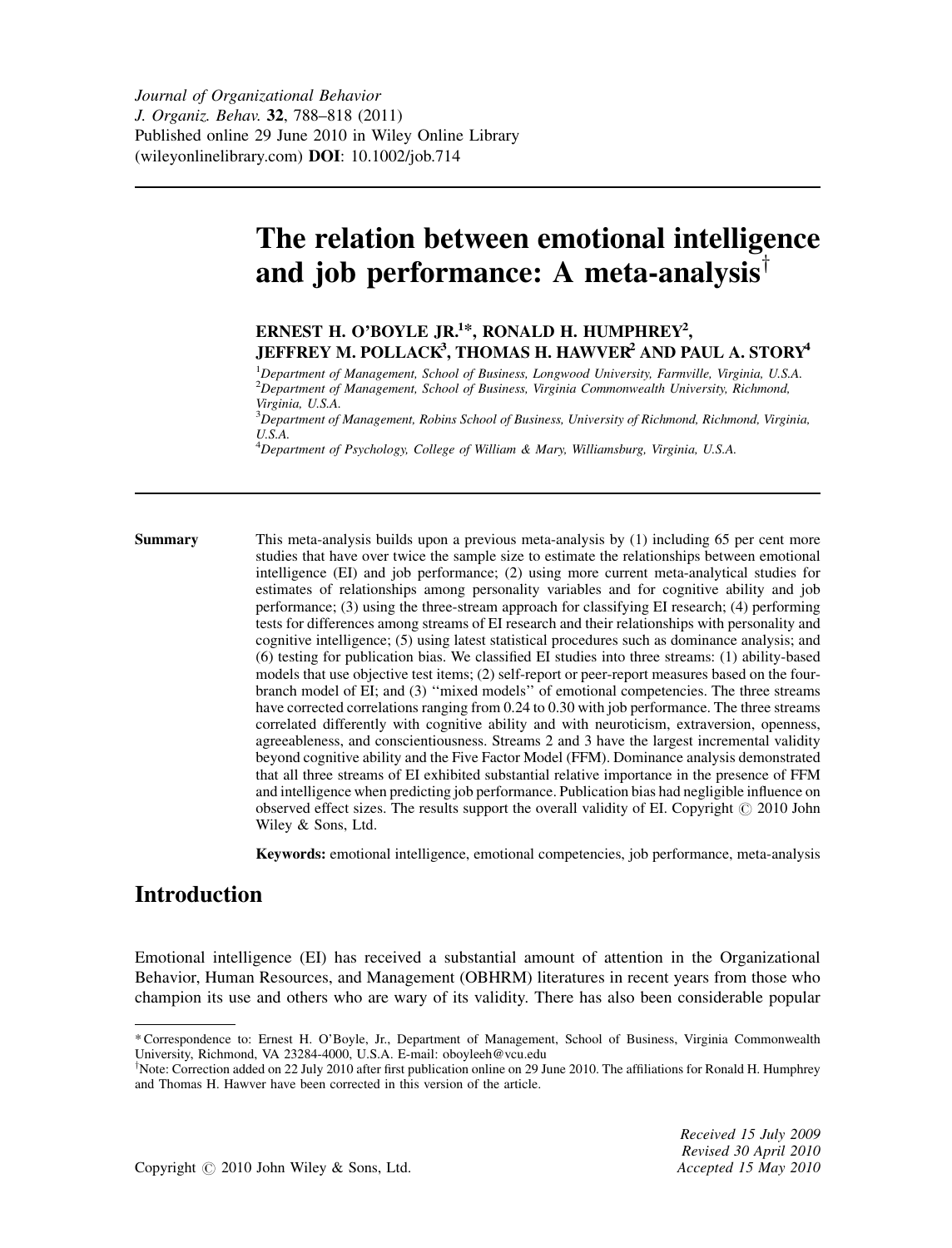interest in EI, and books on EI have been best-sellers (Goleman, 1995; Goleman, Boyatzis, & McKee, 2002). Much of the upsurge in use is attributable to favorable reports of the predictive and construct validity of EI (e.g., Ashkanasy & Daus, 2005; Brackett & Mayer, 2003; Brackett, Mayer, & Warner, 2004; Daus & Ashkanasy, 2005; Dulewicz & Higgs, 2000; Dulewicz, Higgs, & Slaski, 2003; Fox & Spector, 2000; Law, Wong, & Song, 2004), and the resurgence of interest in personality research (Hough & Ones, 2001; Judge, Bono, Ilies, & Gerhardt, 2002). Recent research highlights the importance of EI as a predictor in important domains such as academic performance, job performance, negotiation, leadership, emotional labor, trust, work–family conflict, and stress (Ashkanasy & Daus, 2002; Fulmer & Barry, 2004; Humphrey, 2002, 2006; Humphrey, Pollack, & Hawver, 2008; Jordan, Ashkanasy, & Hartel, 2002). The major purpose of this meta-analysis is to extend these prior studies by testing whether EI accounts for unique variance in predicting job performance above and beyond the Five Factor Model (FFM) and cognitive ability.

Although a variety of concepts similar to EI have been proposed over the years (Ashkanasy & Daus, 2005), modern interest in EI began with Salovey and Mayer's (1990) article defining EI. Later, Mayer and Salovey (1997) revised their definition of EI into their four-branch model of EI. In order to meet traditional definitions of ''intelligence,'' Mayer, Salovey, and Caruso (2002) developed the Mayer– Salovey–Caruso Emotional Intelligence Test (MSCEIT). This was followed by the MSCEIT V2.0, which Mayer, Salovey, Caruso, and Sitarenios (2003: 99) described as a ''141-item scale designed to measure the following four branches (specific skills) of EI: (1) perceiving emotions, (2) using emotions to facilitate thought, (3) understanding emotions, and (4) managing emotions.'' However, a number of other scholars and practitioners developed measures of EI that used self-report or peer ratings, and some used broader definitions of emotional competencies that included measures of related personality traits or skills. In their prior meta-analysis, Van Rooy and Viswesvaran (2004: 72) conceptualized EI as ''the set of abilities (verbal and nonverbal) that enable a person to generate, recognize, express, understand, and evaluate their own, and others, emotions in order to guide thinking and action that successfully cope with environmental demands and pressures.''

Some measures that recent validity studies have examined include the Bar-On Emotional Quotient Inventory (EQ-i), Emotional Intelligence Scale (EIS, Schutte et al., 1998), Work Profile Questionnaire-Emotional Intelligence Version (WPQ-EI, Cameron, 1999), and the MSCEIT V2.0 (Mayer, Caruso, & Salovey, 1999; Mayer et al., 2003). Additional work is being conducted by Wong and Law (WLEIS, 2002) to validate a shortened 16-item measure of EI. In addition, Jordan, Ashkanasy, Hartel, and Hooper (2002) developed the Workgroup Emotional Intelligence Profile (WEIP); in a series of studies they demonstrated that the WEIP is distinguishable from a variety of personality scales, such as the 16 Personality Factors, the Revised Self-monitoring Scale, and the Personal Style Inventory. The work that researchers such as Keele and Bell (2007), Van Rooy and Viswesvaran (2004), Law et al. (2004), and Rode et al. (2007), have done on the construct validation of the EI concept will eventually enable the field to reach a consensus, but much more work is still needed. Specifically, more research needs to be conducted to assess the validity of ability-based measures of EI (e.g., MSCEIT V2.0) as compared to self-report measures (e.g., WLEIS) or other methods of measuring EI. Thus, one of the major purposes of this meta-analysis is to compare how these different methods of measuring and conceptualizing EI predict job performance. To guide our analysis, and to compare these different methods, we organize the empirical literature using the Ashkanasy and Daus (2005) categorization of the three streams of EI research.

A second major purpose of this research is to investigate whether EI measures incrementally predict job performance when measures of personality and cognitive intelligence are also included as predictors. Personality measures such as the FFM have been shown to be excellent predictors of important work-related variables, such as transformational and transactional leadership (Bono & Judge, 2004), as well as leadership emergence and leader performance (Judge et al., 2002). The Five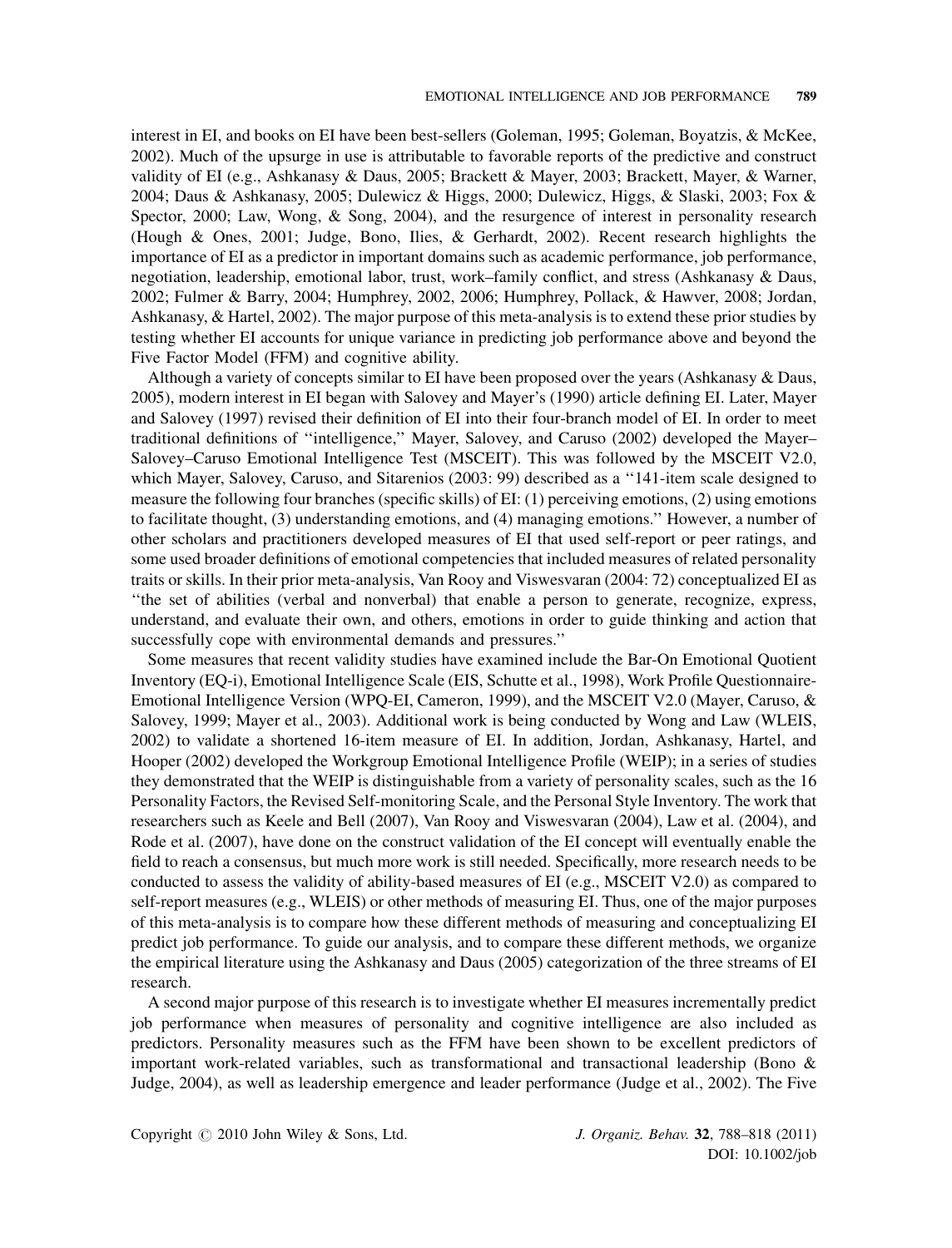Factor personality variables may also be related to the performance of emotional tasks at work such as performing emotional labor and emotional regulation (Bono & Vey, 2007). Meta-analysis has also confirmed that cognitive ability is an important predictor of work-related outcomes such as leadership (Judge, Colbert, & Ilies, 2004) and, to date, cognitive intelligence is the single best predictor of job performance (Schmidt, Shaffer, & Oh, 2008).

Some researchers have questioned whether EI measures add incremental validity to more established constructs such as the FFM of personality and general mental ability (GMA) (e.g., Conte, 2005; Landy, 2005; Locke, 2005; Newsome, Day, & Catano, 2000; Schulte, Ree, & Caretta, 2004, Van Rooy, Alonso, & Viswesvaran, 2005). However, a number of studies have shown that EI does add incremental predictive validity beyond GMA and the FFM with regards to a variety of issues such as individual performance (Rode et al., 2007) and work–family conflict (Lenaghan, Buda, & Eisner, 2007).

Van Rooy and Viswesvaran (2004) conducted a meta-analysis to assess incremental validity and arrived at mixed, but generally favorable, conclusions toward EI. As Van Rooy and Viswesvaran observed, very few studies have been done on EI and job performance at the time of their data gathering, so they included a wide variety of non-work outcomes in their meta-analysis, including lab studies, academic outcomes (primarily GPAs), sports such as hockey and basketball, health outcomes, and various other outcomes. Only 19 out of the 59 independent samples in their overall EI metaanalysis were done in employment settings (these 19 samples included 28 per cent of the participants in the 59 samples), thus the results of their meta-analysis are weighed heavily toward non-work settings (see Table 1 in Van Rooy & Viswesvaran, 2004: 81). When they separated the employment samples from the non-work ones, they found that EI predicted performance in work settings. However, because of their small number of total studies, they combined the employment and non-employment studies when examining EI's relationship to cognitive intelligence and other personality factors, and when examining the incremental validity of EI. Perhaps because of their smaller sample size, Van Rooy and Viswesvaran (2004: 86) only examined the incremental validity of EI compared to each of the five personality traits in the FFM one at a time, thus their meta-analysis did not examine whether EI predicts performance over the entire set of FFM. Moreover, they did not examine whether EI shows incremental validity when controlling for cognitive intelligence and the FFM simultaneously.

In addition, since Van Rooy and Viswesvaran (2004) gathered their data, EI researchers have developed new scales to address the criticisms and shortcomings of the early measures, or refined their preliminary ones. For example, their study includes the early EI scale developed by Mayer and Salovey (1997), the MEIS, but not the improved and now commonly used MSCEIT scales (Mayer et al., 2002). Likewise, researchers have also developed new self-report scales such as the WEIP (Jordan, Ashkanasy, Hartel, & Hooper, 2002).

A more recent meta-analysis by Joseph and Newman (2010) tested the incremental validity of EI measures to explain job performance over and above the Big Five personality measures and cognitive ability. They classified EI measures into three categories: performance based, self-report ability measures, and self-report mixed models. They found that all three types of EI measures demonstrated incremental validity over and above the Big Five personality traits. In addition, all three have incremental validity above cognitive ability. Only the two self-report EI measures have incremental validity over and above both the Big Five Factors and cognitive ability. They concluded that for overall job performance that performance-based measures of EI are redundant with personality and cognitive ability. However, when they examined incremental validity for jobs high in emotional labor demands, they found that all three types of EI measures have incremental validity over and above both personality and cognitive ability. Joseph and Newman (2010) also tested for subgroup differences in EI and found that performance-based ability tests showed a roughly one standard deviation  $(-0.99)$  difference that favored Whites over Blacks. However, because of the small number of studies that reported race they suggested that more studies need to be done on this before determining if adverse impact exists. The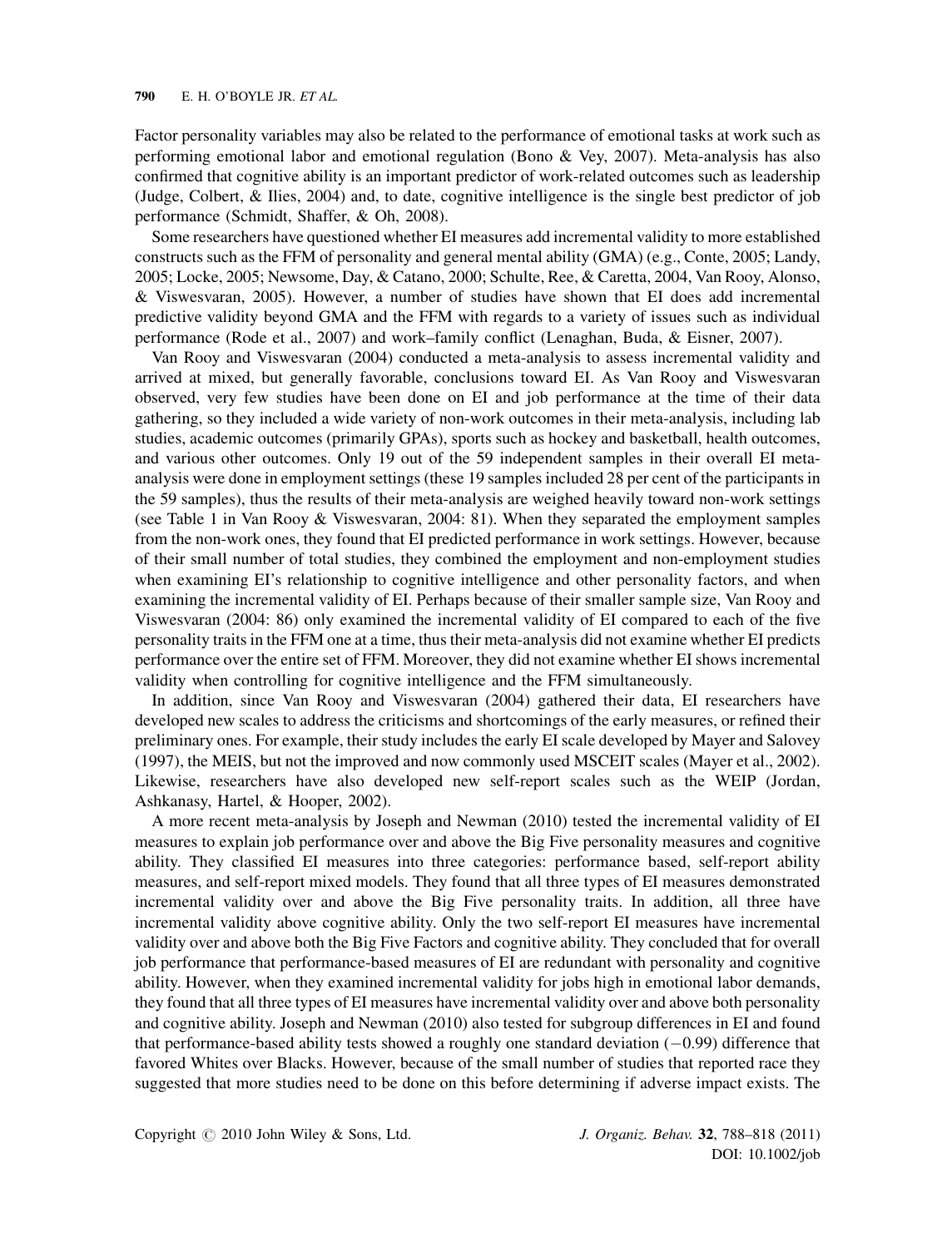authors also developed a ''cascading model'' that related specific facets of EI and cognitive ability, conscientiousness, and emotional stability to job performance.

Overall, the previous meta-analyses on the EI construct have been beneficial for the literature. However, the present research builds upon extant research in six ways. First, we include a larger number of studies to achieve more reliable point estimates of the incremental validity of EI for job performance. Compared to the Joseph and Newman (2010) study, our data set includes 65 per cent more studies that examine the relationship between EI and job performance, with an  $N$  that is over twice as large. Although the Joseph and Newman study was recently published, it was based (according to a footnote in their paper) on research that they presented at a 2007 conference, and with the tremendous growth in the field of EI a substantial number of high quality studies have been published in the last few years. And, as we illustrate in the results section, including these newer studies (which more often use the latest scales available) substantially changes the estimates of incremental validity and the overall relationship between EI and job performance.

Second, we use the latest published meta-analyses to obtain our estimates of other relationships such as the relationships between cognitive intelligence and job performance. This is important because these estimates are used to calculate the incremental validity of EI over personality and cognitive intelligence. For example, the Joseph and Newman study used the Hunter and Hunter (1984) study to estimate the relationship between cognitive intelligence and job performance, whereas we use the more recent meta-analysis of this relationship done by Schmidt et al. (2008). Moreover, Joseph and Newman use the Ones (1993) study to estimate the intercorrelations among the Big Five, whereas we use more recent meta-analyses from Mount, Barrick, Scullen, and Rounds (2005). These more recent meta-analyses have larger sample sizes and include studies with the latest available research methodologies. The more recent study by Schmidt and colleagues gives a higher estimate of the relationship between cognitive intelligence and job performance compared to Hunter and Hunter (1984). Using the most current estimate is a more conservative approach that sets a higher bar for demonstrating the incremental validity of EI measures. In order to prove the value of EI to cognitive ability researchers, it is crucial that a meta-analysis pass this higher bar when demonstrating incremental validity.

The third way in which the present research expands the literature is by using the Ashkanasy and Daus (2005) theoretical model to examine the three main streams of EI research (i.e., ability-based, self-reports based on the ability models, mixed models). We review the literature that shows that there are important theoretical distinctions among the three streams. Although Joseph and Newman (2010) examined three types of EI measures that were similar in many ways to the three streams of EI research in Ashkanasy and Daus's model, Joseph and Newman did not specifically draw upon the Ashkanasy and Daus theoretical model. Moreover, they concluded that the self-report ability measures may not be any different from mixed models on either theoretical or empirical grounds. In contrast, we draw explicitly upon the Ashkanasy and Daus (2005) theoretical model to make important distinctions among the three streams. We illustrate how each stream individually, as well as collectively, predicts job performance.

Fourth, Joseph and Newman (2010) conclude that there are little differences empirically between selfreport ability EI and self-report mixed EI in how they relate to personality variables; however, they do not specifically test for these differences. In contrast, we explicitly test whether each stream has the same correlations with the five personality factors and with cognitive ability. We found, with our larger and more comprehensive data set, that there are important differences among the three streams as theorized.

The fifth way in which the present research expands the literature is via the use of a newer statistical technique: dominance analysis. By using dominance analysis, which was first proposed by Johnson (2000), we can gain better estimates of the relative importance of EI, cognitive ability, and the FFM in the prediction of job performance. We expect that all three sets of variables will make substantively important contributions to the explanation of job performance. Sixth, we use the latest techniques to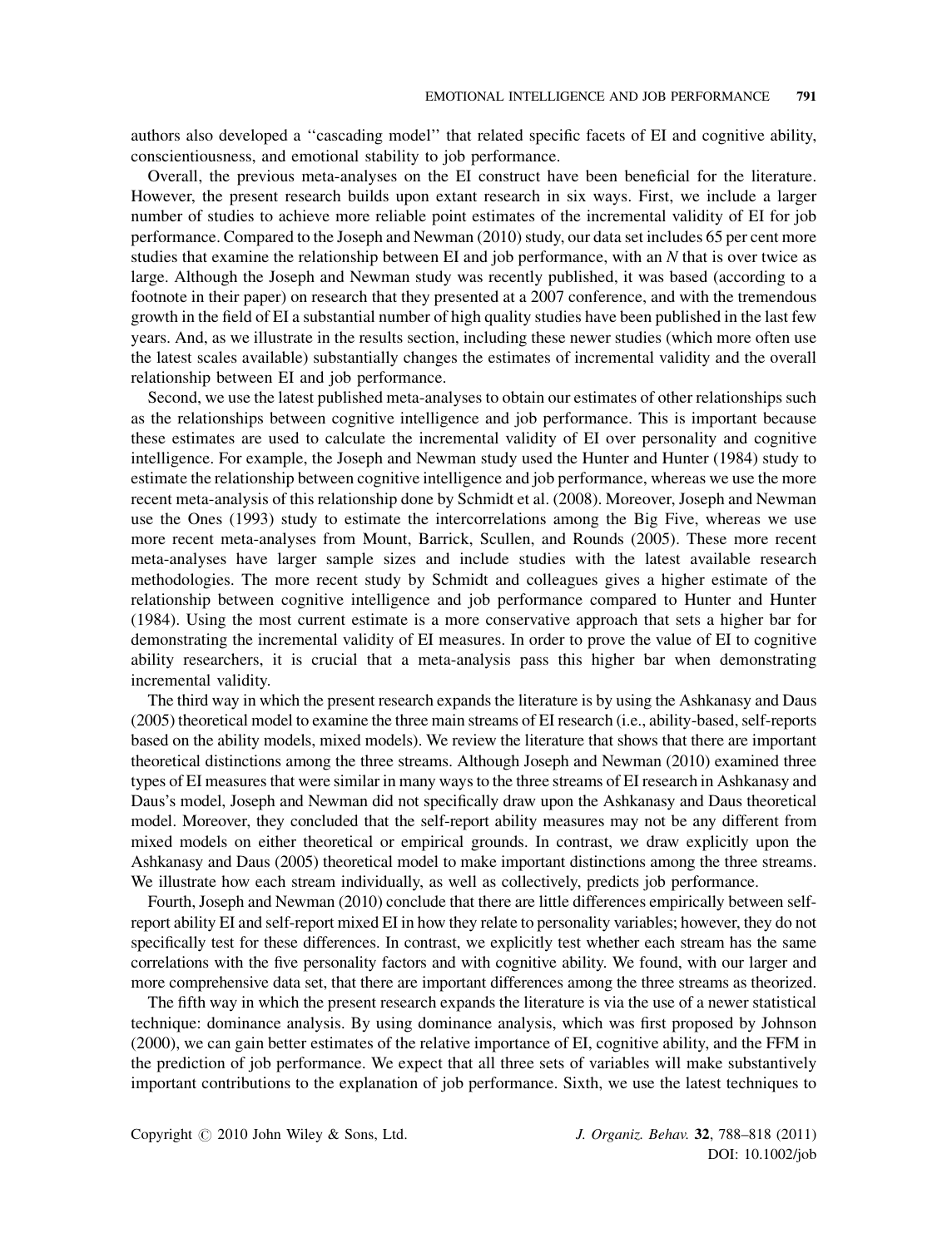test and correct for publication bias. The Joseph and Newman (2010) study did not use dominance analysis or test for publication bias.

The present research proceeds as follows. In the following section, we describe, in detail, Ashkanasy and Daus's (2005) classification of the research on EI into three streams. Then, we examine the degree to which EI measures should be positively or negatively related to GMA and various personality traits. We argue that some measures of EI should be more closely related to specific personality traits than others. We, then, discuss the reasons why all three types of EI measures should incrementally predict job performance and summarize our literature review by presenting our hypotheses.

## Three Streams of EI Research

Ashkanasy and Daus (2005: 441) reviewed the extant data on EI and classified the research into three streams: "(1) a four-branch abilities test based on the model of EI defined in Mayer and Salovey (1997); (2) self-report instruments based on the Mayer–Salovey model; and (3) commercially available tests that go beyond the Mayer–Salovey definition.'' The third stream of research is also known as the mixed model because it includes traditional social skill measures as well as EI measures. Ashkanasy and Daus (2005) argued that there are important theoretical and methodological reasons to distinguish among the three streams. In particular, they argued that many of the criticisms directed at the field of EI research – such as overlaps between EI measures and other personality traits – are inappropriately directed at all three streams of research. They argued that these overlaps occur primarily within the third stream of research (and also in the earliest versions of EI measures). Researchers in the third stream have developed comprehensive measures such as the ECI and the Bar-On measures that included social skills and abilities, whereas the researchers in the Mayer–Salovey tradition have developed more narrow measures that focus on perceiving emotions, understanding emotions, and regulating emotions. In particular, the ability-based measures were specifically developed to guard against charges of excessive overlaps and redundancies with existing personality measures. Some overlap is, of course, reasonable and could even be a sign of construct validity because EI should relate to personality variables such as emotional stability. The problem would be if the correlations were high enough to indicate that EI was measuring the same underlying traits as the FFM. Consequently, it is important to test whether the three streams do, in fact, differ in their correlations with personality traits.

Although Ashkanasy and Daus (2005) think the mixed models may have conceptual overlaps with other measures, they acknowledged that these measures may, in fact, do an excellent job predicting performance. Cherniss (2010) also notes that mixed models may have greater predictability. As Jordan, Dasborough, Daus, and Ashkanasy (2010) reason, these stream three measures include components of personality, attitudes, and personal preferences, so it is natural that these broader measures capture more variance. However, this broader nature makes it harder to understand how much of the explained variance is due to EI and how much to the other components of the measures. The self-report stream 2 research based on Mayer and Salovey may also differ from the ability measures in important ways. Even though Ashkanasy and Daus think highly of both stream 1 ability measures and stream 2 selfreport measures, they note that some emotions researchers strongly prefer self-report measures:

Ashton-James (2003), for example, while agreeing with the overall theoretical basis of emotional intelligence (as in Ashkanasy et al., 2004), has criticized the abilities measures of emotional intelligence on the basis that they can do no more than tap respondents' semantic knowledge about emotion. For Ashton-James, a true measure of emotional intelligence must place respondents in a context where they can actually experience the emotions that they are asked to respond to. (p. 448)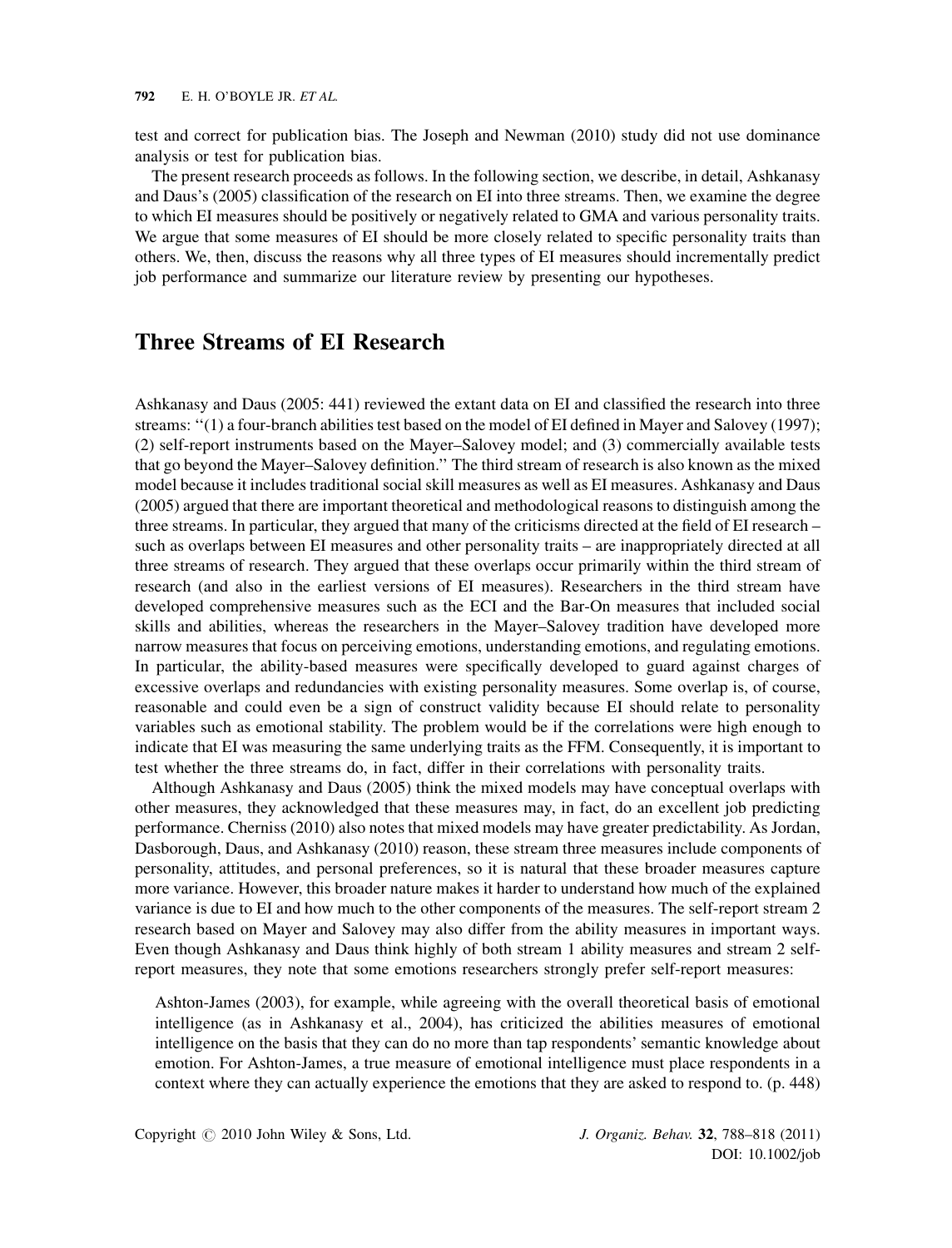Researchers who use self-reports may better capture the emotions that employees are actually feeling in the workplace. Because the FFM also uses self-report measures that ask respondents to measure their actual behavior, it is possible that self-report measures (both streams 2 and 3) of EI would correlate slightly (but significantly) more with these personality measures than would stream 1 ability measures. Because stream 3 measures overlap both in their measurement method and in the content of their questions, while stream 2 measures only overlap with regard to the use of self-reports, stream 3 measures should show higher relationships with personality factors than stream 2 measures. As Jordan et al. (2010) argue, stream 3 measures, unlike stream 2, include measures of personality factors not directly related to EI, so it is likely that these measures will overlap more with similar personality measures.

The MSCEITwas also developed to meet criticisms that EI is not intelligence as measured by right or wrong answers, as in a traditional cognitive intelligence test. Consequently, the MSCEIT uses an ''objective'' style test with right or wrong answers; the accuracy of the answers is determined by either consensus judgments or expert judgments, with the two methods correlating highly with each other (Mayer et al., 2003). Although this method of measuring EI may produce the purest measure of EI and the least overlap with personality measures, it may correlate more with traditional cognitive measures. A moderate correlation may also show construct validity and indicate that EI is a form of intelligence, because various measures of intelligence (such as math and verbal skills) are usually positively correlated. However, for this measure and the other measures of EI to be of any use they would need to add incremental validity to job performance beyond measures of GMA and other personality measures.

## Emotional Intelligence and Performance

Although there is considerable debate among the advocates of the three different streams of EI research, there is good reason to believe that all three types of measures predict job performance. All three streams of research measure at least part of the core concepts behind EI, and it is likely that the ability to recognize emotions in one's self and in others contributes to effective social interaction, as does the ability to regulate one's own emotions. Even in contexts that are normally highly cognitive in nature, such as classrooms and colleges, EI may contribute to performance by helping with group tasks. Offermann, Bailey, Vasilopoulos, Seal, and Sass (2004), for example, found that EI better predicted performance on student teamwork projects and on ratings of leadership, whereas a cognitive ability measure better predicted student performance on individual cognitive tasks like tests. Likewise, in an assessment center study that gave participants the chance to work on cognitively complex or simple tasks, Kellett, Humphrey, and Sleeth (2002, 2006) found that both cognitive and EI measures predicted leadership emergence. The relative importance of EI and cognitive ability may depend on the cognitive complexity of the job being performed (Côté & Miners, 2006). In almost all work settings, individuals have to cooperate with others and do at least some group work tasks.

EI may be especially important in the service sector and in other jobs where employees interact with customers. In a food service setting, Sy, Tram, and O'Hara (2006) directly related the EI of the leaders to their ability to manage the job satisfaction of their subordinates. In a similar study, although not directly on EI, Bono, Foldes, Vinson, and Muros (2007) found that transformational leaders helped their employees remain in a positive mood while interacting with each other and with customers. It is likely that leaders high on EI would be better at helping their employees maintain positive moods while interacting with customers and performing emotional labor. Emotional labor occurs when employees must alter their emotional expressions in order to meet the display rules of the organization (Ashforth & Humphrey, 1993; Diefendorff, Croyle, & Gosserand, 2005; Hochschild, 1979; Pugh, 2001; Rafaeli &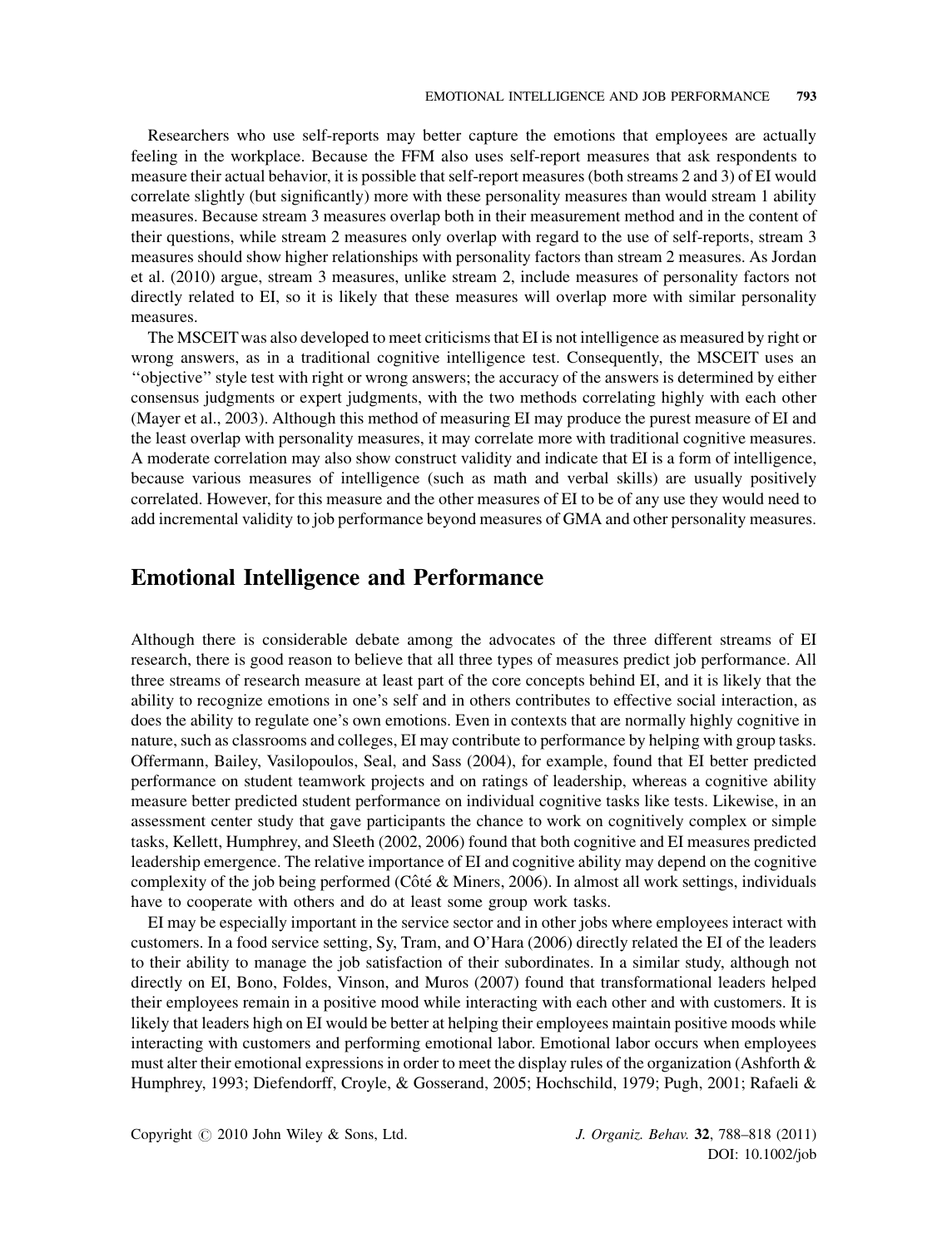Sutton, 1990). The importance of emotional labor to job performance is even greater now that the service sector of the economy has grown while the manufacturing sector has declined (Bono & Vey, 2007). Emotional labor may be stressful for some employees (Bono  $\&$  Vey, 2005), especially those lacking in autonomy (Grandey, Fisk, & Steiner, 2005), and the ability to regulate one's emotions may help employees cope with this stress.

The ability to recognize emotions in others may help one know when to perform emotional labor, just as the ability to recognize one's own emotions may help employees know when they need to pay attention to altering their emotional expressions. Brotheridge (2006: 139) found ''the key role of emotional intelligence seemed to be as a predictor of the perceived situational demands, which, in turn, predicted the nature of emotional labor that was performed.'' She found that employees with high EI were more likely to perceive displaying emotions as part of their job and to use deep acting. Joseph and Newman (2010) meta-analysis found that EI was a better predictor of performance for jobs that required emotional labor than for jobs overall.

Although emotional labor has been conceptualized primarily in terms of service work, leaders high on EI may perform emotional labor in order to influence the moods, motivations, and performance of their team members (Humphrey, 2008; Humphrey et al., 2008). Finally, the prior meta-analysis performed by Van Rooy and Viswesvaran (2004) provides empirical support for the notion that EI predicts performance, although this needs to be confirmed using the latest measures and studies while controlling for personality and GMA. Our hypotheses are:

Hypothesis 1a: As a set, collectively, all three EI streams are significantly and positively correlated with job performance.

Hypothesis 1b: Individually, each EI stream is significantly and positively correlated with job performance.

Hypothesis 2: EI is positively related to extraversion, openness, agreeableness, conscientiousness, and cognitive ability and negatively related to neuroticism.

Hypothesis 3a: Stream 1 measures of EI are more strongly related to cognitive ability relative to stream 2 and stream 3 measures.

Hypothesis 3b: Stream 1 measures will show the lowest relationships with personality measures, stream 2 measures the next lowest, and stream 3 measures the highest relationships with personality measures.

Hypothesis 4: In the presence of the FFM and cognitive ability, each EI stream exhibits incremental validity and relative importance in predicting job performance.

## Methods

### Sample

A number of search techniques were employed in order to maximize the likelihood of identifying empirical research related to EI and performance. We began by entering a variety of terms related to EI into electronic databases (e.g., ABI Inform, PsycInfo, and Google Scholar). We used EI and various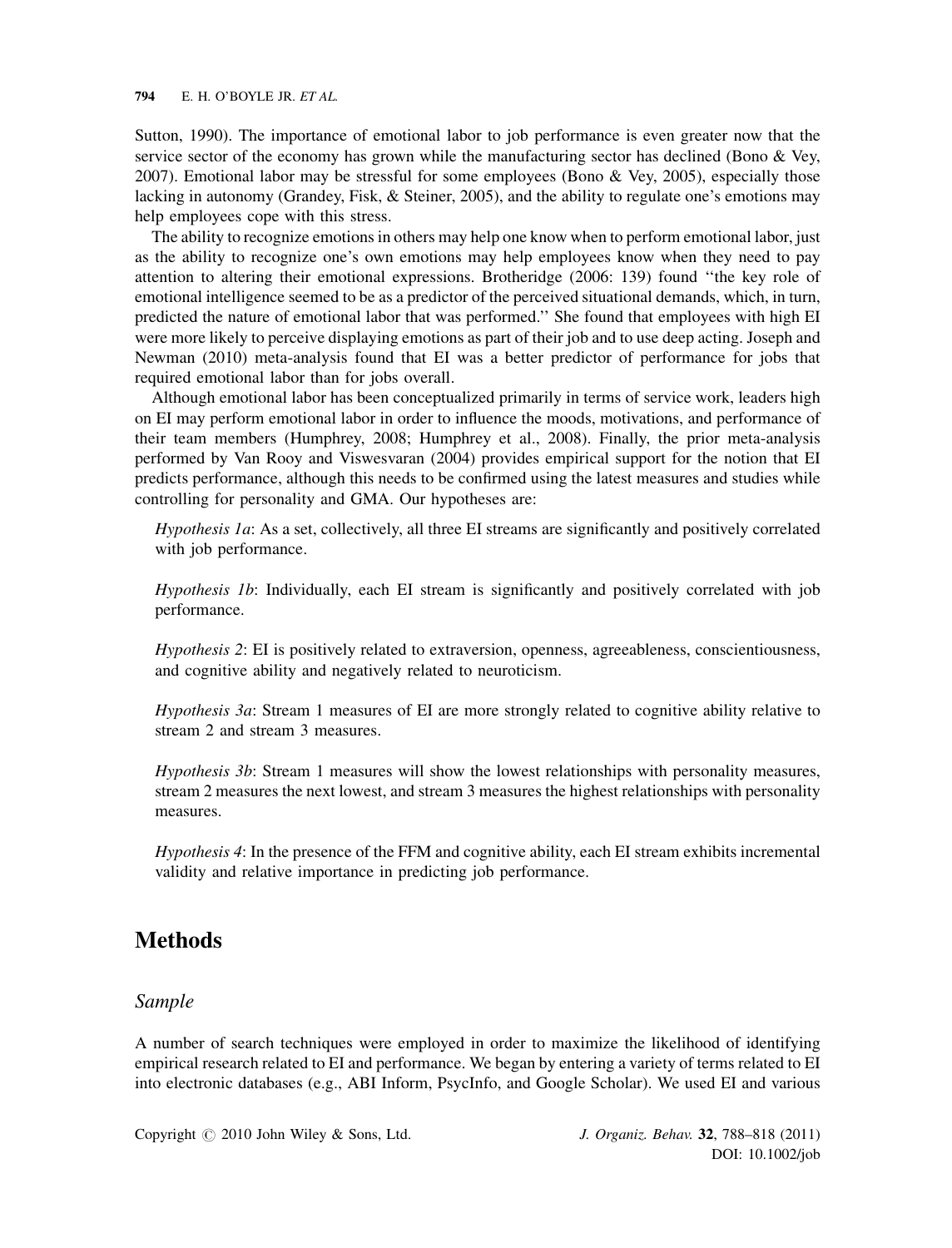combinations of the following search terms: neuroticism, emotional stability, extraversion, openness, agreeableness, conscientiousness, GMA, cognitive ability, intelligence, job performance, sales, and supervisor rating. The combination of EI with these search terms identified over 900 citations. Additionally, a manual search of the most relevant journals (e.g., Journal of Organizational Behavior, Journal of Applied Psychology, Leadership Quarterly, Academy of Management Journal, Journal of Management, and Personality and Individual Differences) helped to identify articles that did not appear in the electronic searches. A legacy search, which involves ''back tracking'' an article by its references, helped to identify still more articles that could potentially be included in the study. The final search technique was to compare our results to those of prior EI meta-analyses (e.g., Van Rooy & Viswesvaran, 2004; Van Rooy, Viswesvaran, & Pluta, 2005; Joseph & Newman, 2010). The overlap was extensive; however, the previous meta-analyses did help to identify an additional 15 unpublished dissertations, working papers, and conference presentations. In sum, we identified 1163 citations relevant to the relation among EI, the FFM, cognitive ability, and job performance.

### Inclusion criteria

We next created decision rules about which articles to include in the analysis. The first provision was that articles needed to be empirical and quantitative. We have no stipulations on date of publication, nationality of sample, or language. However, we did require either (1) a quantifiable performance outcome (e.g., supervisor rating, sales performance) or (2) a correlate to general intelligence/FFM (reported either in the article or by personal communication with the author). In operationalizing job performance we only included individual level performance outcomes and with the exception of three studies (Austin, Evans, Goldwater, & Potter, 2005; Carmeli, 2003; Wu & Stemler, 2008), all ratings were either objective or rated by a supervisor, peer, or subordinate. With regard to the three self-report performance ratings, all three studies used a stream 3 EI measure and to test if these studies skewed results, we ran the analyses with and without their inclusion. For both the overall analysis (EI and job performance) as well as the subset analyses (stream 3 EI and job performance) there were no changes in statistical significance nor did any effect size change more than 0.001.

In addition, some form of EI measure had to be included as a variable. The measure had to be explicitly designed to capture EI, so we did not include proxy measures (e.g., self-monitoring scales) in our meta-analysis. The EI variable could be dichotomous (e.g., low EI/high EI) or continuous (e.g., scale score). A final criterion was that each effect size needed to reflect a unique sample. That is, an article that used multiple measures of job performance on a single sample could only be entered into the database once. When authors did report multiple performance outcomes we averaged the correlates to obtain the effect size, a practice consistent with the guidelines provided by Hunter and Schmidt (2004), and corrected the variance of the averaged effect size using equations put forth by Borenstein, Hedges, Higgins, and Rothstein (2009). In the case where a study used multiple samples, each sample could be included as a separate entry as long as it met the other inclusion criteria. As explained above, we hypothesized that different streams of EI would vary in their relation to job performance and personality and individual differences. In order to test these hypotheses we coded the type of EI measure used (i.e., stream 1, 2, or 3), consistent with Ashkanasy and Daus (2005).

The final sample consisted of 43 effect sizes relating EI to job performance and between 67 (intelligence) and 80 (neuroticism) effect sizes for the individual difference correlates. Sample sizes ranged from 5795 for job performance to 17 088 for neuroticism. Table 1 gives the measures, type of research stream, and type of job performance examined.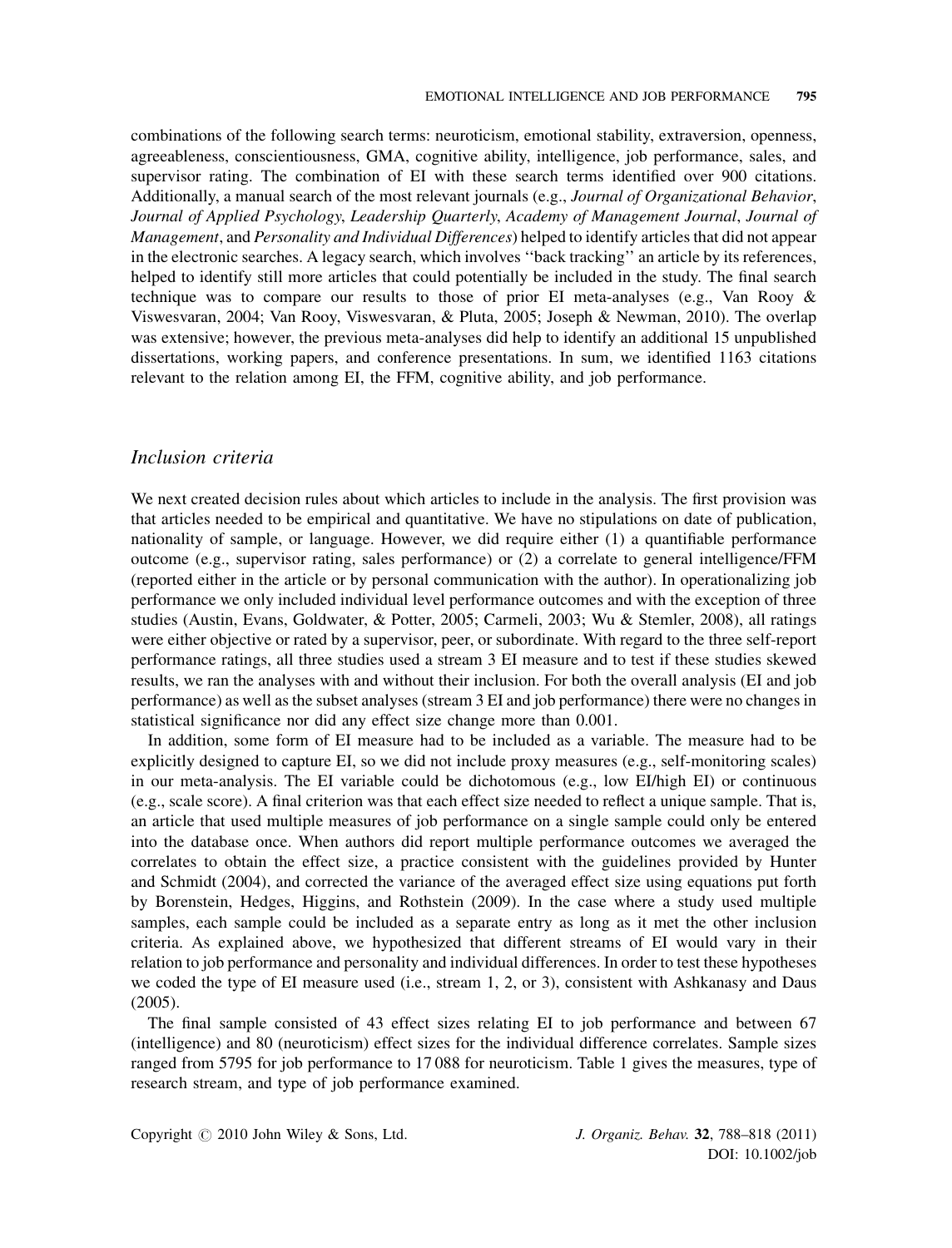| EI stream Measure |                  | Times measure | used in literature Performance outcome assessed (number of times used)                                                                                                                                |
|-------------------|------------------|---------------|-------------------------------------------------------------------------------------------------------------------------------------------------------------------------------------------------------|
|                   | MSCEIT - total   | 9             | Peer ratings of performance $(1)$ ; objective performance $(1)$ ;<br>supervisor ratings of performance (4); follower ratings of<br>leader performance $(2)$ ; 360 degree ratings of performance $(1)$ |
| 2                 | SREIT – total    | 1             | Supervisor ratings of performance (1)                                                                                                                                                                 |
| 2                 | SUEIT – total EI | 1             | Supervisor ratings of performance (1)                                                                                                                                                                 |
| 2                 | WLEIS – total    | 5             | Peer ratings of performance (1); supervisor ratings of<br>performance (2); 360 degree ratings of performance (1);<br>objective performance (1)                                                        |
| 3                 | $AES - total$    | 1             | Supervisor ratings of performance (1)                                                                                                                                                                 |
| 3                 | $ECI - total$    | 5             | Peer ratings of performance (1); supervisor ratings of<br>performance $(3)$ ; follower ratings of leader performance $(1)$                                                                            |
| 3                 | EI questionnaire | 1             | Supervisor ratings of performance (1)                                                                                                                                                                 |
| 3                 | $EIS - total$    |               | Supervisor ratings of performance (1)                                                                                                                                                                 |
|                   | $EQ-I - total$   | 17            | Objective performance (10); supervisor ratings of<br>performance $(3)$ ; follower ratings of leader performance $(1)$ ;<br>self-report ratings of performance (3)                                     |
| 3                 | GENOS            |               | Objective performance (2)                                                                                                                                                                             |

Table 1. Measure used, stream classification, and performance outcome

## Meta-analytic procedure

We employed a Hunter and Schmidt (2004) approach for this meta-analysis. We corrected for the reliability of EI and the outcome and present both corrected and raw correlations in the results. If an included study did not report the reliability, we used the average reliability of that particular scale or construct. The reliability of supervisor ratings are a particularly divisive issue in meta-analysis and 16 of the 43 studies used supervisor ratings to assess job performance. Of these 16 studies, eight reported the reliability (mean  $\alpha = .80$ ). We used this value as the reliability for studies that did not report the reliability of job performance. Although the preponderance of included studies expressed the relation as a correlation, two studies did report group differences (i.e., high EI vs. low EI, both used a 50/50 split). In these instances, we first calculated the Cohen's d and then used Hunter and Schmidt's (2004)  $d$ to r transformation equation.

## Results

## Overall results of the EI–job performance relation

Table 2 provides the results of the meta-analysis between EI and job performance as well as the relations between each EI stream and job performance. These data supported Hypothesis 1a indicating that the overall relation between EI and job performance is positive and significant  $(r_c = 0.28$ ,  $p < 0.001$ ). The percentage of variance attributable to sampling error is 47 per cent, a notable increase over the 27 per cent which Van Rooy and Viswesvaran (2004) reported. However, this percentage still falls short of the traditional Hunter and Schmidt (2004) criteria of 75 per cent which indicates the presence of potential moderators. However, in addition to the Hunter and Schmidt 75 per cent rule, we also examined the credibility intervals and found that they did not include zero, which indicates that the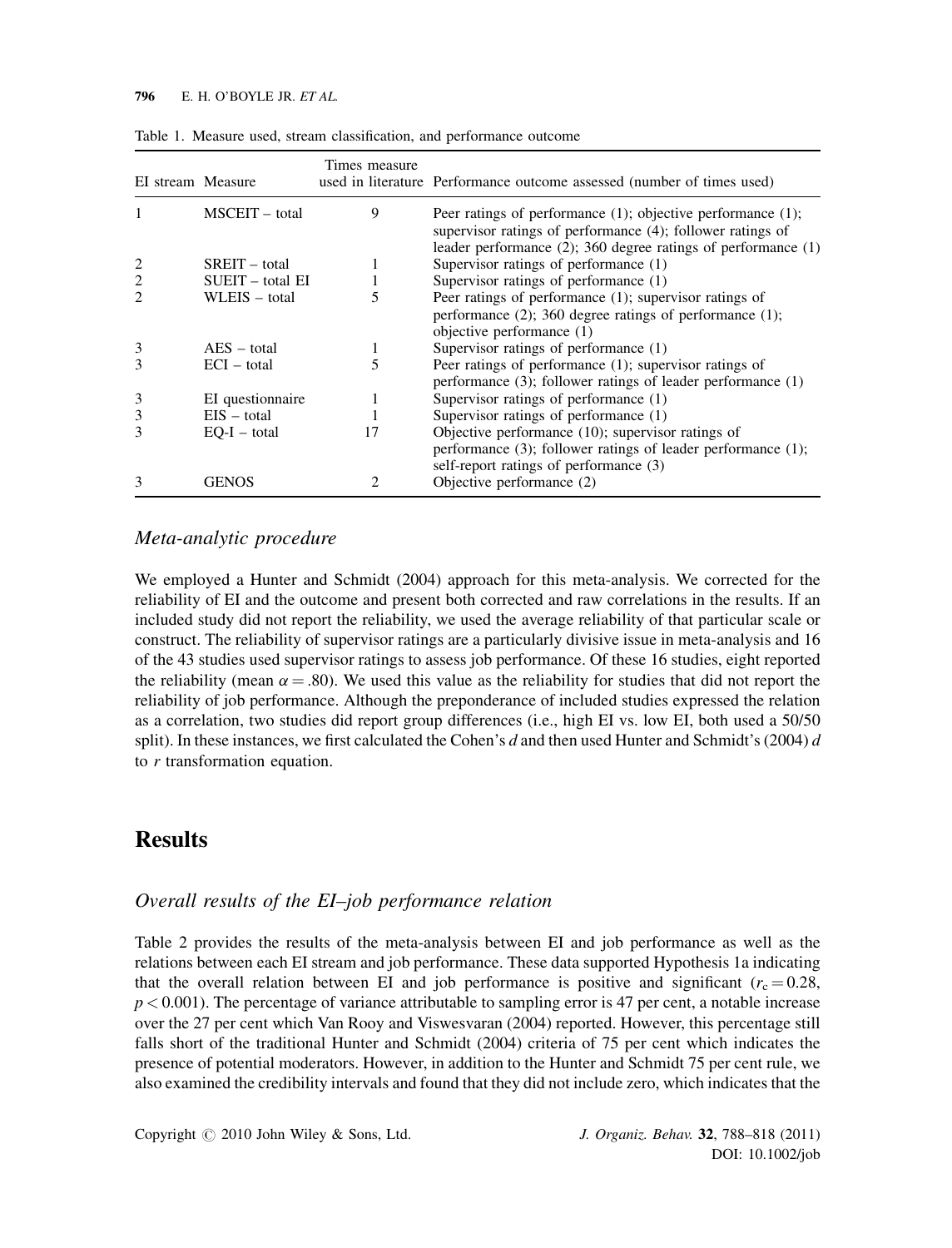| Job performance $k$ n r |     |                    | $r_{\rm c}$ | variance | variance | interval   | Observed Corrected 90% Credibility 95% Confidence<br>interval | $\%$ var SE |
|-------------------------|-----|--------------------|-------------|----------|----------|------------|---------------------------------------------------------------|-------------|
| All streams             |     | 43 5795 .236* .278 |             | .014     | .020     | .094: .378 | .201: .272                                                    | 47          |
| Stream 1                | 700 | $.206^*$ .238      |             | .027     | .036     | .008: .405 | .100: .313                                                    | 45          |
| Stream 2                |     | 7 1134 .256* .298  |             | .008     | .011     | .181: .331 | .192: .320                                                    | 72          |
| Stream 3                |     | 27 3961 .235* .281 |             | .013     | .019     | .095: .375 | .191: .278                                                    | 46          |

Table 2. Overall results for EI and job performance

 $p < .001$ .

effect may not be moderated (Geyskens, Krishnan, Steenkamp, & Cunha, 2009). We decided to use the more conservative Hunter and Schmidt criterion and, thus, proceeded to test for differences between the EI streams.

## EI streams and individual differences tests of heterogeneity

As Table 2 shows, the three streams of EI relate to job performance at similar levels and we found no significant differences between the streams  $(Q(2, 42) = 1.44, p = \text{ns})$ . This indicates that all three streams of EI predict job performance at roughly equivalent levels and provides support for Hypothesis 1b. Although there were no significant differences between the EI streams in the prediction of job performance, this does not indicate that the three streams tap the same construct (presumably EI). The streams may have very different nomological networks. If the three streams truly measure the same EI construct, we would expect them to relate to other individual difference variables at similar levels.

## EI and individual differences

Table 3 presents the results of each EI stream's nomological network with regard to the FFM and cognitive ability. All three EI streams are positively related to extroversion, openness, agreeableness, conscientiousness, and cognitive ability, and negatively related to neuroticism. Thus, these data support Hypothesis 2. The small to moderate size of the correlations indicate that EI is related to these variables, as would be expected on theoretical grounds. Stream 3 has a corrected correlation of  $-0.54$  with neuroticism, and 0.49 with extroversion; all of the other corrected correlations are less than 0.40 in size. Although our studies for job performance only included working samples, we included student samples as well when examining the relationship between EI and personality. Consequently, we also tested whether student samples differed from working samples for this relationship. The results in the final column of Table 3 show that with one exception (out of 18 comparisons), EI relates to general intelligence and the FFM similarly for both students and workers.

Table 4 gives the tests for the differences between the three streams. For all six correlates (FFM and cognitive ability), we found significant  $Q$ -values indicating that the three streams relate to other personality and cognitive ability measures differently. Post hoc tests illustrated that stream 1 differed from stream 3 in all six cases, stream 2 differed from stream 3 for neuroticism and extraversion, and stream 1 differed from stream 2 for three of the FFM variables and for cognitive ability. These differences in how the EI streams related to other dispositional traits provide a contrasting perspective to the assertion that the various measures of EI assess the same construct.

Consistent with Hypotheses 3a and 3b, the ability measures of EI (e.g., MSCEIT) have the weakest relations with the FFM, but the strongest with cognitive ability. Also, consistent with predictions, the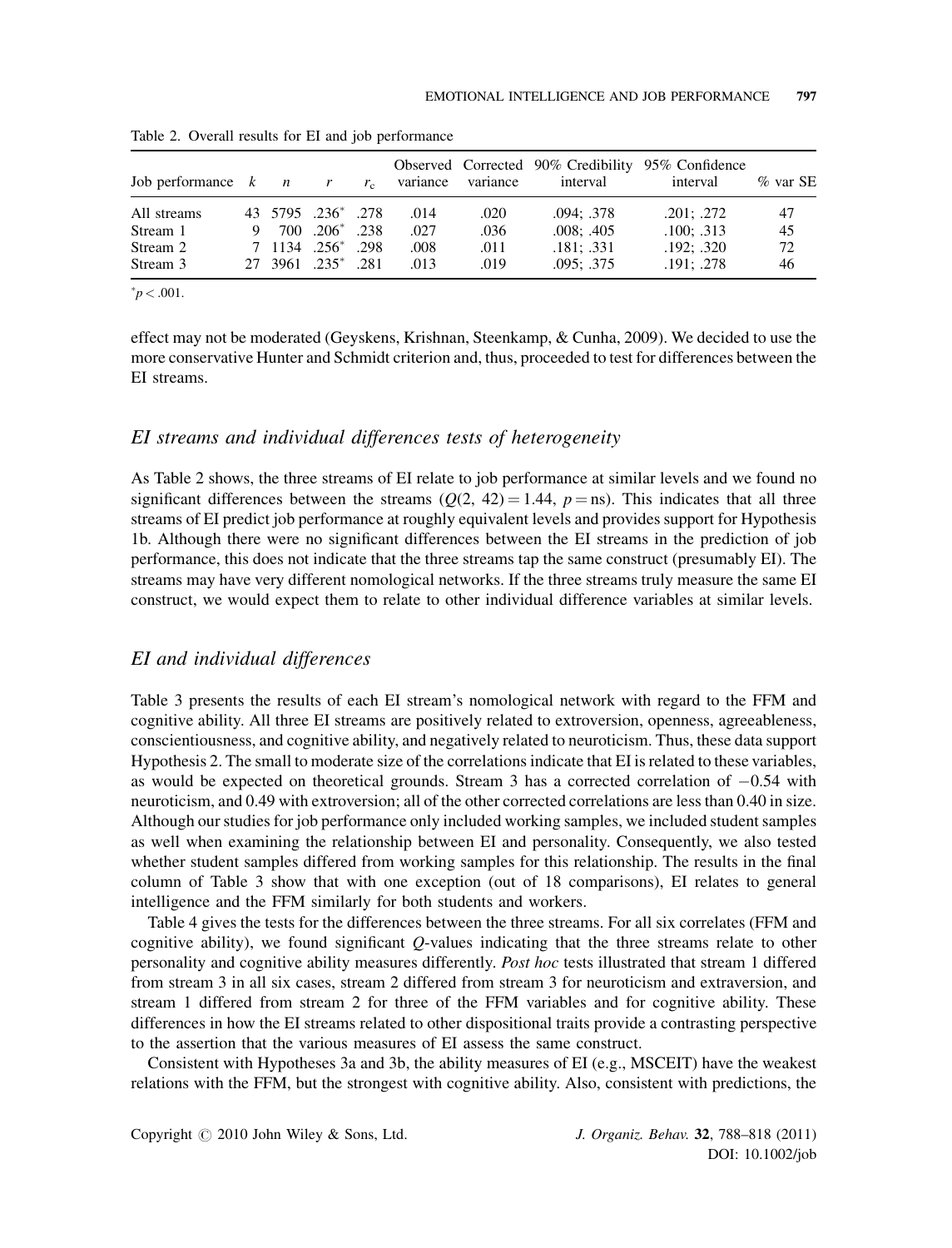| Table 3. EI streams and correlates |                |                      |                      |                  | to the FFM and cognitive ability |                       |                             |                                      |                                                    |                             |
|------------------------------------|----------------|----------------------|----------------------|------------------|----------------------------------|-----------------------|-----------------------------|--------------------------------------|----------------------------------------------------|-----------------------------|
| Variable                           | k              | $\boldsymbol{z}$     | r                    | $r_{\rm c}$      | Observed<br>variance             | Corrected<br>variance | 90% Credibility<br>interval | 95% Confidence<br>interval           | sampling error<br>attributable to<br>% of variance | Student vs.<br>worker $(Q)$ |
| Neuroticism                        |                |                      |                      |                  |                                  |                       |                             |                                      |                                                    |                             |
| Stream                             |                |                      | $-130**$<br>I        | $-157$           | 018                              |                       | $-.314; .054$               | $-0.078$<br>$-183;$                  | $30\,$                                             | Ŝ,                          |
| Stream <sub>2</sub>                | 5533           | 4596<br>5663<br>6829 | $.329**$<br>L        |                  | 018<br>034                       | 883                   | $-.128$<br>$-530$ ;         | $-.273$<br>$-.385;$                  | $\overline{C}$ o                                   | 69.                         |
| Stream <sub>3</sub>                |                |                      | $471**$<br>$\,$ $\,$ | $-396$<br>$-544$ |                                  |                       | $-.182$<br>$-.760;$         | 408<br>$-.534;$                      |                                                    | $\Xi$                       |
| Extroversion                       |                |                      |                      |                  |                                  |                       |                             |                                      |                                                    |                             |
| Stream                             |                |                      | $.092**$             | $\frac{10}{2}$   | 017                              | 024                   | 269<br>$-.085;$             | 041; 143                             | $\overline{31}$                                    | S.                          |
| Stream 2                           | 253            |                      | $.265**$             |                  |                                  |                       | L67<br>$.033$ :             |                                      | $\frac{15}{13}$                                    |                             |
| Stream <sub>3</sub>                |                | 4684<br>5343<br>6655 | $423**$              | 318              | 024<br>026                       | $rac{034}{034}$       | 670<br>.177;                | 478<br>$.200; .331$<br>$.368; .478$  |                                                    | 66                          |
| Openness                           |                |                      |                      |                  |                                  |                       |                             |                                      |                                                    |                             |
| Stream 1                           | 22             | 4045<br>4940<br>5426 | $.149**$             | 182              | 015                              | 024                   | $\overline{311}$<br>$-014;$ | $\overline{200}$                     | 35                                                 | 57                          |
| Stream <sub>2</sub>                | 25             |                      | $.240**$             | 297<br>388       | .012                             | $rac{0.016}{0.016}$   | 392<br>.089;                | <b>290</b><br>$.97$ ; $.191$ ;       | 298                                                | 1.19                        |
| Stream 3                           |                |                      | $.326***$            |                  | 010                              |                       | 460<br>.192;                | 366<br>286;                          |                                                    | 1.96                        |
| Agreeableness                      |                |                      |                      |                  |                                  |                       |                             |                                      |                                                    |                             |
| Stream 1                           |                | 3998<br>4792<br>5992 | $.217**$             | 261              | 600                              | 013                   | .321<br>113;                | .257                                 | 56                                                 | $8.90***$                   |
| Stream 2                           | ≘              |                      | $.251**$             | .260             | .008                             | .012                  | .361<br>.140;               | .291                                 | 44                                                 | ত্                          |
| Stream 3                           | $\mathfrak{S}$ |                      | $.320**$             | .380             | 017                              | 023                   | 505<br>135;                 | 366<br>$177$ ;<br>$211$ ;<br>$274$ ; |                                                    | ā                           |
| Conscientiousness                  |                |                      |                      |                  |                                  |                       |                             |                                      |                                                    |                             |
| Stream                             |                | 45349<br>5343        | $.095**$             | $\frac{112}{11}$ | 014                              | $\frac{018}{013}$     | .057; .248                  | 047; .144<br>271; .349               |                                                    |                             |
| Stream                             | <u>ដូ ។</u> ម  |                      | $.310**$             | 377              | 005                              |                       | .427<br>193;                |                                      | \$82                                               | ಸೆ 8ೆ ಜ                     |
| Stream <sub>3</sub>                |                |                      | $324**$              |                  | 008                              | 009                   | 424<br>.224;                | 355<br>293;                          |                                                    |                             |
| Cognitive abil                     |                |                      |                      |                  |                                  |                       |                             |                                      |                                                    |                             |
| Stream                             | $\mathfrak{S}$ |                      | $.264**$             | 315              | 019                              | 027                   | .070; .458                  | 215; 313<br>027; 114                 | $\delta$                                           | Ľč.                         |
| Stream                             | $\overline{c}$ | 5192<br>1986<br>5382 | $.070*$              | .083             | .006                             | .008                  | Ş                           |                                      | $\overline{0}$                                     | $\overline{29}$             |
| Stream 3                           | 25             |                      | $.050*$              | 60               | $\frac{500}{5}$                  | $\frac{008}{200}$     | $-.001; .101$               | 079<br>.021;                         | 83                                                 | 1.38                        |

 $\overline{\mathbf{r}}$ 

Copyright  $\odot$  2010 John Wiley & Sons, Ltd.

J. Organiz. Behav. 32, 788-818 (2011) DOI: 10.1002/job

 $p < 0.05$ ,  $p < 0.01$ .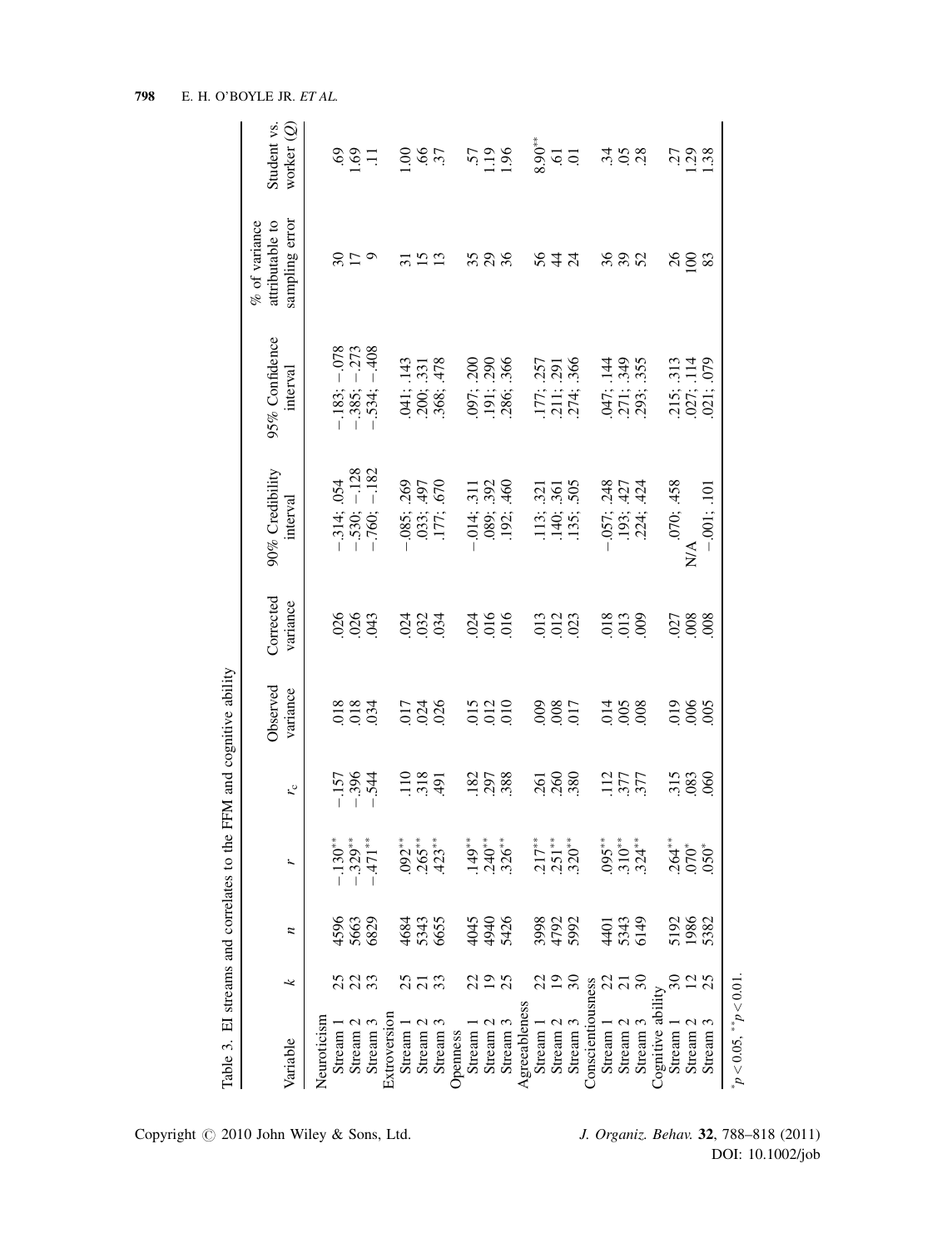| Table 4. Differences between EI str                    | reams                                                            |                                                           |                                                                                                                                                                |                                                             |
|--------------------------------------------------------|------------------------------------------------------------------|-----------------------------------------------------------|----------------------------------------------------------------------------------------------------------------------------------------------------------------|-------------------------------------------------------------|
| Construct                                              | Omnibus test                                                     | Stream 1-stream 2                                         | Stream 1-stream 3                                                                                                                                              | Stream 2-stream 3                                           |
| lob performance                                        | $42) = 1.44$<br>$\widetilde{Q}$ C,                               | n/a                                                       | $\mathbf{a}^{\prime}$                                                                                                                                          | n/a                                                         |
| Jeuroticism                                            | $80 = 62.49***$                                                  |                                                           |                                                                                                                                                                |                                                             |
| xtraversion                                            | $79) = 56.57***$                                                 | $Q(1, 47) = 15.82***$<br>$Q(1, 46) = 16.98***$<br>$(2 >)$ |                                                                                                                                                                | $Q(1, 55) = 17.51^{***}(3 >)$<br>$Q(1, 54) = 6.04^{*}(3 >)$ |
| penness                                                | $71) = 12.77***$                                                 |                                                           |                                                                                                                                                                |                                                             |
| <b>\greeableness</b>                                   | $71) = 8.24*$                                                    |                                                           |                                                                                                                                                                |                                                             |
| <b>Conscientiousness</b>                               | $74) = 50.39***$                                                 |                                                           |                                                                                                                                                                |                                                             |
| Cognitive ability                                      | $77) = 28.25***$<br>8<br>2 7 5 7 7 7<br>8 8 9 9 9 0<br>8 9 9 9 0 | $Q(1, 43) = 29.51***$<br>$Q(1, 47) = 17.68***$<br>$(1 >)$ | $Q(1, 55) = 60.99** (3 >)\nQ(1, 58) = 54.45*** (3 >)\nQ(1, 50) = 12.73*** (3 >)\nQ(1, 50) = 8.20* (3 >)\nQ(1, 52) = 47.85*** (3 >)\nQ(1, 63) = 25.63*** (1 >)$ |                                                             |
| $p < 0.05$ . ${}^{**}p < 0.01$ . ${}^{***}p < 0.001$ . |                                                                  |                                                           |                                                                                                                                                                |                                                             |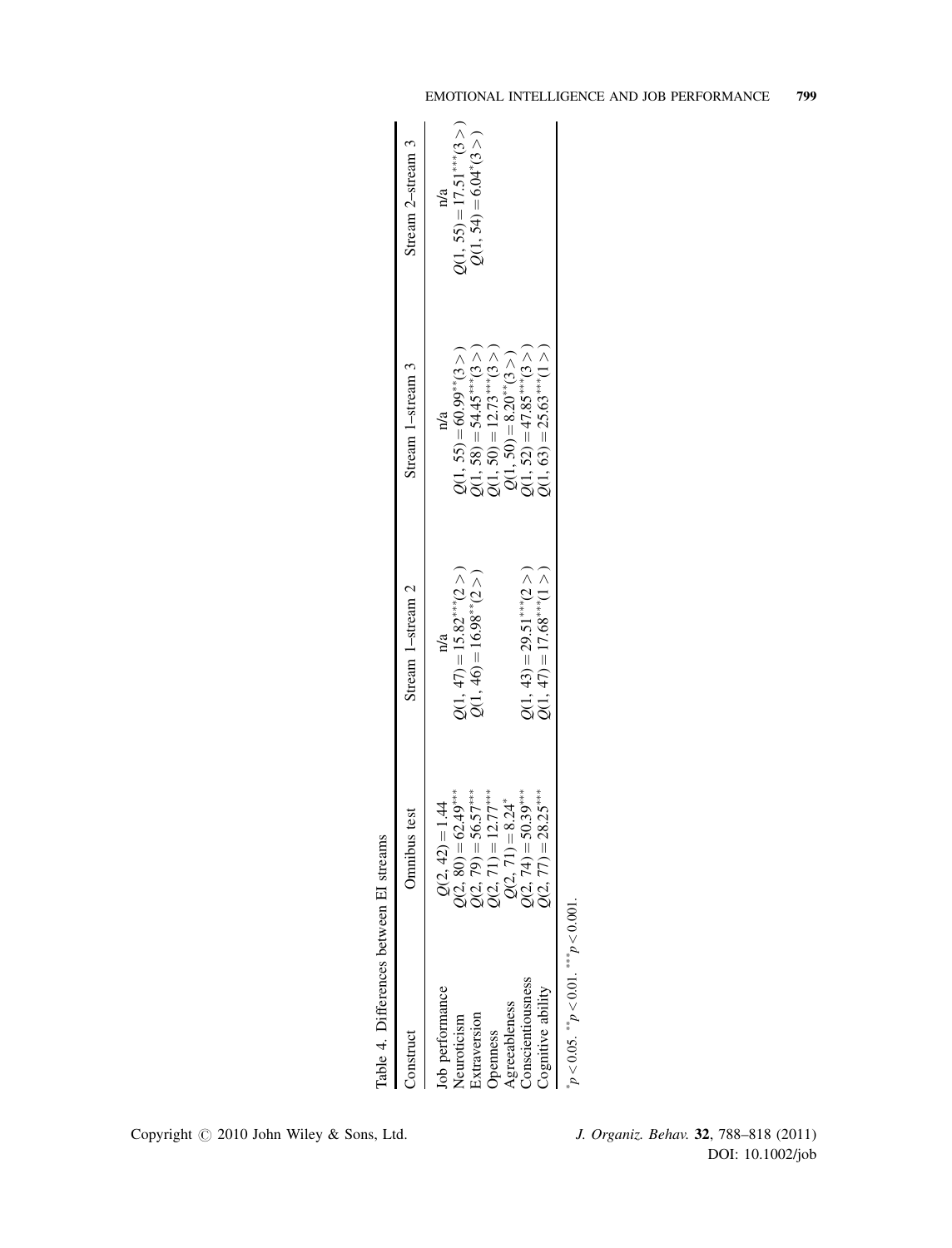#### 800 E. H. O'BOYLE JR. ET AL.

third EI stream that consists of expanded models of EI had the strongest relations with the FFM. Not surprisingly, the variance attributable to artifact was low for most of the FFM analyses. This certainly could be a result of some substantive moderator. However, the breadth of FFM measures introduces a sizable amount of variation (Morgeson et al., 2007) which likely attenuates this percentage.

### Incremental validity and dominance analysis of EI

We propose that in determining whether a variable extends our understanding and prediction of job performance, it must account for variance beyond what is already accounted for by established predictors as well as demonstrate relative importance alongside these same established predictors. Thus, if EI fails to explain variance in the presence of cognitive ability and the FFM, and/or fails to demonstrate a significant level of importance relative to the other predictors, the ability of EI to contribute to the pursuit of explaining the ultimate criterion, job performance, in the fields of OBHRM is brought into question.

We, thus, tested the incremental validity of EI beyond the FFM and cognitive ability using criteria outlined in McDaniel, Hartman, Whetzel, and Grubb (2007). For the incremental validity tests, we used the observed correlations. In order to calculate the standard errors we followed guidelines put forth by Viswesvaran and Ones (1995) that call for the use of the harmonic mean as the sample size  $(n = 68)$ . The harmonic mean has come to be preferred above the arithmetic mean in meta-analytic management research (e.g., Colquitt, Conlon, Wesson, Porter, & Ng, 2001; Hershcovis et al., 2007; Podsakoff, LePine, & LePine, 2007) because it gives less weight to extreme values and provides a more conservative approach to testing models (Colquitt, LePine, & Noe, 2000). Using these techniques, we were able to calculate the change in explained variance as well as the significance of the individual parameters.

#### Construction of the correlation matrix

To construct the correlation matrices for each EI stream we identified the most up-to-date and accurate correlations available. Along with the EI vector of effects drawn from the present work, we used metaanalytic true score estimates from four prior meta-analyses (i.e., Ackerman & Heggestad, 1997; Hurtz & Donovan, 2000; Mount et al., 2005; Schmidt et al., 2008). Specifically, Schmidt et al. (2008) provided the intercorrelations between conscientiousness, neuroticism, intelligence, and job performance. Because Schmidt et al. (2008) did not examine extraversion, agreeableness, and openness, we turned to Mount et al. (2005) for the remaining FFM intercorrelations, and Hurtz and Donovan (2000) provided these three FFM correlations to job performance. Finally, Ackerman and Heggestad (1997) provided the relations between intelligence and extraversion, agreeableness, and openness. Our guiding principle for selecting the correlations was to use the ones from the latest and most comprehensive meta-analyses available for each correlation. A correlation matrix of the FFM, cognitive ability, and job performance relations is presented in Table 5. The resulting correlations were inputted into an SPSS matrix regression macro developed by Johnson (2001).

#### Limitations of meta-analytically derived correlation matrices

When conducting any type of analysis with a meta-analytically derived correlation matrix, there are several important points to consider. First, the FFM and cognitive ability effect sizes from prior metaanalyses included different samples than those included in this meta-analysis. Therefore, it is possible that our samples vary in some important way from samples within prior meta-analyses and that this biases the results. Second, with regard to the job performance relations, the prior meta-analyses found evidence of, and corrected for, range restriction. Range restriction occurs when the distribution of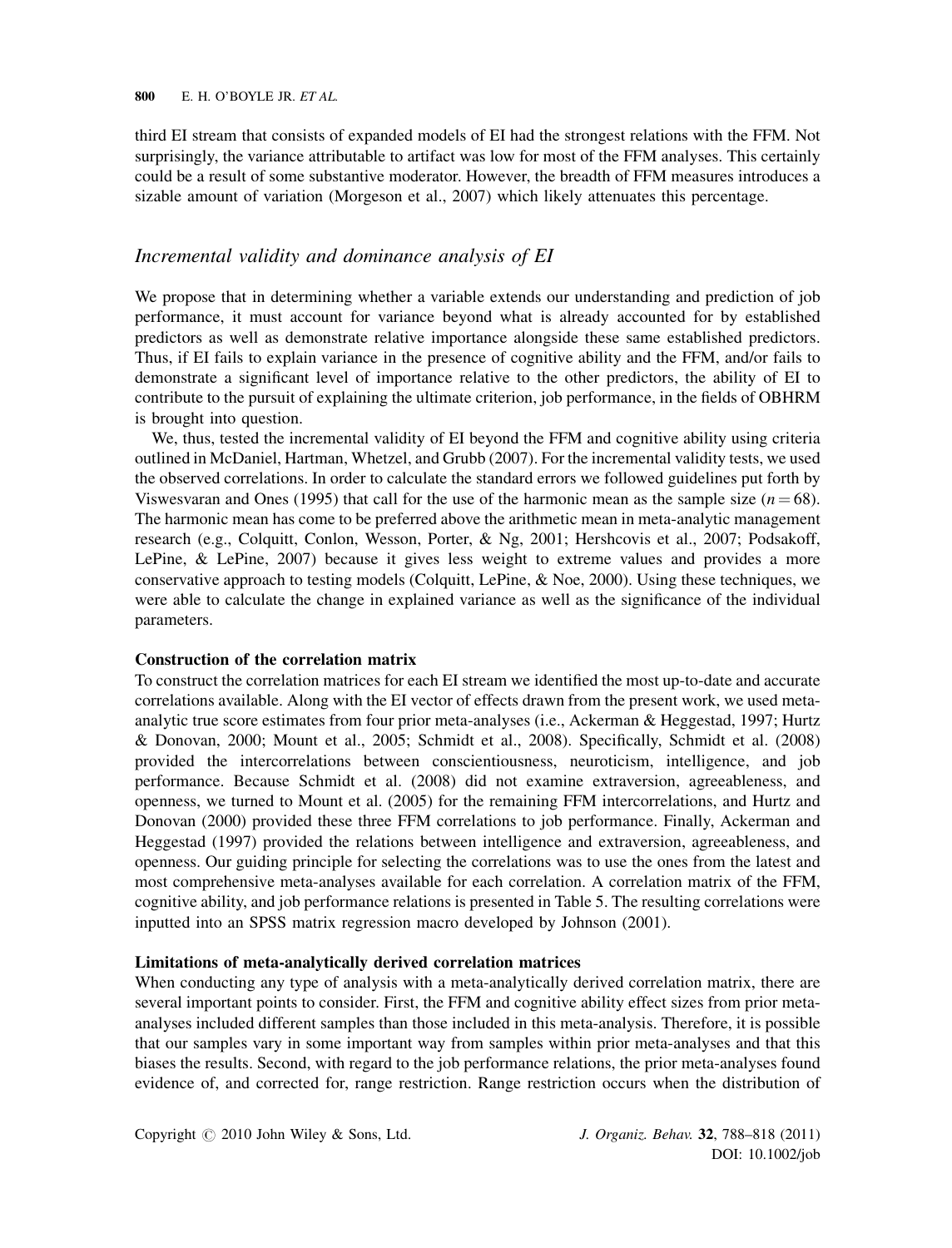| 1. Job performance<br>2. Cognitive ability<br>3. Neuroticism<br>4. Extraversion<br>5. Openness<br>6. Agreeableness<br>7. Conscientiousness | 1.00<br>.56 <sup>a</sup><br>$-.13^{\rm a}$<br>.09 <sup>c</sup><br>$.05^{\circ}$<br>.10 <sup>c</sup><br>.24 <sup>a</sup> | 1.00<br>$-.09a$<br>.08 <sup>d</sup><br>.33 <sup>d</sup><br>.01 <sup>d</sup><br>$-.04^{\rm a}$ | 1.00<br>$-.24^{\rm b}$<br>$-.19^b$<br>$-.42^{\rm b}$<br>$-52^{b}$ | 1.00<br>$.45^{\rm b}$<br>.26 <sup>b</sup><br>$17^{\rm b}$ | 1.00<br>$.17^{b}$<br>.09 <sup>b</sup> | 1.00<br>.39 <sup>b</sup> | 1.00 |
|--------------------------------------------------------------------------------------------------------------------------------------------|-------------------------------------------------------------------------------------------------------------------------|-----------------------------------------------------------------------------------------------|-------------------------------------------------------------------|-----------------------------------------------------------|---------------------------------------|--------------------------|------|

Table 5. Matrix of meta-analytically derived population estimates  $(\rho)$  used in dominance analysis

<sup>a</sup>Schmidt et al. (2008). <sup>b</sup>Mount et al. (2005). <sup>c</sup>Hurtz and Donovan (2000). <sup>d</sup>Ackerman and Heggestad (1997).

scores between X and Y are truncated (Sackett & Yang, 2000). The result of range restriction is effect size attenuation. The key indicator for the presence of range restriction is if observed standard deviations are smaller than what is found in the population (a proxy of the population standard deviation is the standard deviation of the normative sample). We did not make this correction because we found no evidence of range restriction for EI. Third, the number of studies examining EI and job performance is significantly smaller than studies examining the FFM and job performance. Some researchers have argued that the common practice of attaching an FFM measure to studies even when there is no theoretical justification attenuates FFM effect sizes (e.g., Tett & Christiansen, 2007). Keeping these important notes in mind, we present the following dominance analysis. That being said, each correlation used here, whether identified in the present work or from another meta-analysis, is the best estimate of the true population effect – and, incremental validity tests as well as the use of epsilon weights reflects best practices in determining EI's contribution to the study of job performance.

## Results of the incremental validity tests

Table 6 presents the results of the analyses. Cognitive ability and the FFM combined to predict a substantial 42.3 per cent ( $p < 0.001$ ) of the variance in job performance. Only cognitive ability and conscientiousness are significant predictors. The second column of Table 6 shows that the incremental contribution of stream 1 measures to the variance explained is minimal with an increase of only 0.4 per cent ( $p =$ ns). This is a modest increase when one considers that most stream 1 measures are lengthy and expensive. The contribution of streams 2 and 3 are substantially better. Stream 2 measures

|                   | β                 | <b>SE</b> | β                   | <b>SE</b> | β                     | <b>SE</b> | β                          | SE   |
|-------------------|-------------------|-----------|---------------------|-----------|-----------------------|-----------|----------------------------|------|
| Cognitive ability | $.644***$         | .104      | $.626***$           | .107      | $.642**$              | .093      | $.659**$                   | .099 |
| Neuroticism       | .074              | .120      | .072                | .120      | .114                  | .117      | .177                       | .120 |
| Extraversion      | .101              | .112      | .100                | .112      | .070                  | .109      | .008                       | .111 |
| <b>Openness</b>   | $-.224$           | .116      | $-.226$             | .116      | $-.256*$              | .112      | $-.268*$                   | .111 |
| Agreeableness     | .020              | .112      | .006                | .113      | .003                  | .108      | $-.001$                    | .106 |
| Conscientiousness | $.299*$           | .117      | $.294*$             | .118      | $.256*$               | .114      | $.275*$                    | .112 |
| Stream 1          |                   |           | .066                | .104      |                       |           |                            |      |
| Stream 2          |                   |           |                     |           | $.253*$               | .104      |                            |      |
| Stream 3          |                   |           |                     |           |                       |           | $.326***$                  | .115 |
|                   | $R^2 = .423^{**}$ |           | $R^2 = .427^{**}$   |           | $R^2 = .475^{**}$     |           | $R^2$ = .491 <sup>**</sup> |      |
|                   |                   |           | $\Delta R^2 = .004$ |           | $\Delta R^2 = .052^*$ |           | $\Delta R^2 = .068^{**}$   |      |

Table 6. Results of incremental validity tests (harmonic mean of  $n = 68$ )

 $p < 0.05, r>p < 0.01.$ 

Copyright  $\odot$  2010 John Wiley & Sons, Ltd. J. Organiz. Behav. 32, 788–818 (2011)

DOI: 10.1002/job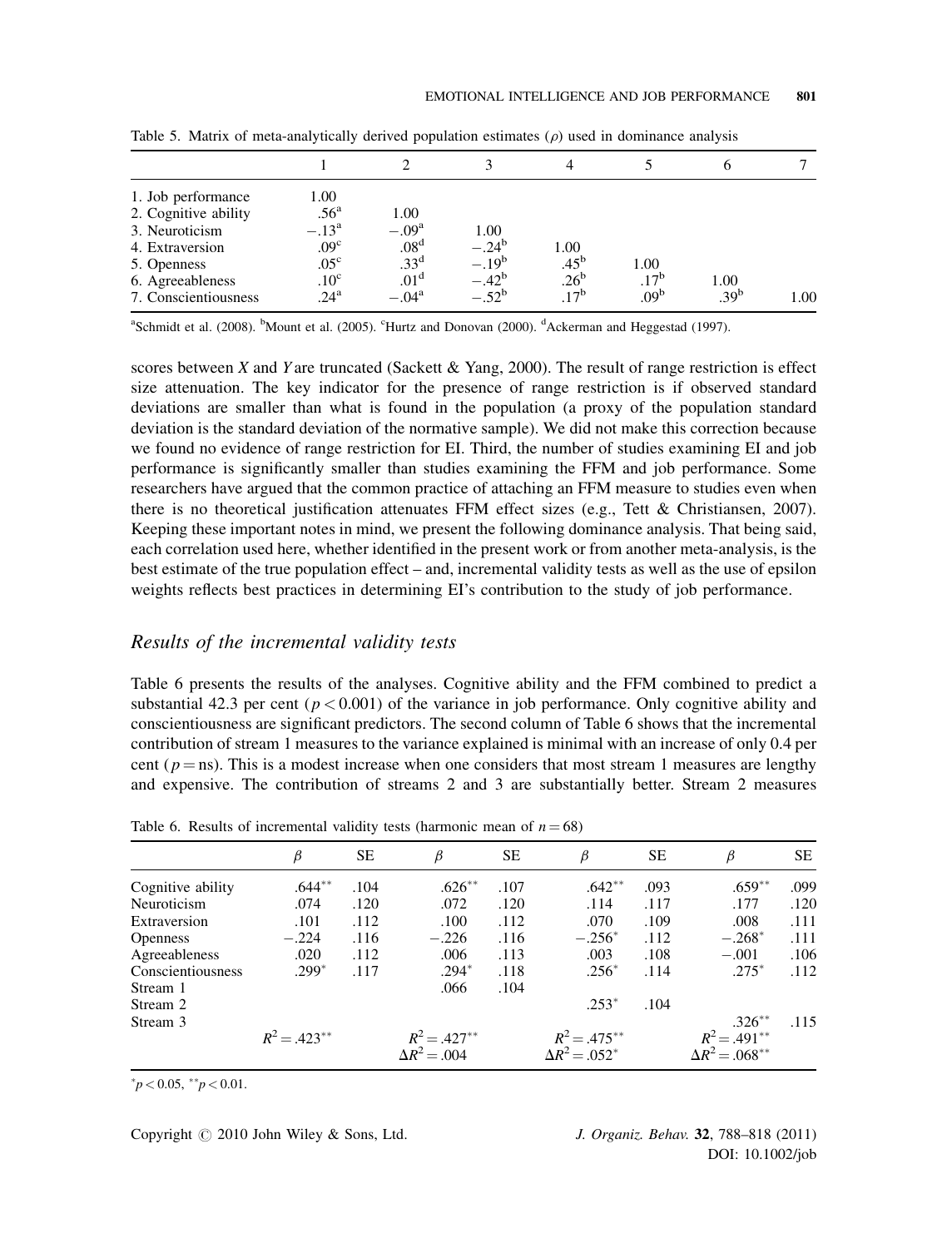#### 802 E. H. O'BOYLE JR. ET AL.

explained an additional 5.2 per cent of variance ( $p < 0.05$ ) beyond cognitive ability and the FFM and stream 3 explained an additional 6.8 per cent ( $p < 0.01$ ). The higher increment of stream 3 is not particularly surprising as composite measures are generally better predictors, but they do come at the cost of lower explanatory power (Jordan et al., 2010). In both models, the other significant predictors were cognitive ability, conscientiousness, and openness. Our results offered support to the incremental validity of streams 2 and 3, but called into question the incremental validity of stream 1. However, the abandonment of stream 1 measures of EI would be premature. The small change in variance accounted for would indicate that if cognitively ability and FFM data were already available then there would be minimum contribution of collecting a stream 1 EI measure. Certainly, this has some implications for the OBRHM literatures, but the incremental validity tests conducted with hierarchical regression do not speak to the relative contribution of EI. To fully test Hypothesis 4, we determined the relative weight of EI with dominance analysis.

### Dominance analysis of EI

The hierarchical regression tests supported the inference that some EI streams provided incremental validity over the FFM and cognitive ability. However, the relative importance of EI is still unknown because beta weights can be compared in terms of rank-order, though their relative contribution to the total variance explained cannot (Johnson & LeBreton, 2004). To test Hypothesis 4, the relative importance of EI in the presence of the FFM and cognitive ability, we used relative importance analysis techniques outlined in Johnson (2000) and Johnson and LeBreton  $(2004)$ .<sup>1</sup>

#### Review and rationale for epsilon weights

Although the total predictive validity of a set of variables is of interest, most researchers often attempt to determine the importance of each predictor in a model as well. A variety of techniques exist to evaluate a predictor's worth such as comparing beta weights or zero-order correlations, but these techniques are only valid when predictors are uncorrelated or when the interest is bivariate in nature. For instance, when comparing beta weights in a regression equation with correlated predictors there is a tendency for the good predictors to appear great and mediocre predictors to appear poor. Models with uncorrelated predictors are rare in OBHRM and most relations are multivariate in nature. Though popular, these techniques are inappropriate and provide misleading information when predictors are not orthogonal (Johnson & LeBreton, 2004).

The need for determining relative importance among a set of correlated predictors is perhaps greatest in meta-analysis – meta-analytic correlations are typically larger than observed correlations in primary data because of the various corrections for measurement error, publication bias, and range restriction commonly used in meta-analysis. The greater the intercorrelations among the predictors, the greater the multicollinearity, and the greater the need for dominance analysis. As meta-analyses become increasingly multivariate, researchers must incorporate different techniques to determine the relative importance of their predictors. Johnson's (2000) epsilon weighting technique yields accurate estimates of the relative importance of a set of correlated predictors on an outcome. This technique was specifically designed for correlated predictors, can detect patterns of dominance (e.g., complete vs. conditional), and most notably, the estimates are intuitively meaningful in that they sum to the  $R^2$  and can be compared through ratios (Johnson & LeBreton, 2004). That is, an epsilon weight of 0.20 for a predictor is twice as important as another predictor in the model with an epsilon weight of 0.10 and the summation of the relative weights will be equal to the total variance explained.

<sup>&</sup>lt;sup>1</sup>The authors are grateful to Michael Cole for this suggestion.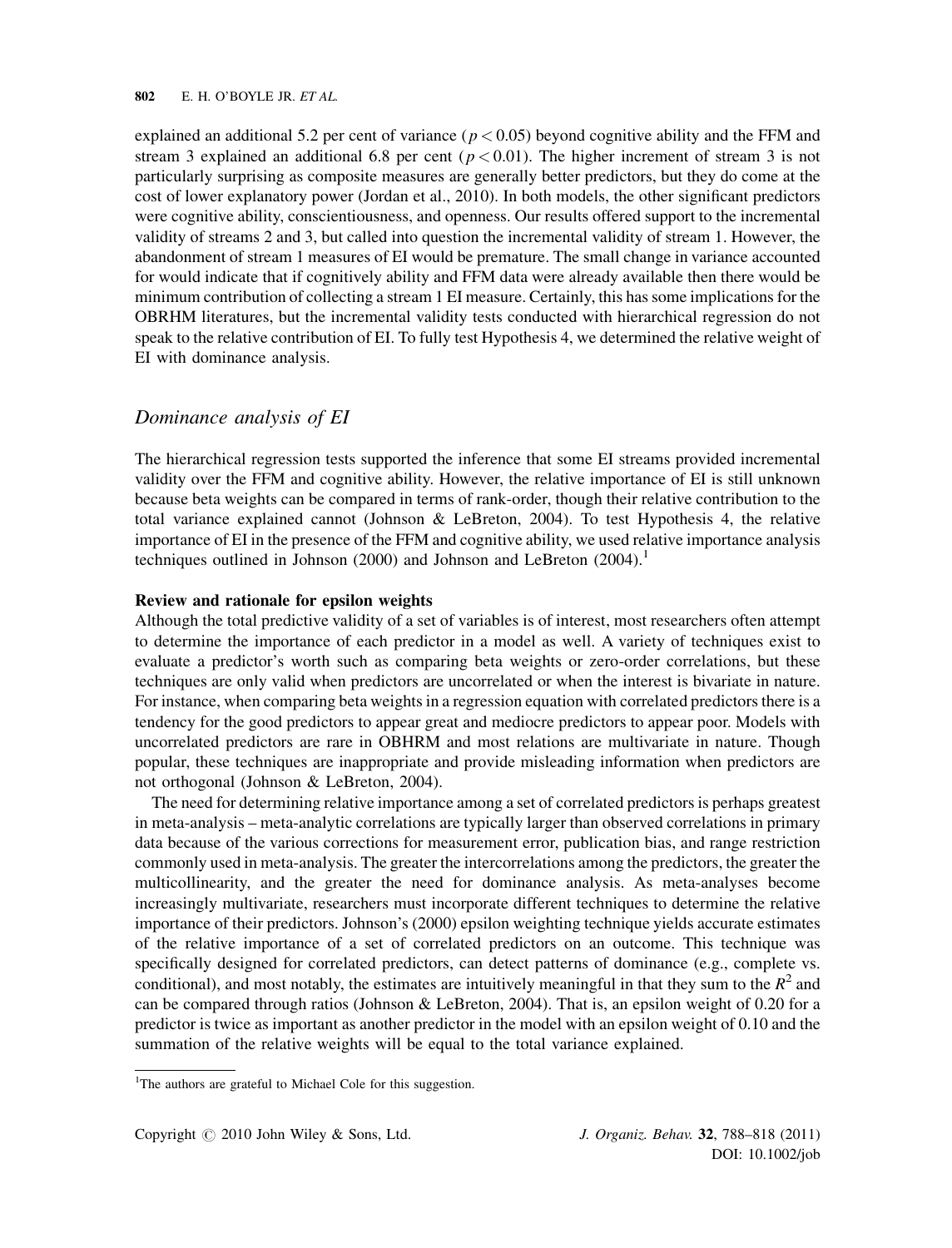#### Relative importance

In order to test Hypothesis 4, which predicted that EI will demonstrate relative importance in the job performance models, it was necessary to operationalize relative importance. At present, there exist no formal standards of relative importance, but there are effect size standards put forth by Cohen (1988).  $R^2$ -values of 0.01, 0.09, and 0.25 constitute small, medium, and large effects, respectively, and we used these thresholds to evaluate the magnitude of relative importance. It should be noted that Cohen (1988) set these standards for bivariate relations, not multivariate models as in the case with our dominance analyses. For instance, a medium effect at the bivariate level may become small or non-significant as other variables are added into a model. Therefore, Cohen (1988) standards can be viewed as considerably more conservative when applied to these dominance analyses with seven predictors (i.e., FFM, cognitive ability, and EI).

### Results of the dominance analysis

The results of the relative dominance analyses for the three EI streams are shown in Table 7. For stream 1, 86.3 per cent of the total explained variance in job performance is attributable to cognitive ability and conscientiousness. Stream 1 contributes only 6.4 per cent of the explained variance and a small  $R^2$  (0.03) contribution. Although minor, it does meet our threshold for a small effect, and so we conclude that stream 1 contributes relative importance compared to the FFM and cognitive ability.

For streams 2 and 3, results indicated that EI accounted for higher levels of variance. For stream 2, EI is second only to cognitive ability in terms of relative importance, capturing 13.6 per cent of the explained variance with an  $R^2$  contribution of 0.065. Consequently, we concluded that EI stream 2 contributes a small to moderate amount of relative importance. The results were very similar for EI stream 3. This model, once again, is dominated by cognitive ability, but EI possessed a substantial relative importance percentage (13.2 per cent) and an  $R^2$  contribution of 0.065. These findings offered support for Hypothesis 4. We concluded that all three EI streams, in varying magnitudes, contributed relative importance for predicting job performance.

Our results demonstrated that all EI streams, but most notably streams 2 and 3, provided additional explanatory power above and beyond the FFM and cognitive ability in the prediction of job

|                        |                         | EI stream 1                            |                         | EI stream 2                            |                         | EI stream 3                            |
|------------------------|-------------------------|----------------------------------------|-------------------------|----------------------------------------|-------------------------|----------------------------------------|
|                        | Raw relative<br>weights | Relative<br>weights<br>as a % of $R^2$ | Raw relative<br>weights | Relative<br>weights<br>as a % of $R^2$ | Raw relative<br>weights | Relative<br>weights<br>as a % of $R^2$ |
| Cognitive ability      | .313                    | 73.5                                   | .331                    | 69.7                                   | .339                    | 69.0                                   |
| Neuroticism            | .005                    | 1.3                                    | .005                    | 1.1                                    | .008                    | 1.5                                    |
| Extraversion           | .006                    | 1.3                                    | .004                    | .9                                     | .005                    | 1.0                                    |
| <b>Openness</b>        | .016                    | 3.7                                    | .019                    | 4.0                                    | .021                    | 4.3                                    |
| Agreeableness          | .004                    | 9.                                     | .004                    | .8                                     | .004                    | .8                                     |
| Conscientiousness      | .055                    | 12.8                                   | .047                    | 9.9                                    | .050                    | 10.2                                   |
| Emotional intelligence | .027<br>$R^2 = .427$    | 6.4                                    | .065<br>$R^2 = .474$    | 13.6                                   | .065<br>$R^2 = .491$    | 13.2                                   |

Table 7. Relative importance of emotional intelligence

Copyright  $\odot$  2010 John Wiley & Sons, Ltd. J. Organiz. Behav. 32, 788–818 (2011)

DOI: 10.1002/job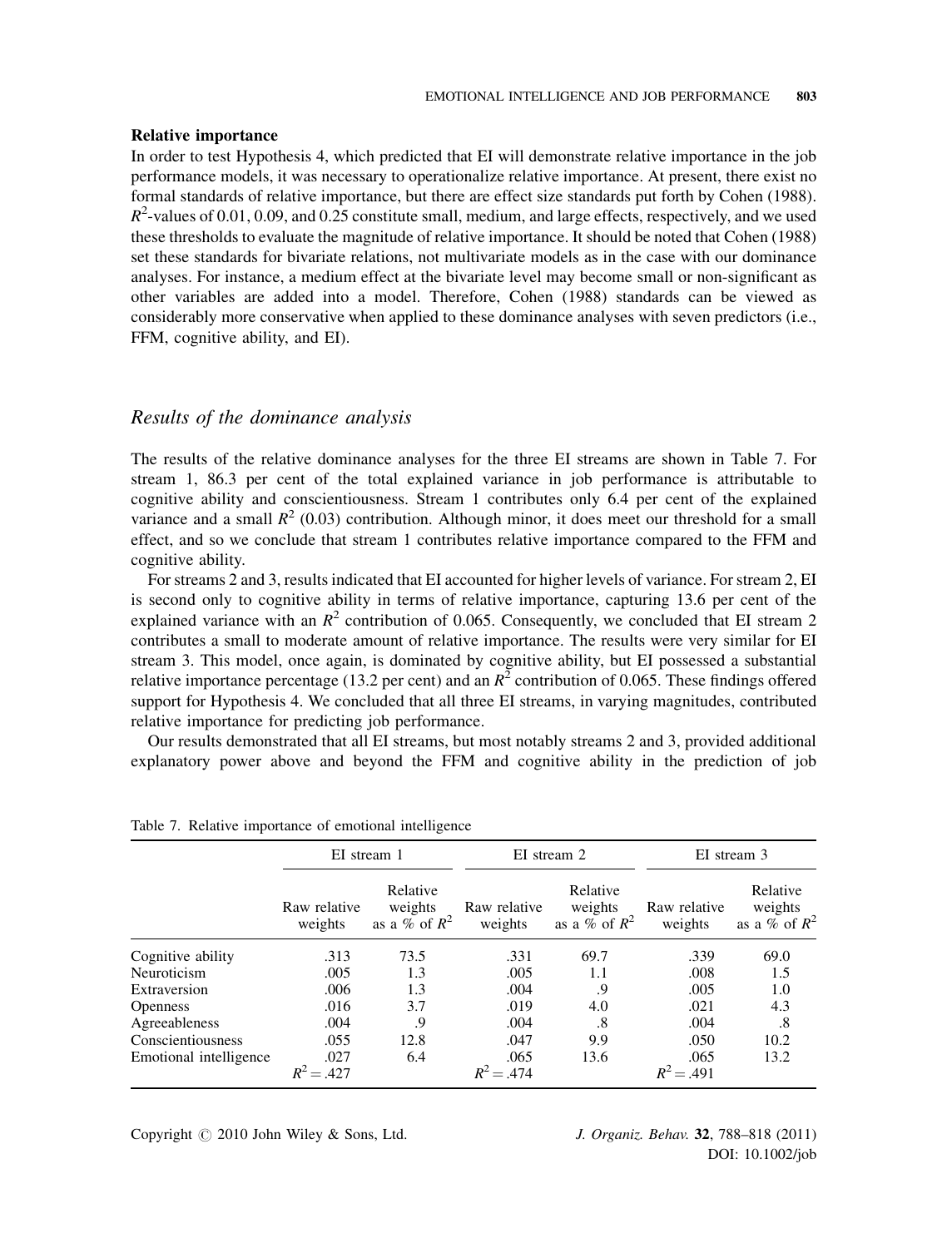performance. The use of epsilon weights in lieu of more common, but less accurate, methods allowed us to best demonstrate what role EI will play in the future of OBHRM. Overall, the present data did not offer support for claims that EI is the single most important predictor in job performance (e.g., Goleman, 1995). What we did find, however, are data which provided a contrasting perspective to the extant claims that EI is nothing more than cognitive ability and personality.

### Publication bias

Considering our focus on providing accurate results from the relative importance analyses within the present research, it is useful to note that our findings are only as good as the studies used to derive these meta-analytic estimates. Therefore, it is important to ensure that the included studies are a fair representation of the population and not skewed by some systematic factor. One such systematic factor is publication bias.

A persistent concern in the literature is the effect of publication bias on meta-analytic results (Bösch, Steinkamp, & Boller, 2006; McDaniel, Rothstein, & Whetzel, 2006). Publication bias occurs when any systematic effort prevents a manuscript from being published based upon something other than the relevance and rigor of the study. Generally, publication bias occurs when a study's findings are not statistically significant or the findings are contrary to accepted theory. The failure for studies with these types of findings to be published results in an inflation of the observed effect size (i.e., across a literature). For instance, if the consensus in the research community is that EI leads to higher job performance, then authors may find more difficulty publishing contradictory or null findings than those with positive results. This is especially so when the sample size that refutes the *zeitgeist* is small or the study is statistically underpowered in some other way.

Publication bias is examined by plotting the effect sizes observed in published studies on the X-axis and the precision (1/standard error) on the Y-axis and examining the distribution for asymmetry. Precision is roughly equivalent to sample size with higher precision values indicating less sampling error. We expected that if publication bias did exist, it would be to the lower left of the mean. This would indicate that studies which showed negative or null relations with job performance using smaller samples would be under-published. This would result in the meta-analytic results of the observed relations between EI and job performance being overestimated. When testing for publication bias, we only included published articles (i.e., we did not include dissertations, conference papers, or manuscripts in preparation).

The results of the publication bias tests are shown in Figure 1a–c. The white circles are the observed studies, the black circles are imputed studies based on Duval and Tweedie's (2000) trim and fill technique. We used Comprehensive Meta-Analysis 2.0 (Borenstein, Hedges, Higgins, & Rothstein, 2005) to conduct the publication bias tests. The results of the publication tests indicate no, or minimal, bias for the EI streams. For stream 1  $(k = 6)$  and 3  $(k = 17)$ , no evidence of bias exists to the left of the mean (see Figure 1a and c). For stream 2  $(k=6)$ , we found small amounts of asymmetry indicating possible publication bias, but the two imputed studies needed to correct the asymmetry reduced the correlation by less than 0.04 ( $r_{observed} = 0.282$ ,  $r_{adjusted} = 0.243$ ) (see Figure 1b). At present, we find either no evidence, or very limited evidence, of publication bias in the EI and job performance literature. Although small or non-existent now, any construct that grows in prominence should expect increased likelihood of bias. As EI research continues to expand, great care should be taken to ensure fair representation of findings within future research.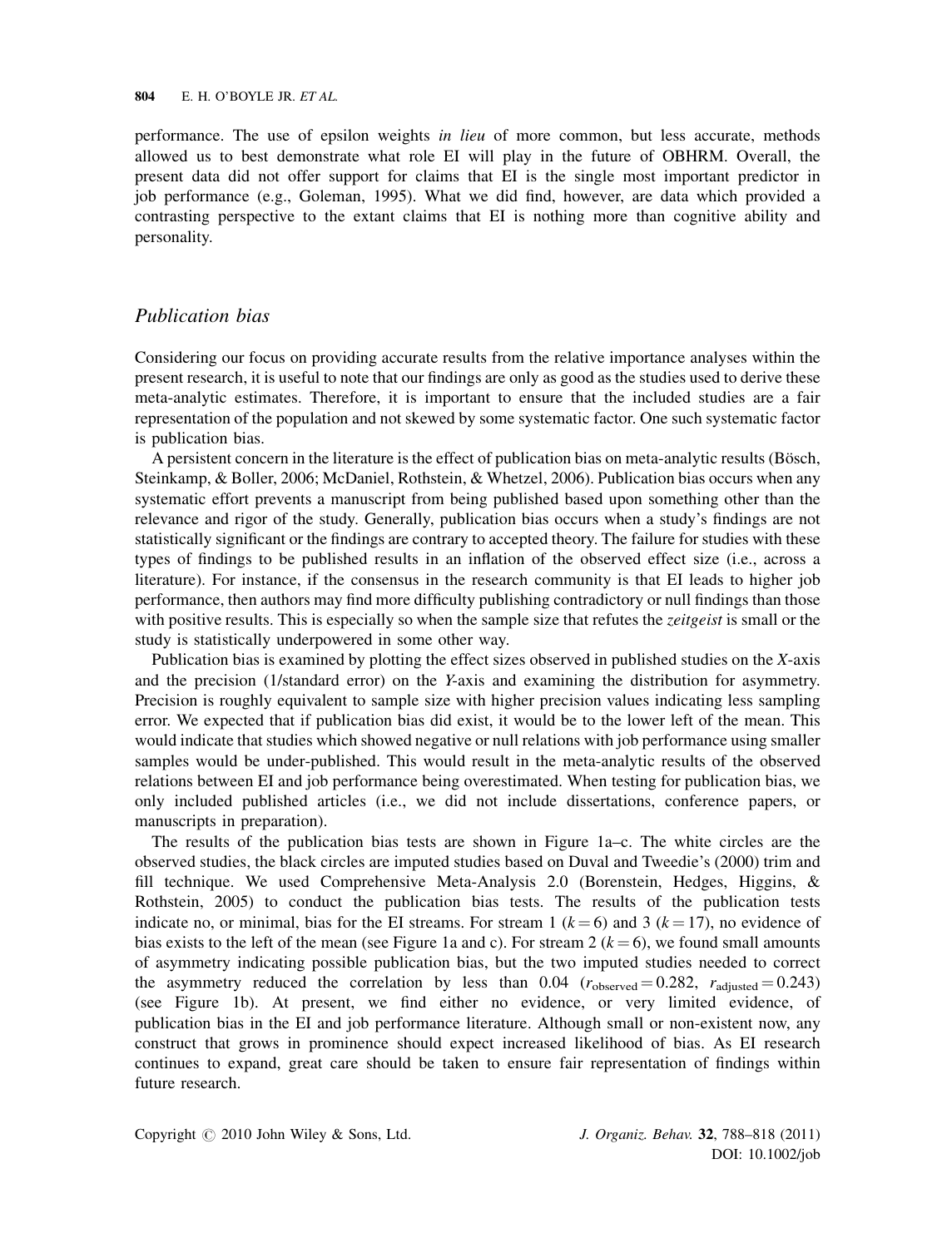

**Funnel Plot of Precision by Fisher's Z**

Figure 1. Publication bias results: (a) stream 1 – no bias indicated; (b) stream 2 – two studies imputed; and (c) stream 3 – no bias indicated

DOI: 10.1002/job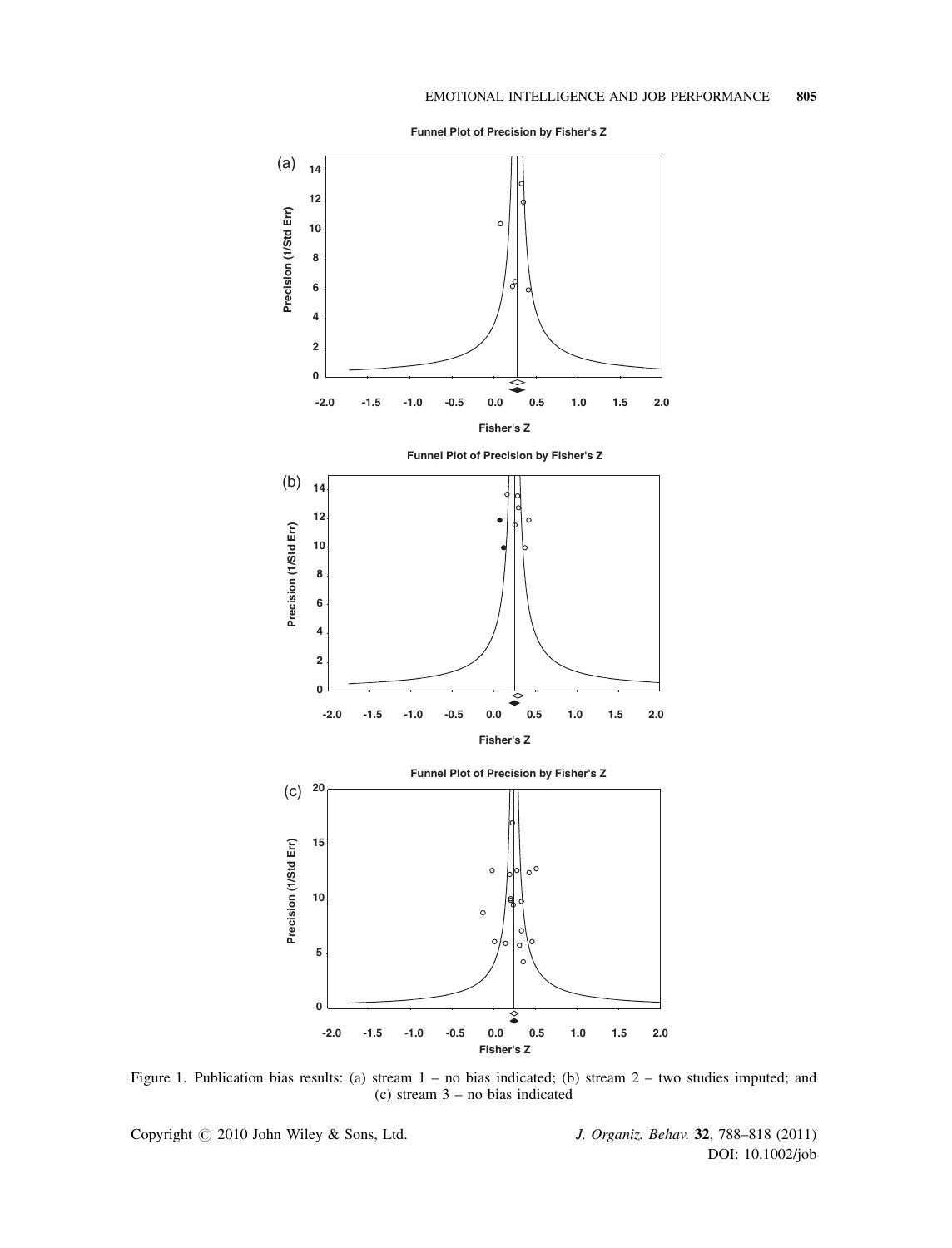## **Discussion**

We found that all three streams of EI correlated with job performance. Streams 2 and 3 incrementally predicted job performance over and above cognitive intelligence and the FFM. In addition, dominance analyses showed that when predicting job performance, all three streams of EI exhibited substantial relative importance in the presence of the FFM and intelligence. These findings offer insight into a number of important issues in the field. This work is the most comprehensive, and focused, EI metaanalysis to date including a substantially greater number of included studies than previous metaanalyses. Overall, we used the most current perspectives and accepted practices regarding metaanalyses and the present data strongly supported the predictive validity of EI in terms of job performance, above and beyond the FFM and cognitive ability.

Our findings also illustrated the similarities and differences in the nomological networks of the three EI streams. These differences have important implications in terms of the definitions and underlying constructs for the three streams of EI research. As expected, the stream 1 ability measures are more closely related to cognitive intelligence, and this supports the conceptualization of these measures as a type of intelligence test. The stream 1 measures also have the lowest correlations with the Big Five personality factors, again consistent with how these measures are conceptualized. The stream 1 measures significantly differ from the stream 3 measures for cognitive intelligence and all five personality measures, thus convincingly demonstrating that these are different measures. Since the stream 3 researchers now define their measures in terms of traits, competencies, and skills instead of intelligences, these results are again consistent with how these measures are defined. Stream 2 measures are significantly different from stream 3 measures for two personality traits, which support the conceptualization of stream 2 as distinct from stream 3 measures.

The finding that EI yields predictive validity above and beyond the FFM and cognitive ability is important for numerous reasons. First, these results support the work of several researchers who have argued that EI is an important predictor of work-related outcomes (Ashkanasy & Daus, 2005; Brackett & Mayer, 2003; Brackett et al., 2004; Daus & Ashkanasy, 2005; Dulewicz & Higgs, 2000; Dulewicz et al., 2003; Fox & Spector, 2000; Law et al., 2004). Second, our findings offer a contrasting perspective to the proposition that cognitive ability and the FFM account for enough variance in work-related outcomes that further research about relevant predictors is not useful. Specifically, our findings indicated that EI represents one important predictor of job performance – often considered the holy grail of outcomes in the OBHRM literatures.

### Limitations and future directions

One limitation of this study, along with all meta-analyses, is that the number and type of moderators tested are limited to those reported in the literature. Importantly, for the present research, emerging literature related to EI focuses on the importance of contextual factors which may impact job performance (e.g., social interaction, levels of experienced stress on the job; Cherniss, 2010). We agree that these, and other, contextual factors exist and may impact the relation between job performance and EI. Jordan et al. (2010) highlighted the importance of context and raised questions related to when a low EI may be useful, or if some branches of EI may be helpful or harmful given different situations. These contextually oriented lines of inquiry are important to consider and, as the literature grows, we encourage future meta-analyses to include additional variables related to context.

Another limitation of the current research is that the measures we included for job performance were focused on task performance. Dalal (2005) demonstrated that job performance is actually composed of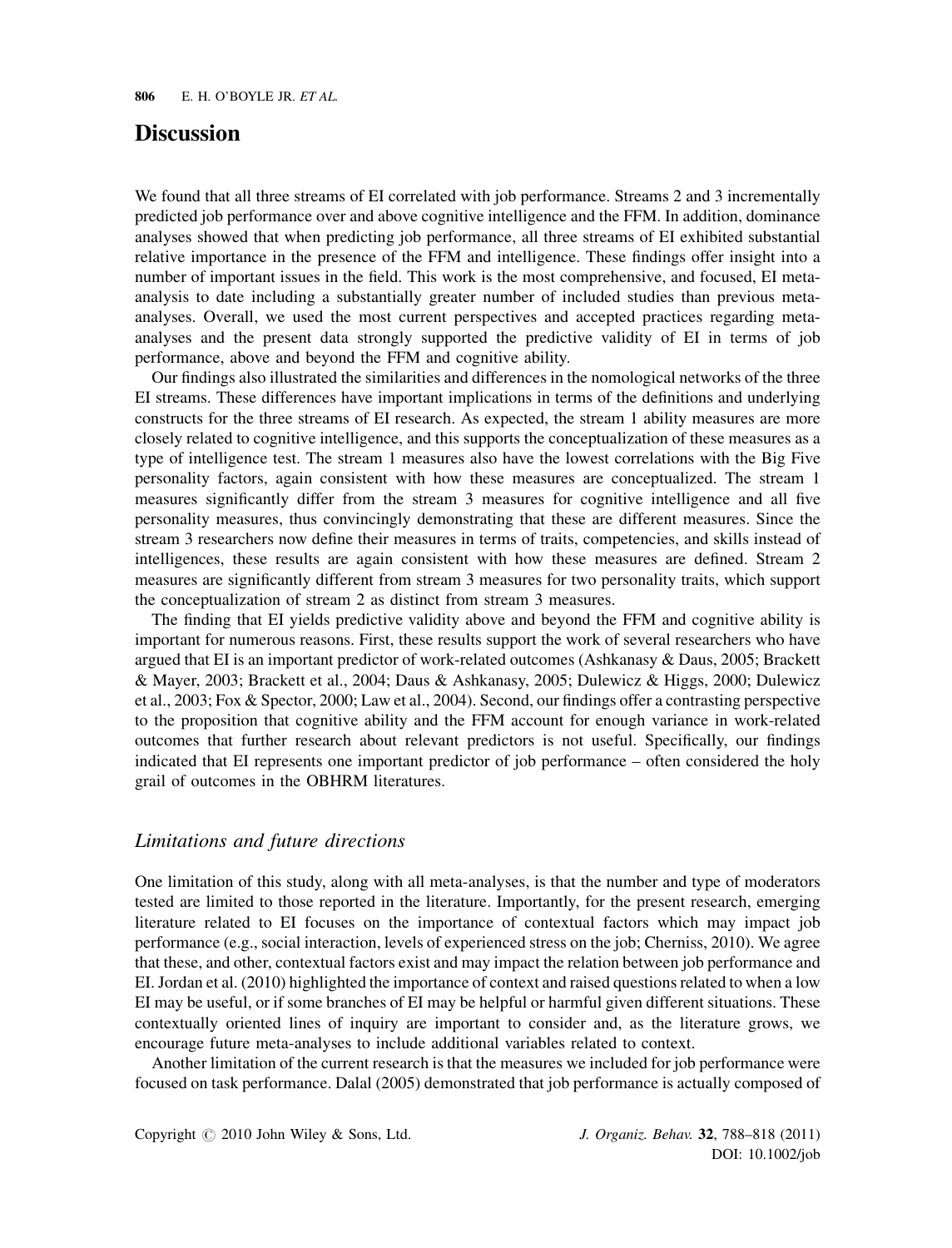three parts, each with a large impact on overall job performance. The facets of job performance not included in the present research were organizational citizenship behaviors and counterproductive workplace behaviors. Perhaps a more holistic view of job performance may result in even larger magnitudes between EI and performance. Future research may be well advised to explore these relations.

A final concern that is present in virtually all OBHRM studies with job performance as an outcome, and job performance meta-analyses in particular, is the issue of range restriction. Only a select number of individuals will be hired. Without information on those not selected for the job, the distribution is truncated and observed effect sizes are likely to be lower than population effect sizes. With this mind, one must concede that the correlations reported here, even those corrected for unreliability, are attenuated. Researchers still need to develop an estimate of the population standard deviation so that the methods of range restriction correction put forth by Gulliksen (1950) can finally be applied to EI.

In addition to the notes outlined above, there are numerous areas for future research that the present data illustrate. First, future research regarding the EI–job performance relation may have an impact in selection and hiring contexts. It is currently the case that EI is generally not used in personnel selection, while the FFM and cognitive ability are indeed used. This could affect the meta-analytically derived matrices, and we hope that the present research made a persuasive case for the inclusion of EI as well as the FFM and cognitive ability in applicable selection processes. Thus, future research would have the opportunity to build on the present findings and incorporate new, potentially compelling, data from an employee selection and hiring setting.

Second, future research might also examine the extent to which the relative importance of EI, cognitive intelligence, and personality varies by the type of job being performed. Although most jobs may involve at least some interpersonal contact relevant to EI, the degree to which jobs draw upon cognitive skills, various personality factors, and EI may vary considerably by job characteristics and other factors. In particular, researchers may want to focus on the contribution that EI plays in jobs requiring emotional labor and interactions with customers. Joseph and Newman (2010) have provided some preliminary evidence on this, but they also concluded that more research needs to be done on this topic. In particular, as Joseph and Newman (2010) pointed out, they only examined emotional labor in jobs that required the display of friendly, positive emotional displays to customers in retail and similar settings. According to Humphrey et al. (2008) typology of emotional labor, these customer ''service with a smile'' types of emotional labor are only one of three types of emotional labor performed by service workers: the other two are caring professions (e.g., health care, social work, childcare) and social control (e.g., policemen, bill collectors). Moreover, Humphrey et al. (2008) argued that leaders also perform emotional labor. Thus, the value of EI in these other job categories still needs to be studied. Along this line of thinking, researchers may also want to focus on how leaders can use their EI skills to influence the moods, motivations, and performance of their subordinates and team members. Furthermore, one final area of inquiry researchers may want to examine includes the different ways that educational and training programs can improve people's EI-related abilities and skills.

## Conclusion

The three streams of EI research, ability measures, self- and peer-report measures, and mixed models, all predict job performance equally well. Moreover, all three methods of measuring EI increment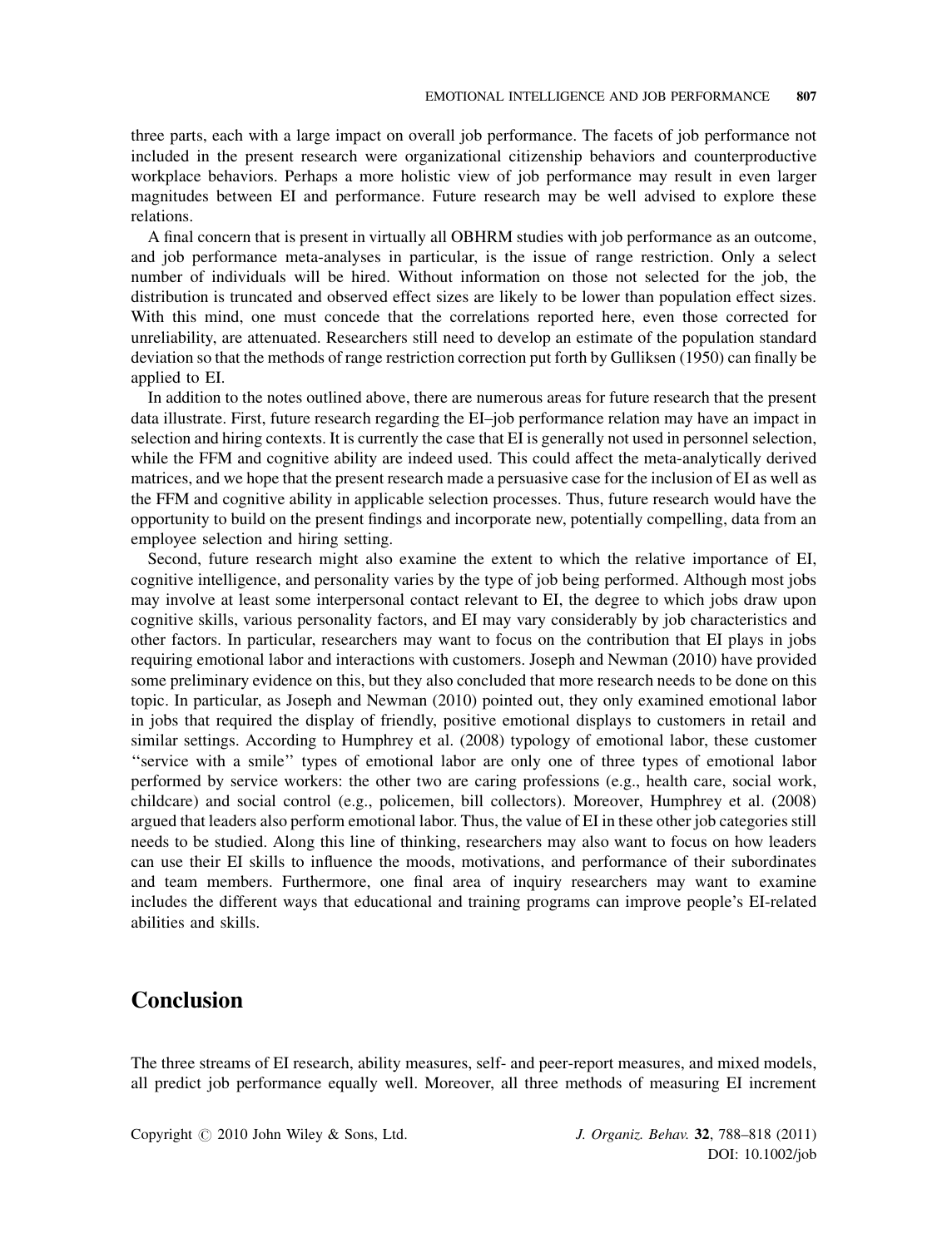cognitive ability and personality measures in the prediction of job performance. In this regard, we reach a somewhat different conclusion than Joseph and Newman (2010) who concluded that for overall job performance stream 1 measures added no incremental predictability above both cognitive ability and the Big Five personality factors. Although our tests for incremental validity also found that stream 1 measures did not increase the explained variance, our additional dominance analysis found that stream 1 measures accounted for 6.4 per cent of the explained variance – enough to make it the third most important predictor in the model. We also found a considerably higher incremental increase for stream 2 measures over and above cognitive ability and the Big Five (with a change in  $R^2$  of 0.052 in our study, vs. 0.023 in Joseph & Newman, 2010). Joseph and Newman (2010) still found that stream 2 EI measures were the second most important predictor in their model (after cognitive ability), which is consistent with our dominance analysis. However, we have a lower estimate for the incremental increase due to stream 3 measures over and above both cognitive intelligence and the Big Five personality factors (our study, change in  $R^2$  is 0.068; in their study, 0.142). Our dominance analysis revealed that stream 2 and 3 measures were roughly the same in the amount of the explained variance they accounted for (stream 2: 13.6 per cent; stream 3: 13.2 per cent).

Which EI method researchers and practitioners should pick depends on the purposes of the project, the feasibility of administering the tests or surveys, and similar factors. Stream 1 measures may be an excellent choice for selection and hiring. The objective nature of these tests may make them less susceptible to social desirability and faking effects. Because these measures do not require people to rate their own level of emotional competency, these measures may also be useful in giving feedback to participants and in helping people to understand their own current level of EI. Stream 1 measures may also be the best when scholars want to establish that there is an underlying ability called EI that meets traditional criteria for intelligence measures.

Stream 2 and 3 measures may be more feasible to use in many settings. Measures for streams 2 and 3 can easily be distributed as pen and paper surveys and they take relatively little time to administer. The survey format makes it easy to include other scales of interest to scholars and practitioners alike. The items can, without difficulty, be modified to focus on the particular work setting under investigation. Depending on the theory being tested, the ability to focus the items on how people are actually behaving in a setting may be theoretically preferable to stream 1 measures of ability. The added feasibility of stream 2 and 3 measures is not gained at the expense of predictive validity, as they increment predictions of job performance even better than stream 1 measures (i.e., this greater incremental predictability for streams 2 and 3 is most likely because they overlap less with cognitive ability, which is the best predictor of job performance).

Stream 2 measures have a lower correlation with cognitive ability than stream 1, and lower correlations with the FFM than stream 3. Thus, these measures are useful for establishing that EI is theoretically distinct from other related concepts. These measures may be an excellent choice for researchers who are concerned with differentiating EI from related variables while also increasing their ability to predict job performance. Finally, for those most interested in predicting job performance without concern for overlaps with other variables, the stream 3 measures have the greatest incremental predictive value. These measures may be of great use to practitioners or to theorists comfortable with a broad definition of emotional competencies.

Although many researchers take a single perspective that focuses exclusively on cognitive variables, or on the FFM, or on EI, the present research supports the conclusion that all three sets of variables predict job performance. Thus, moving forward, rather than seeing cognitive intelligence, the FFM, and EI as competing measures, researchers should focus on developing integrative models that include all three. This meta-analysis helps in this regard by showing the correlations among the three sets of variables. Understanding the relationships among these variables will be the first step in any integrative model.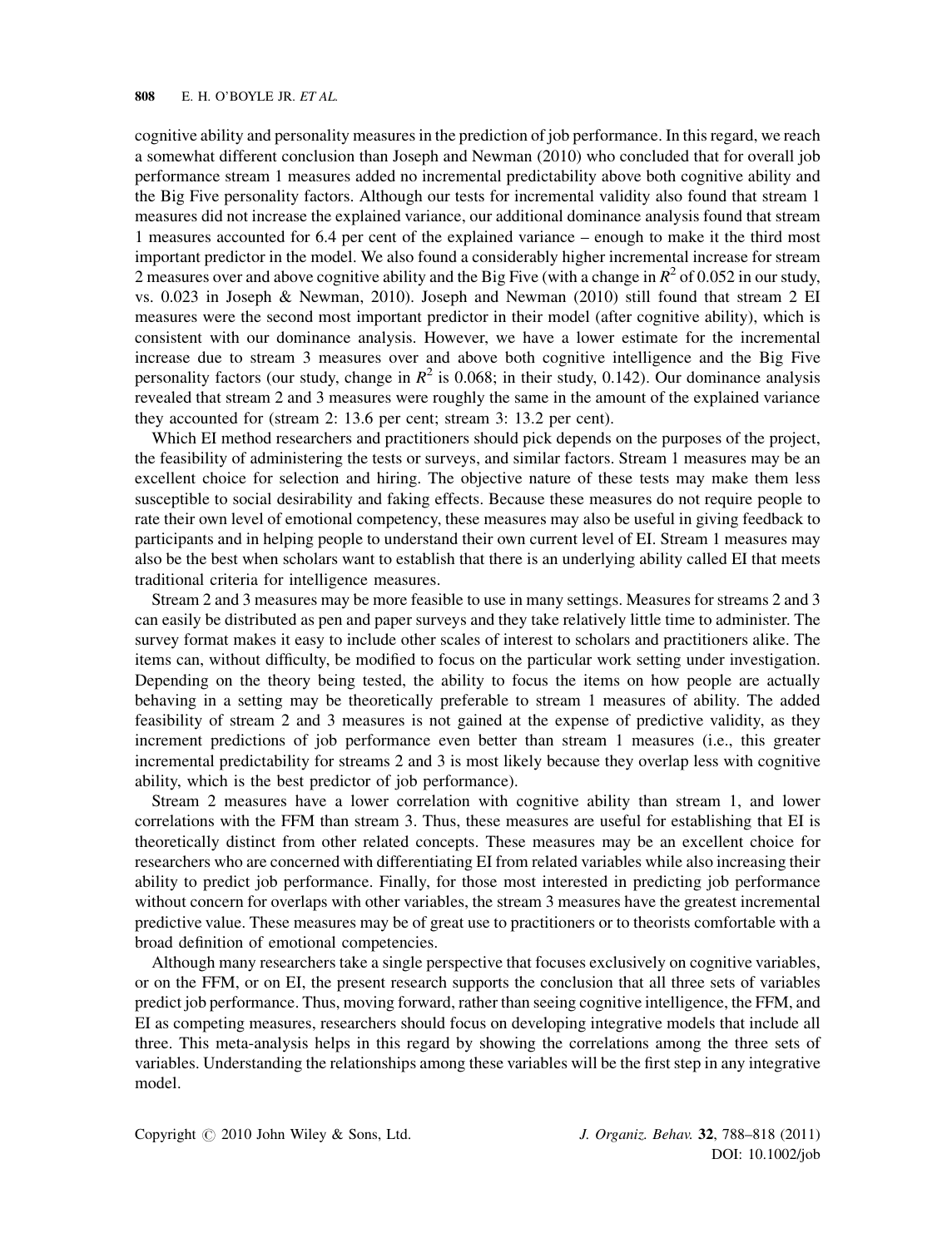## Author biographies

Ernest O'Boyle is an Assistant Professor of Management at Longwood University. He completed his Ph.D. at Virginia Commonwealth University. His substantive areas of research interests include counterproductive work behavior, individual performance, and group level processes. In addition, he studies research methods with a specific focus on multivariate meta-analysis and structural equation modeling. Ronald H. Humphrey is a Professor of Management at Virginia Commonwealth University. Much of his research is on leadership and emotions. He recently edited (2008) *Affect and Emotion: New* Directions in Management Theory and Research. He is busy writing a forthcoming book (2011), Modern Leadership, to be published by SAGE. Dr. Humphrey has published in a wide range of journals, including the Academy of Management Review, Research in Organizational Behavior, Leadership Quarterly, American Sociological Review, Social Psychology Quarterly, Human Relations, Organization Science, and Journal of Organizational Behavior. AB: U. of Chicago; Ph.D.: U. of Michigan; Postdoctoral Fellow: Indiana University.

Jeff Pollack is an Assistant Professor of Management at the University of Richmond. He completed his Ph.D. at Virginia Commonwealth University. Jeff maintains an active research program in organizational behavior and entrepreneurship that focuses on the determinants of performance both at the individual as well as the firm level.

Thomas Hawver is a doctoral candidate at Virginia Commonwealth University. His research interests include emotional processes, leadership, and entrepreneurship.

Paul A. Story received his Ph.D. in social psychology and currently teaches at the College of William and Mary. His interests include unconscious processes, achievement motivation, and environmental decision making.

## References

Articles marked with an asterisk are included in the meta-analysis.

- Ackerman, P. L., & Heggestad, E. D. (1997). Intelligence, personality, and interests: Evidence for overlapping traits. Psychological Bulletin, 121, 219–245. 10.1037/0033-2909. 121.2.219.
- Afolabi, O. A., & Ehigie, B. O. (2005). Psychological diversity and team interaction processes: A study of oildrilling work teams in Nigeria. Team Performance Management, 11, 280-301. 10.1108/13527590510635161.
- Ang, S., Van Dyne, L., Koh, C., Ng, K. Y., Templer, K. J., & Tay, C. (2007). Cultural intelligence: Its measurement and effects on cultural judgment and decision making, cultural adaptation and task performance. Management  $\&$ Organization Review, 3, 335–371. 10.1111/j. 1740-8784. 2007.00082.x.
- Ashforth, B. E., & Humphrey, R. H. (1993). Emotional labor in service roles: The influence of identity. Academy of Management Review, 18, 88–115. 10.2307/258824.
- Ashkanasy, N. M., Ashton-James, C. E., & Jordan, P. J. (2004). Performance impacts of appraisal and coping with stress in workplace settings: The role of affect and emotional intelligence. In P. Perrewe, & D. Ganster (Eds.), Research in occupational stress and wellbeing. Emotional and psychological processes and positive intervention strategies, Vol. 3 (pp. 1–43). Oxford, U.K.: Elsevier Science.
- Ashkanasy, N. M., & Dasborough, M. T. (2003). Emotional awareness and emotional intelligence in leadership teaching. Journal of Education for Business, 79, 18–22.
- Ashkanasy, N. M., & Daus, C. S. (2002). Emotion in the workplace: The new challenge for managers. Academy of Management Executive, 16, 76–86.
- Ashkanasy, N. M., & Daus, C. S. (2005). Rumors of the death of emotional intelligence in organizational behavior are vastly exaggerated. Journal of Organizational Behavior, 26, 441–452. 10.1002/job.320.
- Ashton-James, C. E. (2003). Is emotional intelligence a viable construct? MS, University of Queensland Business School, Brisbane, Australia.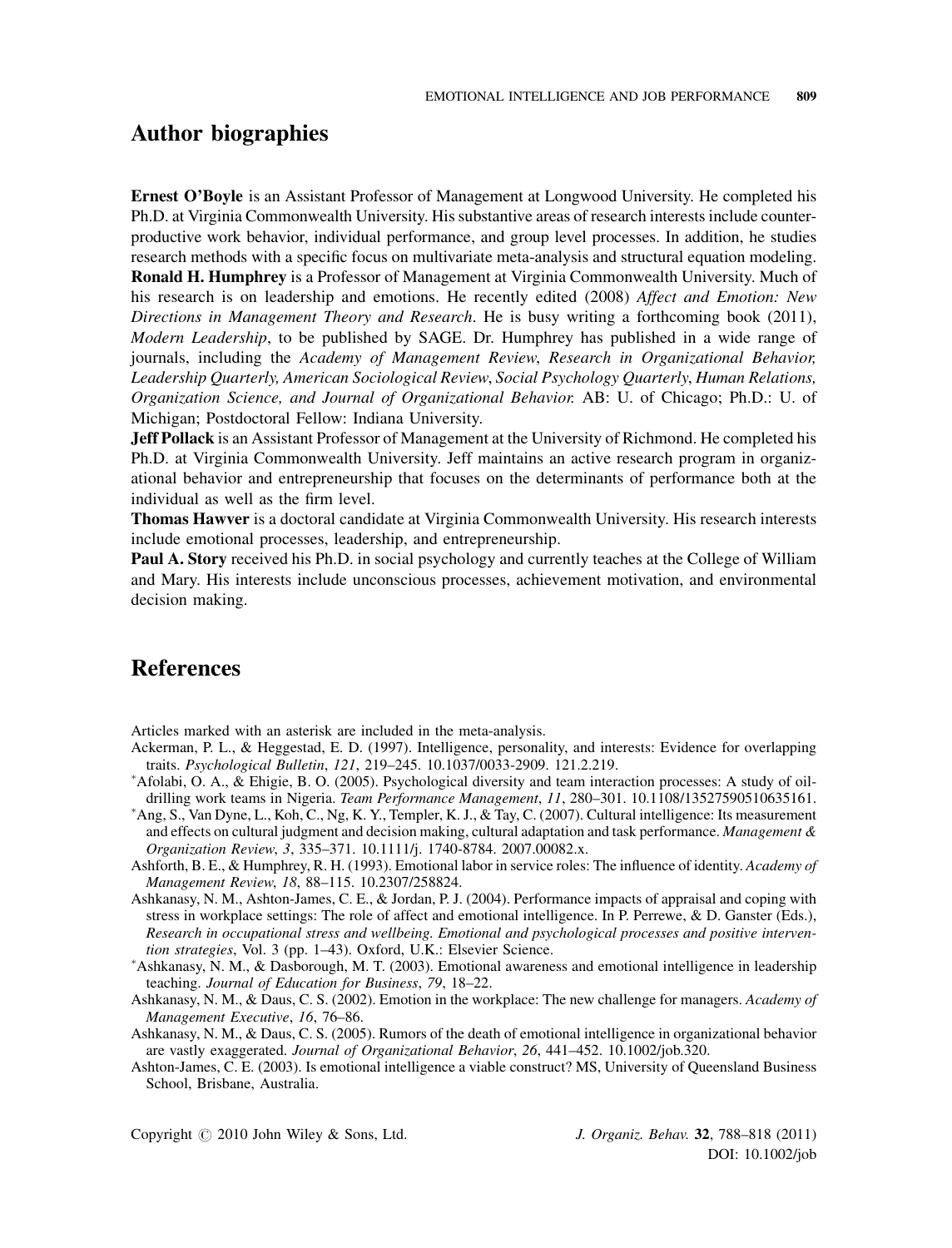- Astin, A. W. (1993). What matters in college: Four critical years revisited. San Francisco, CA: Jossey-Bass.
- Austin, E. J. (2004). An investigation of the relationship between trait emotional intelligence and emotional task performance. Personality and Individual Differences, 36, 1855–1864. 10.1016/j.paid.2003.07.006.
- Austin, E. J., Dore, T. C. P., & O'Donovan, K. M. (2008). Associations of personality and emotional intelligence with display rule perceptions and emotional labour. *Personality and Individual Differences*, 44, 677–686. 10.1016/j.paid.2007.10.001.
- Austin, E. J., Farrelly, D., Black, C., & Moore, H. (2007). Emotional intelligence, Machiavellianism and emotional manipulation: Does EI have a dark side? Personality and Individual Differences, 43, 179-189. 10.1016/j.paid.2006.11.019.
- Austin, E. J., Saklofske, D. H., & Egan, V. (2005). Personality, well-being and health correlates of trait emotional intelligence. Personality and Individual Differences, 38, 547–558. 10.1016/j.paid.2004.05.009.
- Austin, E. J., Saklofske, D. H., Huang, S. H. S., & McKenney, D. (2004). Measurement of trait emotional intelligence: Testing and cross-validating a modified version of Schutte et al's (1998) measure. Personality and Individual Differences, 36, 555–562. 10.1016/S0191-8869(03)00114-4.
- Bachman, J., Stein, S., Campbell, K., & Sitarenios, G. (2000). Emotional intelligence in the collection of debt. International Journal of Collection and Assessment, 8, 176–182. 10.1111/1468-2389. 00145.
- <sup>\*</sup>Barchard, K. A. (2003). Does emotional intelligence assist in the prediction of academic success? *Educational* and Psychological Measurement, 63, 840–858. 10.1177/0013164403251333.
- Barchard, K. A., & Hakstian, A. R. (2004). The nature and measurement of emotional intelligence abilities: Basic dimensions and their relationships with other cognitive ability and personality variables. Educational and Psychological Measurement, 64, 437–462. 10.1177/0013164403261762.
- Bar-On, R. (1997). Bar-On Emotional Quotient Inventory technical manual. Toronto: Multi-Health Systems.
- Bar-On, R. (2000). Emotional and social intelligence: Insights from the emotional quotient inventory. In R. Bar-On, & J. D. A. Parker (Eds.), The handbook of emotional intelligence (1st edn, pp. 368–388). San Francisco, CA: Jossey-Bass.
- Bar-On, R. (2002). Bar-On EQ-i technical manual. Toronto: Multi-Health Systems.
- Bar-On, R. (2006). The Bar-On model of emotional–social intelligence (ESI). Psicothema, 18, 13–25.
- Barrick, M. R., & Mount, M. K. (1991). The Big Five personality dimensions and job performance: A metaanalysis. Personnel Psychology, 44, 1–26. 10.1111/j. 1744-6570. 1991. tb00688.x.
- Barrick, M. R., Mount, M. K., & Judge, T. A. (2001). Personality and performance at the beginning of the new millennium: What do we know and where do we go next? International Journal of Selection and Assessment, 9, 9–30. 10.1111/1468-2389. 00160.
- Bastian, V. A. (2005). Are the claims for emotional intelligence justified?: Emotional intelligence predicts life skills, but not as well as personality and cognitive abilities. Unpublished Doctoral Dissertation, University of Adelaide, Australia.
- Bastian, V. A., Burns, N. R., & Nettelbeck, T. (2005). Emotional intelligence predicts life skills, but not as well as personality and cognitive abilities. Personality and Individual Differences, 39, 1135–1145. 10.1016/ j.paid.2005.04.006.
- Baytalskaya, N. (2008). The effects of Machiavellianism, perspective taking, and emotional intelligence components on negotiation strategies and outcomes. Unpublished Master's Thesis, Pennsylvania State University, University Park.
- Bono, J. E., Foldes, H. J., Vinson, G., & Muros, J. P. (2007). Workplace emotions: The role of supervision and leadership. Journal of Applied Psychology, 92, 1357–1367. 10.1037/0021-9010. 92.5.1357.
- Bono, J. E., & Judge, T. A. (2004). Personality and transformational and transactional leadership: A meta-analysis. Journal of Applied Psychology, 89, 901–910. 10.1037/0021-9010. 89.5.901.
- Bono, J. E., & Vey, M. A. (2005). Toward understanding emotional management at work: A quantitative review of emotional labor research. In C. E. J. Härtel, W. J. Zerbe, & N. M. Ashkanasy (Eds.), *Emotions in organizational* behavior (pp. 213–233). Mahwah, NJ: Lawrence Erlbaum Associates.
- Bono, J. E., & Vey, M. A. (2007). Personality and emotional performance: Extraversion, neuroticism, and selfmonitoring. Journal of Occupational Health Psychology, 12, 177–192. 10.1037/1076-8998. 12.2.177.
- Borenstein, M., Hedges, L., Higgins, J., & Rothstein, H. (2005). Comprehensive meta-analysis (Version 2.0) [Computer software]. Englewood NJ: Biostat.
- Borenstein, M., Hedges, L., Higgins, J., & Rothstein, H. (2009). Introduction to meta-analysis. West Sussex, UK: Wiley & Sons.
- Bösch, H., Steinkamp, F., & Boller, E. (2006). In the eve of the beholder: Reply to Wilson and Shadish (2006) and Radin, Nelson, Dobyns, and Houtkooper (2006). Psychological Bulletin, 132, 533–537. 10.1037/0033-2909. 132.4.533.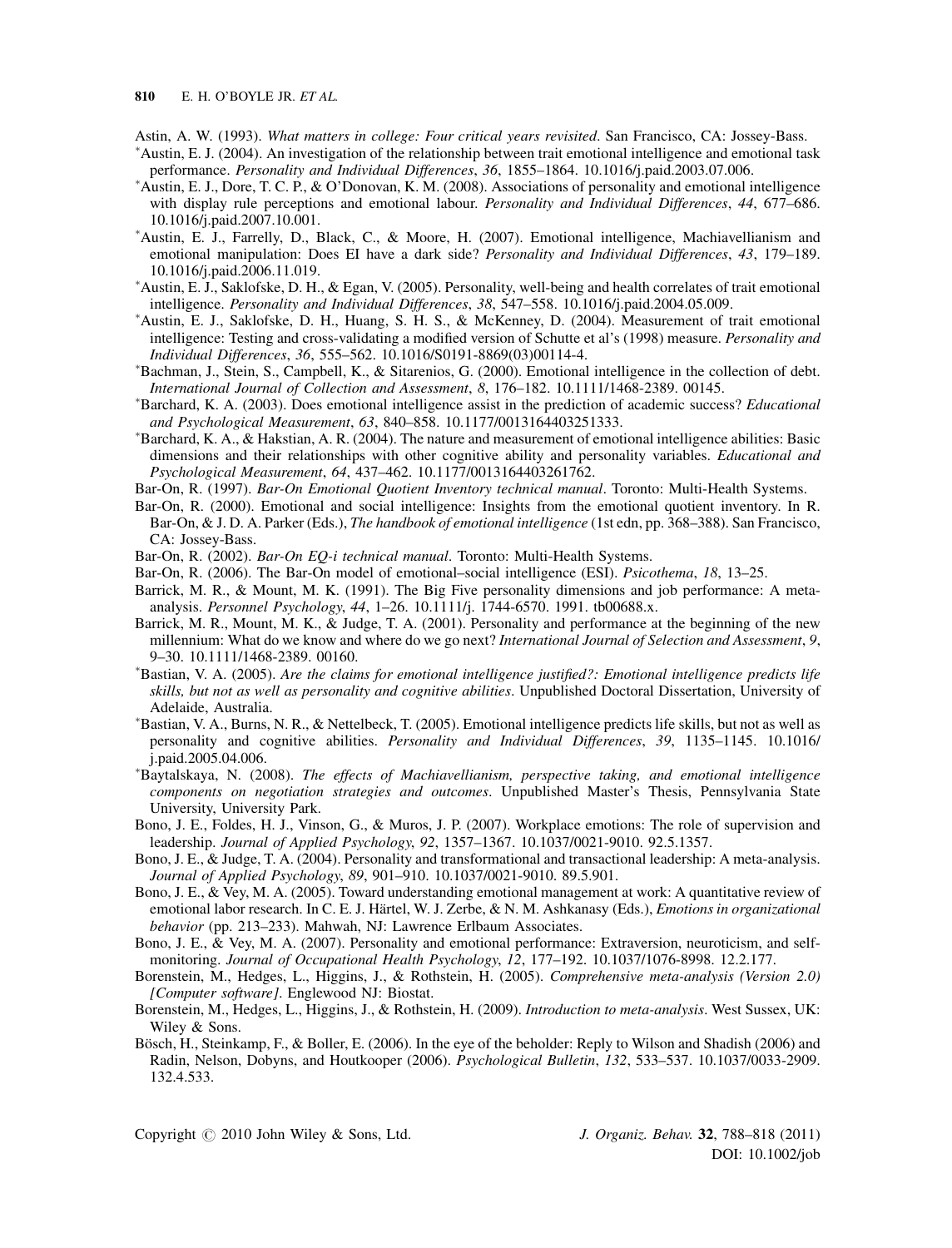- -Boyatzis, R. E. (2006). Using tipping points of emotional intelligence and cognitive competencies to predict financial performance of leaders. Psicothema, 18, 124–131.
- Brackett, M. A., & Mayer, J. D. (2003). Convergent, discriminant, and incremental validity of competing measures of emotional intelligence. *Personality and Social Psychology Bulletin*, 29, 1147–1158. 10.1177/ 0146167203254596.
- Brackett, M. A., Mayer, J. D., & Warner, R. M. (2004). Emotional intelligence and its relation to everyday behaviour. Personality and Individual Differences, 36, 1387–1402. 10.1016/S0191-8869(03)00236-8.
- Brackett, M. A., Rivers, S. E., Shiffman, S., Lerner, N., & Salovey, P. (2006). Relating emotional abilities to social functioning: A comparison of self-report and performance measures of emotional intelligence. Journal of Personality and Social Psychology, 91, 780–795. 10.1037/0022-3514.91.4.780.
- Bratton, V. K. (2004). Affective morality: The role of emotions in the ethical decision-making process. Unpublished Doctoral Dissertation, Florida State University, Tallahassee.
- Brienza, D. (2002). Emotional competence and leadership excellence at Johnson and Johnson: The emotional intelligence and leadership study. Consortium for Research on Emotional Intelligence in Organizations.
- Brizz, T. (2004). Parish vibrancy: A reflection of pastoral leadership on parishioner support and parishioner satisfaction. Unpublished Research Thesis, Cleveland, Ohio.
- Brotheridge, C. M. (2006). The role of emotional intelligence and other individual difference variables in predicting emotional labor relative to situational demands. Psicothema, 18, 139–144.
- Brown, F. W., Bryant, S. E., & Reilly, M. D. (2006). Does emotional intelligence as measured by the EQI influence transformational leadership and/or desirable outcomes? Leadership & Organization Development Journal, 27, 330–351. 10.1108/01437730610677954.
- Bryant, D. (2005). The components of emotional intelligence and the relationship to sales performance. Unpublished Doctoral Dissertation, George Washington University.
- Budnik, M. F. (2003). Emotional intelligence and burnout: Influence on the intent of staff nurses to leave nursing. Unpublished Doctoral Dissertation, University of Phoenix.
- \*Burckle, M. (2000). *Emotional Competency Inventory (ECI) technical manual*. Denver, CO: Hay/McBer.
- Byrne, J. C. (2004). The role of emotional intelligence in predicting leadership and related work behavior. Unpublished Doctoral Dissertation, Stevens Institute of Technology, Hoboken.
- Byrne, J. C., Dominick, P. G., Smither, J. W., & Reilly, R. R. (2007). Examination of the discriminant, convergent, and criterion-related validity of self-ratings on the emotional competence inventory. International Journal of Selection and Assessment, 15, 341–353. 10.1111/j. 1468-2389. 2007.00393.x.
- Byron, K. (2007). Male and female managers' ability to read emotions: Relationships with supervisor's performance ratings and subordinates' satisfaction ratings. Journal of Occupational and Organizational Psychology, 80, 713–733. 10.1348/096317907X174349.
- Byron, K., Terranova, S., & Nowicki, S., Jr. (2007). Nonverbal emotion recognition and salespersons: Linking ability to perceived and actual success. Journal of Applied Social Psychology, 37, 2600–2619. 10.1111/j. 1559- 1816. 2007.00272.x.
- Cameron, A. (1999). A WPQ-EI users guide. London: The Test Agency Limited.
- Carmeli, A. (2003). The relationship between emotional intelligence and work attitudes, behavior and outcomes: An examination among senior managers. Journal of Managerial Psychology, 18, 788–813. 10.1108/ 02683940310511881.
- Carmeli, A., & Josman, Z. E. (2006). The relationship among emotional intelligence, task performance, and organizational citizenship behaviors. Human Performance, 19, 403–419. 10.1207/s15327043hup1904\_5.
- Caruso, D. R., Mayer, J. D., & Salovey, P. (2002). Relation of an ability measure of emotional intelligence to personality. Journal of Personality Assessment, 79, 306–320. 10.1207/S15327752JPA7902\_12.
- Cavins, B. J. (2005). The relationship between emotional-social intelligence and leadership practices among college student leaders. Unpublished Doctoral Dissertation, Bowling Green State University, Bowling Green.
- Chamorro-Premuzic, T., Bennett, E., & Furnham, A. (2007). The happy personality: Mediational role of trait emotional intelligence. Personality and Individual Differences, 42, 1633–1639. 10.1016/j.paid.2006.10.029.
- Chan, D. W. (2003). Dimensions of emotional intelligence and their relationships with social coping among gifted adolescents in Hong Kong. Journal of Youth and Adolescence, 32, 409–418. 10.1023/A:1025982217398.
- \*Chapman, B. P., & Hayslip, B., Jr. (2005). Incremental validity of a measure of emotional intelligence. Journal of Personality Assessment, 85, 154–169. 10.1207/s15327752jpa8502\_08.
- Cherniss, C. (2010). Emotional intelligence: Towards clarification of a concept. Industrial and Organizational Psychology: Perspectives on Science and Practice, 3.
- Chipain, G. C. (2003). Emotional intelligence and its relation to sales performance. Unpublished Doctoral Dissertation, DePaul University, Chicago.

DOI: 10.1002/job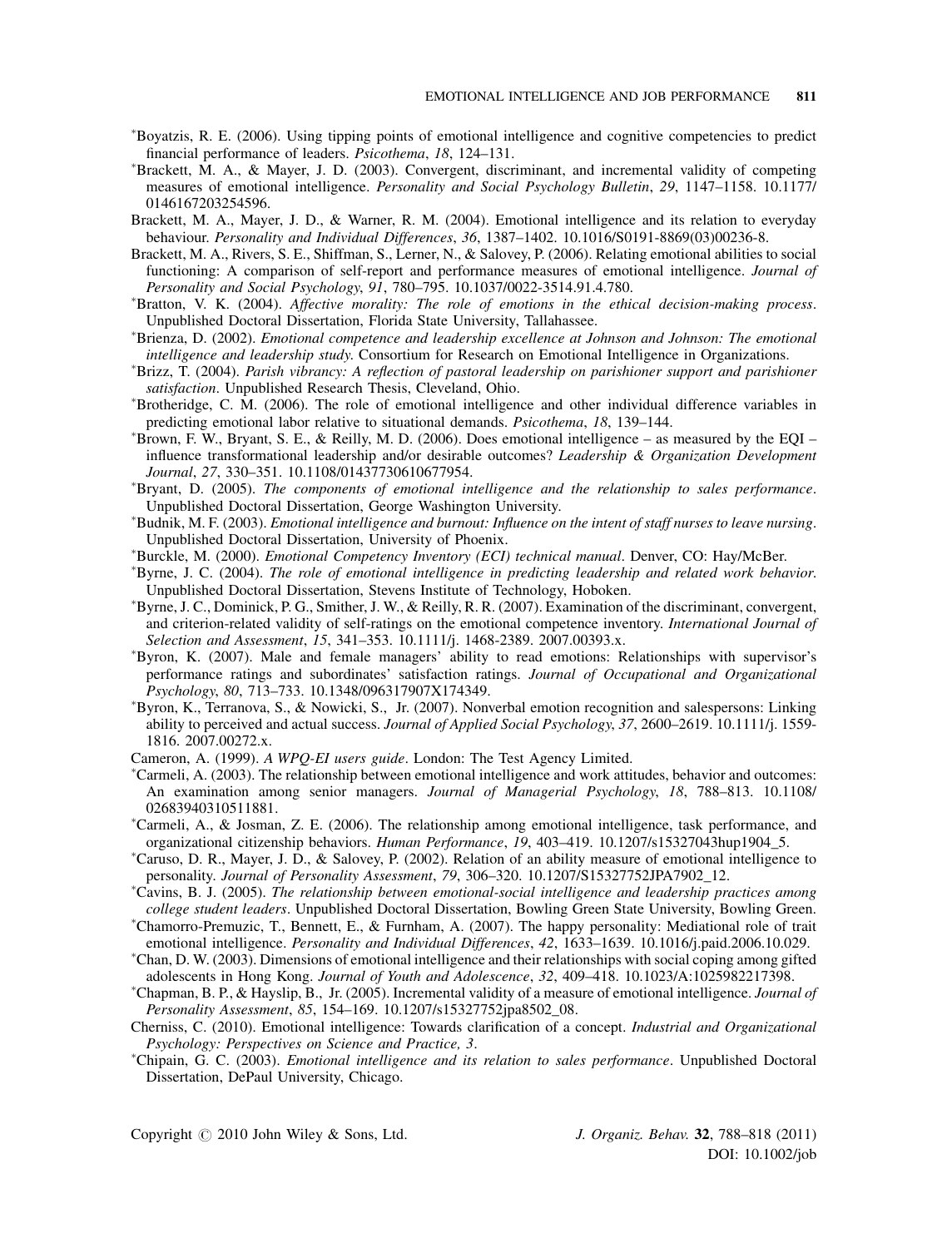- -Ciarrochi, J., Caputi, P., & Mayer, J. D. (2003). The distinctiveness and utility of a measure of trait emotional awareness. Personality and Individual Differences, 34, 1477–1490. 10.1016/S0191-8869(02)00129-0.
- Ciarrochi, J. V., Chan, A. Y. C., & Caputi, P. (2000). A critical evaluation of the emotional intelligence construct. Personality and Individual Differences, 28, 539–561. 10.1016/S0191-8869(99)00119-1.
- Cohen, J. (1988). Statistical power analysis for the behavioral sciences (2nd edn). Hillsdale, NJ: Erlbaum.
- Collins, V. L. (2002). Emotional intelligence and leadership success. Unpublished Doctoral Dissertation, University of Nebraska.
- Colquitt, J. A., Conlon, D. E., Wesson, M. W., Porter, C. O., & Ng, K. Y. (2001). Justice at the millennium: A metaanalytic review of 25 years of organizational justice research. Journal of Applied Psychology, 86, 425–445. 10.1037/0021-9010. 86.3.425.
- Colquitt, J. A., LePine, J. A., & Noe, R. A. (2000). Toward an integrative theory of training motivation: A metaanalytic path analysis of 20 years of research. Journal of Applied Psychology, 85, 678–707. 10.1037/0021-9010. 85.5.678.
- Conte, J. M. (2005). A review and critique of emotional intelligence measures. Journal of Organizational Behavior, 26, 433–440. 10.1002/job.319.
- Coˆte´, S., & Miners, C. T. H. (2006). Emotional intelligence, cognitive intelligence, and job performance. Administrative Science Quarterly, 51, 1–28.
- Dalal, D. S. (2005). A meta-analysis of the relationship between organizational citizenship behavior and counterproductive work behavior. Journal of Applied Psychology, 90, 1241–1255. 10.1037/0021-9010. 90.6.1241.
- Dalton, D. R., Daily, C. M., Ellstrand, A. E., & Johnson, J. L. (1998). Board composition, leadership structure, and financial performance. Strategic Management Journal, 19, 269–290. 10.1002/(SICI)1097- 0266(199803)19:3<269::AID.-SMJ950>3.0.CO;2-K.
- Daus, C. S., & Ashkanasy, N. M. (2005). The case for the ability-based model of emotional intelligence in organizational behavior. Journal of Organizational Behavior, 26, 453–466. 10.1002/job.321.
- David, S. A. (2005). Emotional intelligence: Conceptual and methodological issues, and its role in coping and well-being. Unpublished Doctoral Dissertation, University of Melbourne, Victoria.
- Davies, M., Stankov, L., & Roberts, R. D. (1998). Emotional intelligence: In search of an elusive construct. Journal of Personality and Social Psychology, 75, 989–1015. 10.1037/0022-3514. 75.4.989.
- Dawda, D., & Hart, S. D. (2000). Assessing emotional intelligence: Reliability and validity of the Bar-On Emotional Quotient Inventory (EQ-i) in university students. Personality and Individual Differences, 28, 797– 812. 10.1016/S0191-8869(99)00139-7.
- Day, A. L., & Carroll, S. A. (2004). Using an ability-based measure of emotional intelligence to predict individual performance, group performance, and group citizenship behaviours. Personality and Individual Differences, 36, 1443–1458. 10.1016/S0191-8869(03)00240-X.
- Day, A. L., Therrien, D. L., & Carroll, S. A. (2005). Predicting psychological health: Assessing the incremental validity of emotional intelligence beyond personality, type a behaviour, and daily hassles. European Journal of Personality, 19, 519–536. 10.1002/per.552.
- \*De Raad, B. (2005). The trait-coverage of emotional intelligence. Personality and Individual Differences, 38, 673–687. 10.1016/j.paid.2004.05.022.
- Derksen, J., Kramer, I., & Katzko, M. (2002). Does a self-report measure for emotional intelligence assess something different than general intelligence? *Personality and Individual Differences*, 32, 37–48. 10.1016/ S0191-8869(01)00004-6.
- Diefendorff, J. M., Croyle, M. H., & Gosserand, R. H. (2005). The dimensionality and antecedents of emotional labor strategies. Journal of Vocational Behavior, 66, 339–357. 10.1016/j.jvb.2004.02.001.
- Douglas, C., Frink, D. D., & Ferris, G. R. (2004). Emotional intelligence as a moderator of the relationship between conscientiousness and performance. Journal of Leadership & Organizational Studies, 10, 2–13. 10.1177/107179190401000301.
- Downey, L. A., Papageorgiou, V., & Stough, C. (2006). Examining the relationship between leadership, emotional intelligence and intuition in senior female managers. Leadership & Organization Development Journal, 27, 250–264. 10.1108/01437730610666019.
- Drew, T. L. (2007). The relationship between emotional intelligence and student teacher performance. Unpublished Doctoral Dissertation, University of Nebraska.
- \*Dulewicz, V., & Higgs, M. (1999). Emotional Intelligence Questionnaire: User guide. Berkshire, England: NFER-Nelson.
- \*Dulewicz, V., & Higgs, M. (2000). Emotional intelligence: A review and evaluation study. Journal of Managerial Psychology, 15, 341–372. 10.1108/02683940010330993.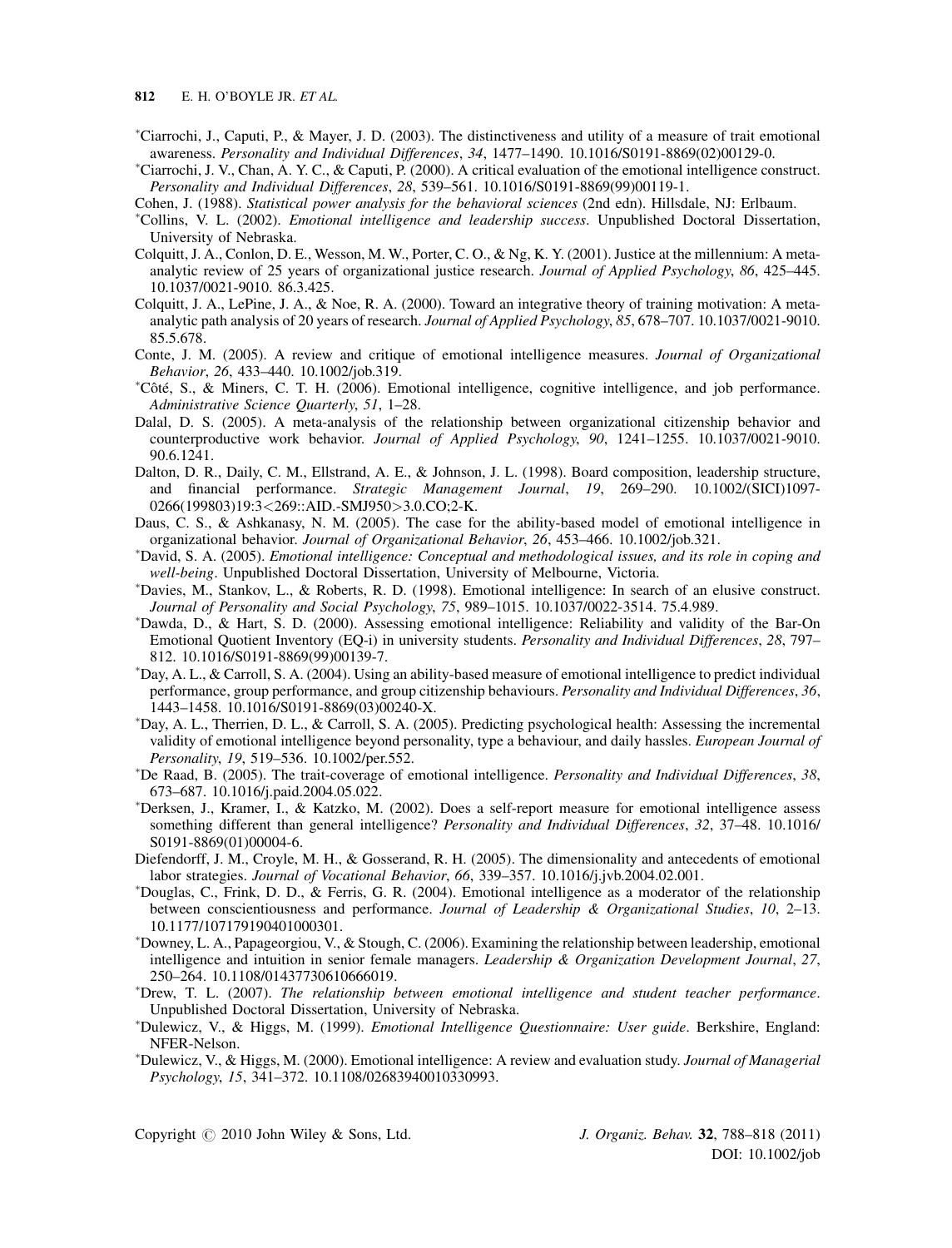- -Dulewicz, V., Higgs, M., & Slaski, M. (2003). Measuring emotional intelligence: Content, construct and criterionrelated validity. Journal of Managerial Psychology, 18, 405–420. 10.1108/02683940310484017.
- Dunn, E. W., Brackett, M. A., Ashton-James, C., Schneiderman, E., & Salovey, P. (2007). On emotionally intelligent time travel: Individual differences in affective forecasting ability. Personality and Social Psychology Bulletin, 33, 85–93. 10.1177/0146167206294201.
- Duval, S., & Tweedie, R. (2000). Trim and fill: A simple funnel-plot-based method of testing and adjusting for publication bias in meta-analysis. Biometrics, 56, 455–463. 10.1111/j.0006-341X.2000.00455.x.
- \*Engelberg, E., & Sjöberg, L. (2004). Emotional intelligence, affect intensity, and social adjustment. Personality and Individual Differences, 37, 533–542. 10.1016/j.paid.2003.09.024.
- Extremera, N., & Ferna´ndez-Berrocal, P. (2005). Perceived emotional intelligence and life satisfaction: Predictive and incremental validity using the Trait Meta-Mood Scale. Personality and Individual Differences, 39, 937–948. 10.1016/j.paid.2005.03.012.
- Farrelly, D., & Austin, E. J. (2007). Ability EI as an intelligence? Associations of the MSCEIT with performance on emotion processing and social tasks and with cognitive ability. Cognition & Emotion, 21, 1043-1063. 10.1080/02699930601069404.
- Fox, S., & Spector, P. E. (2000). Relations of emotional intelligence, practical intelligence, general intelligence, and trait affectivity with interview outcomes: It's not all just 'G'. Journal of Organizational Behavior, 21, 203– 220. 10.1002/(SICI)1099-1379(200003)21:2<203::AID.-JOB38>3.3.CO;2-Q.
- Fulmer, I. S., & Barry, B. (2004). The smart negotiator: Cognitive ability and emotional intelligence in negotiation. International Journal of Conflict Management, 15, 245–272. 10.1108/eb022914.
- Gabel, R. S., Dolan, S. L., & Cerdin, J. L. (2005). Emotional intelligence as predictor of cultural adjustment for success in global assignments. Career Development International, 10, 375-395. 10.1108/13620430510615300.
- Gallagher, E. N., & Vella-Brodrick, D. A. (2008). Social support and emotional intelligence as predictors of subjective well-being. Personality and Individual Differences, 44, 1551–1561. 10.1016/j.paid.2008.01.011.
- Gannon, N., & Ranzijn, R. (2005). Does emotional intelligence predict unique variance in life satisfaction beyond IQ and personality? Personality and Individual Differences, 38, 1353–1364. 10.1016/j.paid.2004.09.001.
- Gardner, L. (2005). Emotional intelligence and occupational stress. Unpublished Doctoral Dissertation, Swinburne University of Technology, Melbourne.
- Gerits, L., Derksen, J. J. L., & Verbruggen, A. B. (2004). Emotional intelligence and adaptive success of nurses caring for people with mental retardation and severe behavior problems. Mental Retardation, 42, 106–121. 10.1352/0047-6765 (2004). 42<106:EIAASO>2.0.CO;2.
- Geyskens, I., Krishnan, R., Steenkamp, J. E. M., & Cunha, P. V. (2009). A review and evaluation of meta-analysis practices in management research. Journal of Management, 35, 393–419. 10.1177/0149206308328501.
- Giardini, M. A. (2002). Service work as affect management the role of affect-related competence. Unpublished Doctoral Dissertation, Giessen University, Germany.
- Gohm, C. L., & Clore, G. L. (2002). Affect as information: An individual-differences approach. In L. F. Barrett, & P. Salovey (Eds.), The wisdom in feeling: Psychological processes in emotional intelligence (pp. 89-113). New York: Guilford Press.
- Goleman, D. (1995). *Emotional intelligence: Why it can matter more than IQ*. New York, NY: Bantam Books.
- Goleman, D., Boyatzis, R., & McKee, A. (2002). Primal leadership: Realizing the power of emotional intelligence. Cambridge, MA: Harvard Business School Press.
- Grandey, A. A. (2000). Emotion regulation in the workplace: A new way to conceptualize emotional labor. Journal of Occupational Health Psychology, 5, 95–110. 10.1037/1076-8998. 5.1.95.
- Grandey, A. A., Fisk, G. M., & Steiner, D. D. (2005). Must ''service with a smile'' be stressful? The moderating role of personal control for American and French employees. Journal of Applied Psychology, 90, 893–904. 10.1037/0021-9010. 90.5.893.
- Greven, C., Chamorro-Premuzic, T., Arteche, A., & Furnham, A. (2008). A hierarchical integration of dispositional determinants of general health in students: The Big Five, trait emotional intelligence and humour styles. Personality and Individual Differences, 44, 1562–1573. 10.1016/j.paid.2008.01.012.
- Gropp, L., Geldenhuys, D., & Visser, D. (2007). Psychological wellness constructs: Relationships and group differences. SA Journal of Industrial Psychology, 3, 24–34.
- Grubb, W. L., III, & McDaniel, M. A. (2007). The fakability of Bar-On's Emotional Quotient Inventory Short Form: Catch me if you can. Human Performance, 20, 43–59. 10.1207/s15327043hup2001\_3.
- Guille´n, L., Saris, W. E., & Boyatzis, R. (2007). Assessing the relationship between emotional intelligences and personality traits: Implications for development. Organisations & People, 14, 17–26.
- Gulliksen, H. (1950). Theory of mental tests. Hillsdale, NJ: Lawrence Erlbaum.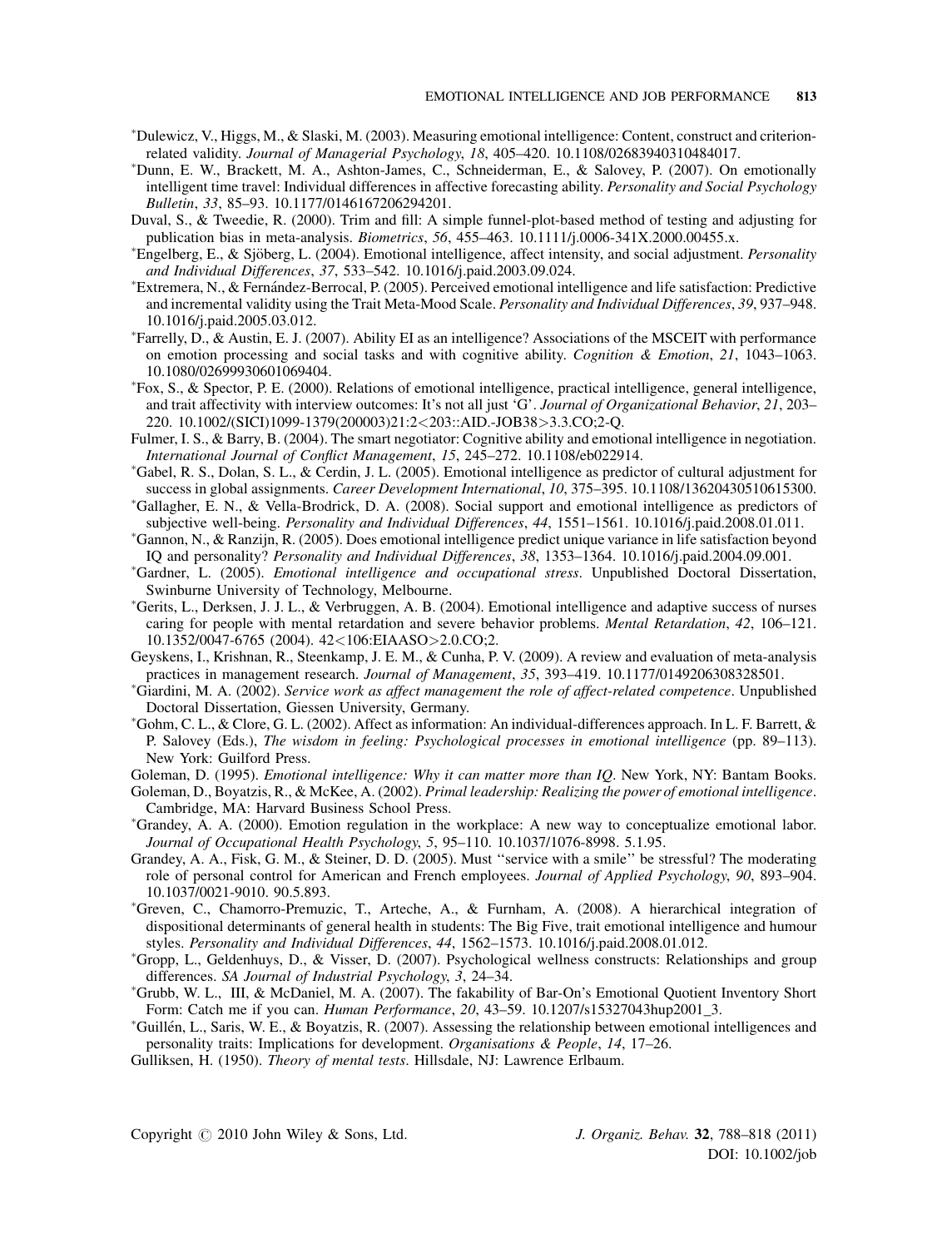- -Hemmati, T., Mills, J. F., & Kroner, D. G. (2004). The validity of the Bar-On emotional intelligence quotient in an offender population. Personality and Individual Differences, 37, 695–706. 10.1016/j.paid.2003.10.003.
- Hershcovis, S. M., Turner, N., Barling, J., Arnold, K. A., Dupre, K. E., Inness, M., et al. (2007). Predicting workplace aggression: A meta-analysis. Journal of Applied Psychology, 92, 228–238. 10.1037/0021-9010. 92.1.228.
- Higgs, M., & Aitken, P. (2003). An exploration of the relationship between emotional intelligence and leadership potential. Journal of Managerial Psychology, 18, 814–823. 10.1108/02683940310511890.
- Hochschild, A. R. (1979). Emotion work, feeling rules, and social structure. American Journal of Sociology, 85, 551–575. 10.1086/227049.
- Hopkins, M. M., & Bilimoria, D. (2008). Social and emotional competencies predicting success for male and female executives. Journal of Management Development, 27, 13–35. 10.1108/02621710810840749.
- Hough, L. M., & Ones, D. S. (2001). The structure, measurement, validity, and use of personality variables in industrial, work, and organizational psychology. In N. Anderson, D. S. Ones, H. K. Sinangil, & C. Viswesvaran (Eds.), Handbook of industrial, work and organizational psychology. Thousand Oaks, CA: Sage.
- Humphrey, R. H. (2002). The many faces of emotional leadership. Leadership Quarterly, 13, 493–504. 10.1016/ S1048-9843(02)00140-6.
- Humphrey, R. H. (2006). Promising research opportunities in emotions and coping with conflict. Journal of Management and Organization, 12, 179–186. 10.5555/jmo.2006.12.2.179.
- Humphrey, R. H. (2008). The right way to lead with emotional labor. In R. H. Humphrey (Ed.), *Affect and emotion*: New directions in management theory and research (pp. 1–17). Charlotte, NC: Information Age Publishing.
- Humphrey, R. H., Pollack, J. M., & Hawver, T. H. (2008). Leading with emotional labor. Journal of Managerial Psychology, 23, 151–168. 10.1108/02683940810850790.
- Hunter, J. E., & Hunter, R. F. (1984). Validity and utility of alternative predictors of job performance. Psychological Bulletin, 96, 72–98.
- Hunter, J. E., & Schmidt, F. L. (2004). *Methods of meta-analysis*. Newbury Park, CA: Sage Publications.
- Hurtz, G. M., & Donovan, J. J. (2000). Personality and job performance: The Big Five revisited. Journal of Applied Psychology, 85, 869–879. 10.1037/0021-9010. 85.6.869.
- <sup>\*</sup>Ilarda, E., & Findlay, B. M. (2006). Emotional intelligence and propensity to be a teamplayer. E-Journal of Applied Psychology, 2, 19–29.
- <sup>\*</sup>Ivcevic, Z., Brackett, M. A., & Mayer, J. D. (2007). Emotional intelligence and emotional creativity. Journal of Personality, 75, 199–236. 10.1111/j. 1467-6494. 2007.00437.x.
- Jennings, S., & Palmer, B. R. (2007). Enhancing sales performance through emotional intelligence development. Organisations & People, 14, 55–61.
- Jex, S. M. (1998). Stress and job performance. Thousand Oaks, CA: Sage.
- Johnson, J. W. (2000). A heuristic method for estimating the relative weight of predictor variables in multiple regression. Multivariate Behavioral Research, 35, 1–19. 10.1207/S15327906MBR3501\_1.
- Johnson, J. W. (2001). Computer program exchange: Rweight: Computing the relative weight of predictors in a regression. Applied Psychological Measurement, 25, 342. 10.1177/01466210122032190.
- Johnson, J. W., & LeBreton, J. M. (2004). History and use of relative importance indices in organizational research. Organizational Research Methods, 7, 238–257. 10.1177/1094428104266510.
- Jordan, P. J., Ashkanasy, N. M., & Hartel, C. E. J. (2002). Emotional intelligence as a moderator of emotional and behavioral reactions to job insecurity. Academy of Management Review, 27, 361–372. 10.2307/4134384.
- Jordan, P. J., Ashkanasy, N. M., Härtel, C. E. J., & Hooper, G. S. (2002). Workgroup emotional intelligence: Scale development and relationship to team process effectiveness and goal focus. Human Resource Management Review, 12, 195–214. 10.1016/S1053-4822(02)00046-3.
- Jordan, P. J., Dasborough, M. T., Daus, C. S., & Ashkanasy, N. M. (2010). A call to context: Comments on emotional intelligence and emotional social competencies. Industrial and Organizational Psychology: Perspectives on Science and Practice, 3, 1–4.
- Joseph, D. L., & Newman, D. A. (2010). Emotional intelligence: An integrative meta-analysis and cascading model. Journal of Applied Psychology, 95, 54–78. 10.1037/a0017286.
- Judge, T. A., Bono, J. E., Ilies, R., & Gerhardt, M. W. (2002). Personality and leadership: A qualitative and quantitative review. Journal of Applied Psychology, 87, 765–780. 10.1037/0021-9010. 87.4.765.
- Judge, T. A., Colbert, A. E., & Ilies, R. (2004). Intelligence and leadership: A quantitative review and test of theoretical propositions. Journal of Applied Psychology, 89, 542–552. 10.1037/0021-9010. 89.3.542.
- Keele, S. M., & Bell, R. C. (2007). The factorial validity of emotional intelligence: An unresolved issue. Personality and Individual Differences, 44, 487–500. 10.1016/j.paid.2007.09.013.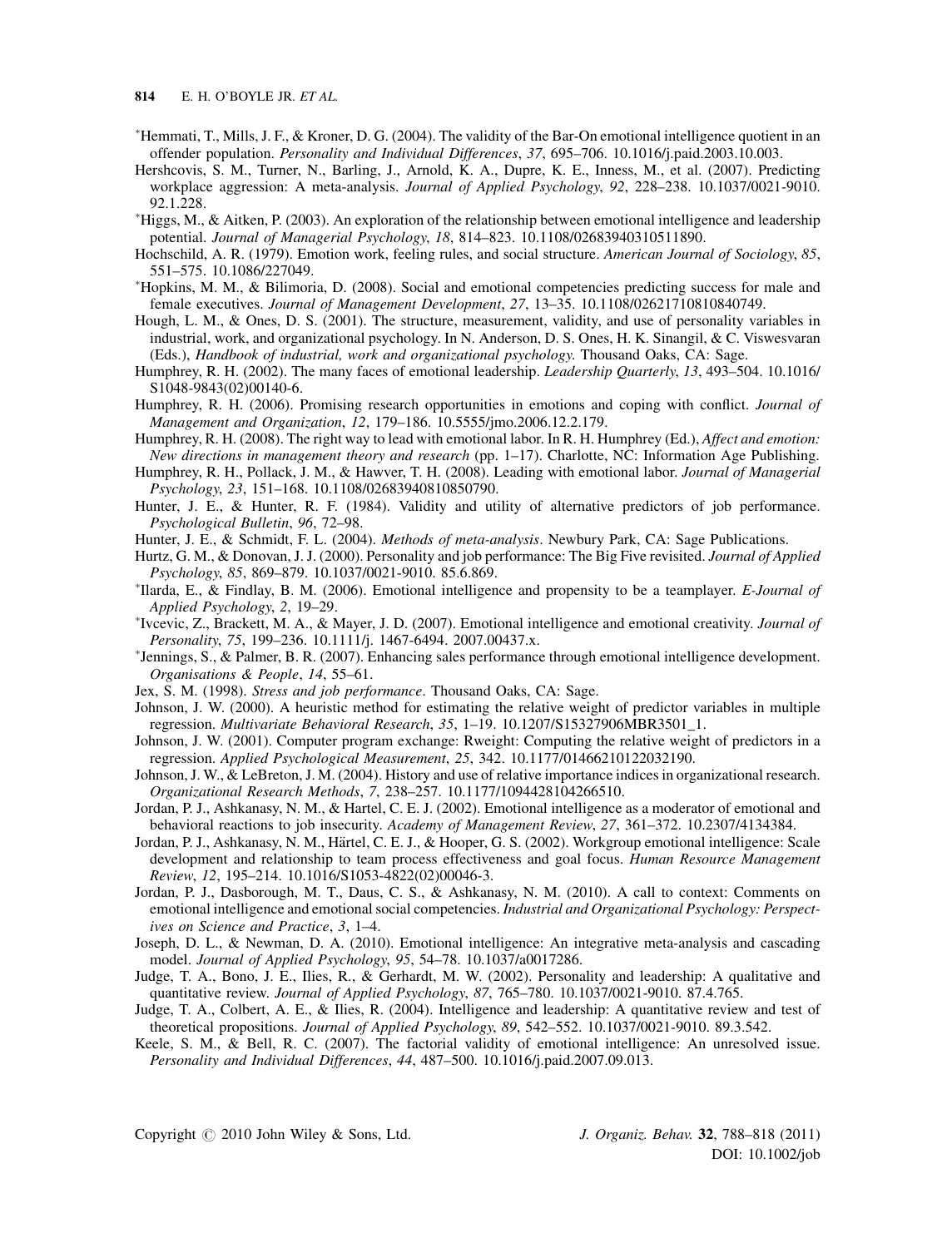- Kellett, J. B., Humphrey, R. H., & Sleeth, R. G. (2002). Empathy and complex task performance: Two routes to leadership. Leadership Quarterly, 13, 523–544. 10.1016/S1048-9843(02)00142-X.
- Kellett, J. B., Humphrey, R. H., & Sleeth, R. G. (2006). Empathy and the emergence of task and relations leaders. Leadership Quarterly, 17, 146–162. 10.1016/j.leaqua.2005.12.003.
- Kerr, R., Garvin, J., Heaton, N., & Boyle, E. (2006). Emotional intelligence and leadership effectiveness. Leadership & Organization Development Journal, 27, 265–279. 10.1108/01437730610666028.
- Kluemper, D. H. (2006). An examination of ability-based emotional intelligence in the structured employment interview. Unpublished Doctoral Dissertation, Oklahoma State University, Stillwater.
- Kluemper, D. H. (2008). Trait emotional intelligence: The impact of core-self evaluations and social desirability. Personality and Individual Differences, 44, 1402–1412. 10.1016/j.paid.2007.12.008.
- Lam, L. T., & Kirby, S. L. (2002). Is emotional intelligence an advantage? An exploration of the impact of emotional and general intelligence on individual performance. Journal of Social Psychology, 142, 133–143.
- Landy, F. J. (2005). Some historical and scientific issues related to research on emotional intelligence. Journal of Organizational Behavior, 26, 411–424. 10.1002/job.317.
- \*Langhorn, S. (2004). How emotional intelligence can improve management performance. International Journal of Contemporary Hospitality Management, 16, 220–230. 10.1108/09596110410537379.
- Law, K. S., Wong, C. S., Huang, G. H., & Li, X. (2008). The effects of emotional intelligence on job performance and life satisfaction for the research and development scientists in China. Asia Pacific Journal of Management, 25, 51–69. 10.1007/s10490-007-9062-3.
- Law, K. S., Wong, C. S., & Song, L. J. (2004). The construct and criterion validity of emotional intelligence and its potential utility for management studies. Journal of Applied Psychology, 89, 483–496. 10.1037/0021-9010. 89.3.483.
- LeBreton, J. M., Hargis, M. B., Griepentrog, B., Oswald, F. L., & Ployhart, R. E. (2007). A multidimensional approach for evaluating variables in organizational research and practice. Personnel Psychology, 60, 475–498.
- Lenaghan, J. A., Buda, R., & Eisner, A. B. (2007). An examination of the role of emotional intelligence in work and family conflict. Journal of Managerial Issues, 19, 76–94.
- Lii, S. Y., & Wong, S. Y. (2008). The antecedents of overseas adjustment and commitment of expatriates. International Journal of Human Resource Management, 19, 296–313. 10.1080/09585190701799861.
- Locke, E. A. (2005). Why emotional intelligence is an invalid concept. Journal of Organizational Behavior, 26, 425–431. 10.1002/job.318.
- Lopes, P. N., Brackett, M. A., Nezlek, J. B., Schutz, A., Sellin, I., & Salovey, P. (2004). Emotional intelligence and social interaction. Personality and Social Psychology Bulletin, 30, 1018-1034. 10.1177/0146167204264762.
- \*Lopes, P. N., Salovey, P., Côté, S., Beers, M., & Petty, R. E. (2005). Emotion regulation abilities and the quality of social interaction. Emotion, 5, 113–118. 10.1037/1528-3542. 5.1.113.
- Lopes, P. N., Salovey, P., & Straus, R. (2003). Emotional intelligence, personality, and the perceived quality of social relationships. Personality and Individual Differences, 35, 641-658. 10.1016/S0191-8869(02)00242-8.
- Ma´rquez, P. G.-O., Martı´n, R. P., & Brackett, M. A. (2006). Relating emotional intelligence to social competence and academic achievement in high school students. Psicothema, 18, 118–123.
- Mayer, J. D. (1999). Emotional intelligence: Popular or scientific psychology? APA Monitor, 30, 50.
- Mayer, J. D., Caruso, D. R., & Salovey, P. (1999). Emotional intelligence meets traditional standards for an intelligence. Intelligence, 27, 267–298. 10.1016/S0160-2896(99)00016-1.
- Mayer, J. D., & Salovey, P. (1997). What is emotional intelligence? In P. Salovey (Ed.), Emotional development and emotional intelligence (pp. 3–31). New York: Basic Books.
- Mayer, J. D., Salovey, P., & Caruso, D. (2002). Mayer–Salovey–Caruso Emotional Intelligence Test (MSCEIT): User's manual. Toronto, ON: Multi-Health Systems.
- Mayer, J. D., Salovey, P., Caruso, D., & Sitarenios, G. (2003). Measuring emotional intelligence with the MSCEIT V2.0. Emotion, 3, 97–105. 10.1037/1528-3542. 3.1.97.
- McDaniel, M. A., Hartman, N. S., Whetzel, D. L., & Grubb, W. L., III (2007). Situational judgment tests, response instructions, and validity: A meta-analysis. Personnel Psychology, 60, 63–91. 10.1111/j. 1744-6570. 2007.00065.x.
- McDaniel, M. A., Rothstein, H. R., & Whetzel, D. L. (2006). Publication bias: A case study of four test vendors. Personnel Psychology, 59, 927–953. 10.1111/j. 1744-6570. 2006.00059.x.
- Mestre, J. M., Guil, R., Lopes, P., Salovey, P., & Gil-Olarte, P. (2006). Emotional intelligence and social and academic adaptation to school. Psicothema, 18, 112–117.
- Mikolajczak, M., Luminet, O., Leroy, C., & Roy, E. (2007). Psychometric properties of the trait emotional intelligence questionnaire: Factor structure, reliability, construct, and incremental validity in a French-speaking population. Journal of Personality Assessment, 88, 338–353. 10.1080/00223890701333431.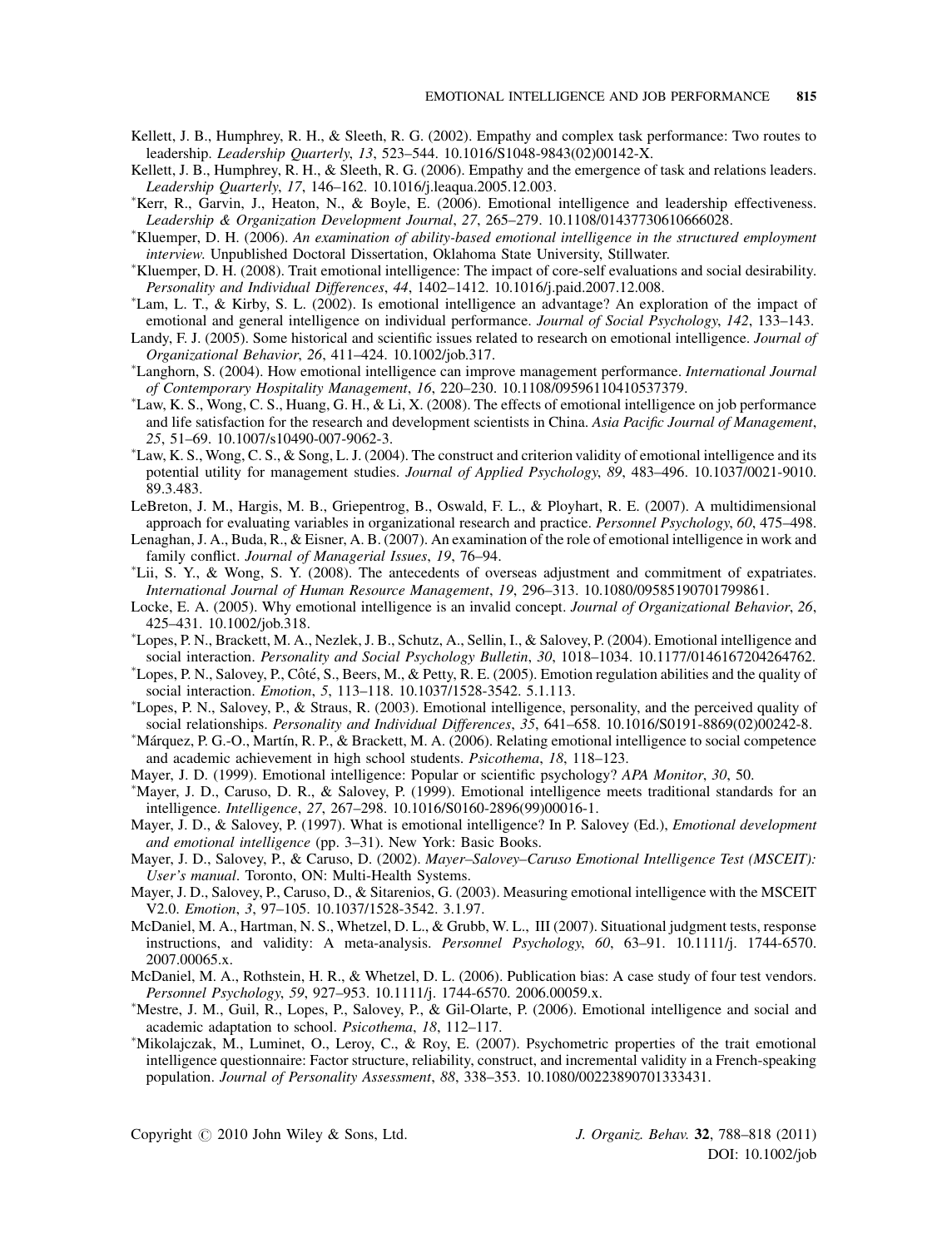- Morgeson, F. P., Campion, M. A., Dipboye, R. L., Hollenbeck, J. R., Murphy, K., & Schmitt, N. (2007). Are we getting fooled again coming to terms with limitations in the use of personality tests for personnel selection. Personnel Psychology, 60, 1029–1049. 10.1111/j. 1744-6570. 2007.00100.x.
- Moss, S., Ritossa, D., & Ngu, S. (2006). The effect of follower regulatory focus and extraversion on leadership behavior: The role of emotional intelligence. Journal of Individual Differences, 27, 93-107. 10.1027/1614-0001. 27.2.93.
- Mount, M. K., Barrick, M. R., Scullen, S. M., & Rounds, J. (2005). Higher-order dimensions of the Big Five personality traits and the Big Six vocational interest types. Personnel Psychology, 58, 447–478. 10.1111/j. 1744- 6570. 2005.00468.x.
- Mueller, J. S., & Curhan, J. R. (2006). Emotional intelligence and counterpart mood induction in a negotiation. International Journal of Conflict Management, 17, 110–128. 10.1108/10444060610736602.
- Muniz, M., & Primi, R. (2007). Emotional intelligence and performance in military police: Validity of the MSCEIT. Aletheia, 25, 66–81.
- Murensky, C. L. (2000). The relationship between emotional intelligence, personality, critical thinking ability, and organizational leadership performance at upper levels of management. Unpublished Doctoral Dissertation, George Mason University, Fairfax.
- Muris, P., Meesters, C., & Fijen, P. (2003). The self-perception profile for children: Further evidence for its factor structure, reliability, and validity. Personality and Individual Differences, 35, 1791-1802. 10.1016/S0191-8869(03)00004-7.
- Nel, H. (2001). An industrial psychological investigation into the relationship between emotional intelligence and performance in the call centre environment. Unpublished Master's Thesis, University of Stellenbosch, Matieland.
- Newsome, S., Day, A. L., & Catano, V. M. (2000). Assessing the predictive validity of emotional intelligence. Personality and Individual Differences, 29, 1005–1016. 10.1016/S0191-8869(99)00250-0.
- O'Connor, R. M., Jr., & Little, I. S. (2003). Revisiting the predictive validity of emotional intelligence: Self-report versus ability-based measures. Personality and Individual Differences, 35, 1893–1902. 10.1016/S0191- 8869(03)00038-2.
- Offermann, L. R., Bailey, J. R., Vasilopoulos, N. L., Seal, C., & Sass, M. (2004). The relative contribution of emotional competence and cognitive ability to individual and team performance. Human Performance, 17, 219– 243. 10.1207/s15327043hup1702\_5.
- Ones, D. S. (1993). The construct validity of integrity tests. Unpublished Doctoral Dissertation, University of Iowa. \*Pallazza, R., & Bar-On, R. (1995). A study of the emotional intelligence of convicted criminals. Unpublished manuscript.
- Palmer, B. R. (2003). An analysis of the relationships between various models and measures of emotional intelligence. Unpublished Doctoral Dissertation, Swinburne University of Technology, Melbourne.
- Palmer, B. R., & Jennings, S. (2007). Enhancing sales performance through emotional intelligence development. Organisations & People, 14, 55–61.
- \*Pellitteri, J. (2002). The relationship between emotional intelligence and ego defense mechanisms. Journal of Psychology, 136, 182–194.
- \*Perlini, A. H., & Halverson, T. R. (2006). Emotional intelligence in the National Hockey League. Canadian Journal of Behavioural Science, 38, 109–119. 10.1037/cjbs2006001.
- Petrides, K. V., & Furnham, A. (2001). Trait emotional intelligence: Psychometric investigation with reference to established trait taxonomies. European Journal of Personality, 15, 425–448. 10.1002/per.416.
- Petrides, K. V., & Furnham, A. (2006). The role of trait emotional intelligence in a gender-specific model of organizational variables. Journal of Applied Social Psychology, 36, 552–569.
- Podsakoff, N. P., LePine, J. A., & LePine, M. A. (2007). Differential challenge stressor-hindrance stressor relationships with job attitudes, turnover intentions, turnover and withdrawal behavior: A meta-analysis. Journal of Applied Psychology, 92, 438–454. 10.1037/0021-9010. 92.2.438.
- Prati, L. M. (2004). Emotional intelligence as a facilitator of the emotional labor process. Unpublished Doctoral Dissertation, Florida State University.
- Pugh, S. D. (2001). Service with a smile: Emotional contagion in the service encounter. Academy of Management Journal, 44, 1018–1027. 10.2307/3069445.
- Rafaeli, A., & Sutton, R. I. (1990). Busy stores and demanding customers: How do they affect the display of positive emotion? Academy of Management Journal, 33, 623–637. 10.2307/256584.
- Rivers, S. E., Brackett, M. A., Katulak, N. A., & Salovey, P. (2007). Regulating anger and sadness: An exploration of discrete emotions in emotion regulation. Journal of Happiness Studies, 8, 393–427. 10.1007/s10902-006- 9017-2.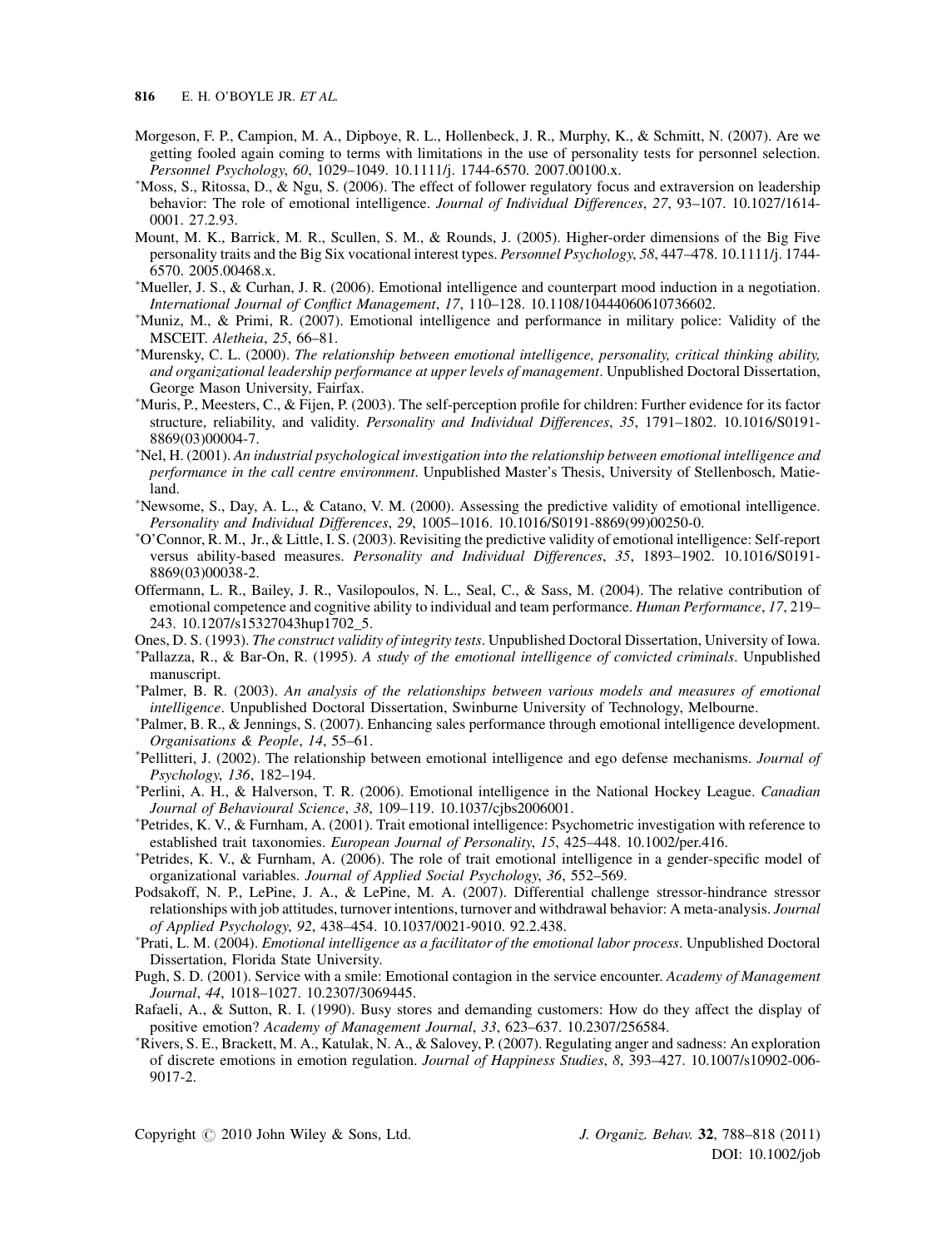- -Roberts, R. D., Zeidner, M., & Matthews, G. (2001). Does emotional intelligence meet traditional standards for an intelligence? Some new data and conclusions. Emotion, 1, 196–231. 10.1037//1528-3542. 1.3.196.
- Rode, J. C., Mooney, C. H., Arthaud-Day, M. L., Near, J. P., Baldwin, T. T., Rubin, R. S., et al. (2007). Emotional intelligence and individual performance: Evidence of direct and moderated effects. Journal of Organizational Behavior, 28, 399–421. 10.1002/job.429.
- Romanelli, F., Cain, J., & Smith, K. M. (2006). Emotional intelligence as a predictor of academic and/or professional success. American Journal of Pharmaceutical Education, 70, 1–10.
- Rosete, D., & Ciarrochi, J. (2005). Emotional intelligence and its relationship to workplace performance outcomes of leadership effectiveness. Leadership & Organization Development Journal, 26, 388–399. 10.1108/01437730510607871.
- Rothstein, H. R. (1990). Interrater reliability of job performance ratings: Growth to asymptote level with increasing opportunity to observe. Journal of Applied Psychology, 75, 322–327. 10.1037/0021-9010. 75.3.322.
- Rozell, E. J., Pettijohn, C. E., & Parker, R. S. (2004). Customer-oriented selling: Exploring the roles of emotional intelligence and organizational commitment. Psychology and Marketing, 21, 405–424. 10.1002/mar.20011.
- Sackett, P. R., & Yang, H. (2000). Correction for range restriction: An expanded typology. Journal of Applied Psychology, 85, 112–118. 10.1037/0021-9010. 85.1.112.
- Saklofske, D. H., Austin, E. J., Galloway, J., & Davidson, K. (2007). Individual difference correlates of healthrelated behaviours: Preliminary evidence for links between emotional intelligence and coping. Personality and Individual Differences, 42, 491–502. 10.1016/j.paid.2006.08.006.
- Saklofske, D. H., Austin, E. J., & Minski, P. S. (2003). Factor structure and validity of a trait emotional intelligence measure. Personality and Individual Differences, 34, 707–721. 10.1016/S0191-8869(02)00056-9.
- \*Sala, F. (2003). Leadership in education: Effective UK college principals. Nonprofit Management and Leadership, 14, 171–189.
- \*Sala, F. (2005). Making connections: The link between emotional intelligence and sales performance. Australian Institute of Training Development, 32, 1–25.
- Salovey, P., & Mayer, J. D. (1990). Emotional intelligence. Imagination, Cognition and Personality, 9, 185–211. 10.2190/DUGG-P24E-52WK-6CDG.
- Sardo, D. P. (2005). Making connections: The link between emotional intelligence and sales performance. Training and Development in Australia. Paper presented at Persona Conference, San Francisco.
- Schmidt, F. L., Shaffer, J. A., & Oh, I.-S. (2008). Increased accuracy for range restriction corrections: Implications for the role of personality and general mental ability in job and training performance. Personnel Psychology, 61, 827–868. 10.1111/j. 1744-6570. 2008.00132.x.
- Schulte, M. J., Ree, M. J., & Carretta, T. R. (2004). Emotional intelligence: Not much more than G and personality. Personality and Individual Differences, 37, 1059–1068. 10.1016/j.paid.2003.11.014.
- Schutte, N. S., Malouff, J. M., Hall, L. E., Haggerty, D. J., Cooper, J. T., Golden, C. J., et al. (1998). Development and validation of a measure of emotional intelligence. Personality and Individual Differences, 25, 167–177. 10.1016/S0191-8869(98)00001-4.
- Semadar, A., Robins, G., & Ferris, G. R. (2006). Comparing the validity of multiple social effectiveness constructs in the prediction of managerial job performance. Journal of Organizational Behavior, 27, 443-461. 10.1002/job.385.
- Sergio, R. P. (2001). Emotional intelligence and mental ability as determinants of job performance among plant supervisors in selected manufacturing firms. Unpublished Master's Thesis, De La Salle University, Dasmarinas.
- Sevinc, L. (2001). The effect of emotional intelligence on career success: Research on the 1990 graduates of Business Administration Faculty of Istanbul University. Unpublished Master's Thesis, Istanbul University, Istanbul.
- \*Shi, J., & Wang, L. (2007). Validation of Emotional Intelligence Scale in Chinese University students. Personality and Individual Differences, 43, 377–387. 10.1016/j.paid.2006.12.012.
- \*Sjöberg, L., & Littorin, P. (2005). Emotional intelligence, personality and sales performance. Emotional Intelligence Research Insights, 1, 126–142.
- \*Sjöberg, L., Littorin, P., & Engelberg, E. (2005). Emotional intelligence, personality, and sales performance. Organisational Theory and Practice, 2, 21–37.
- Stagg, G., & Gunter, D. (2002). Emotional intelligence in the fire service. Working paper, London Fire Brigade.
- Stone, H., Parker, J. D. A., & Wood, L. M. (2005). Report on the Ontario principals' council leadership study. Ontario, Canada: Ontario Principals' Council. Retrieved March 4, 2005 from http://www.eiconsortium.org/pdf/ opc\_leadership\_study\_final\_report.pdf.
- Sue-Chan, C., & Latham, G. P. (2004). The situational interview as a predictor of academic and team performance: A study of the mediating effects of cognitive ability and emotional intelligence. International Journal of Selection & Assessment, 12, 312–320. 10.1111/j.0965-075X.2004.00286.x.